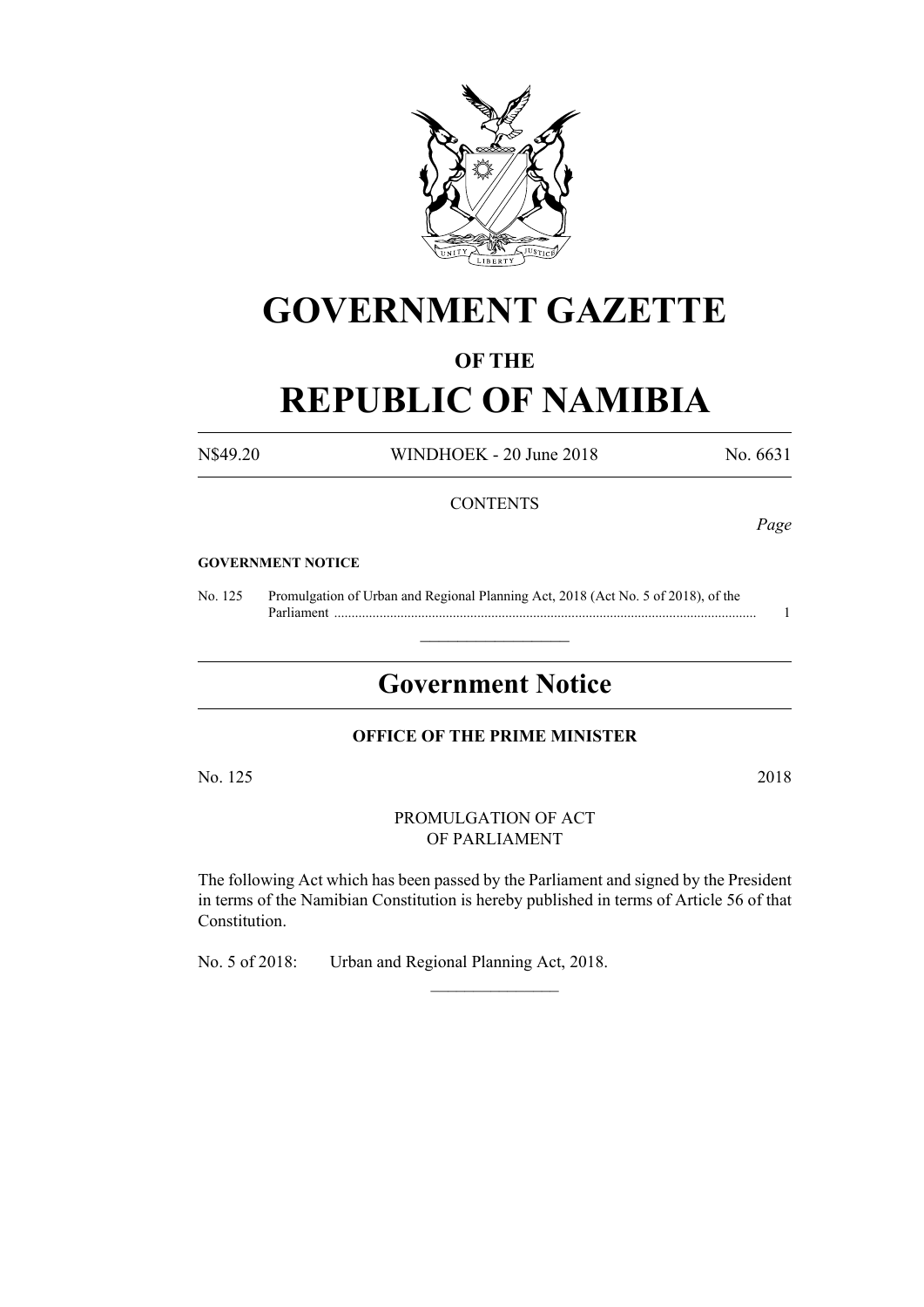# **ACT**

**To consolidate the laws relating to urban and regional planning; to provide for a legal framework for spatial planning in Namibia; to provide for principles and standards of spatial planning; to establish the urban and regional planning board; to decentralise certain matters relating to spatial planning; to provide for the preparation, approval and review of the national spatial development framework, regional structure plans and urban structure plans; to provide for the preparation, approval, review and amendment of zoning schemes; to provide for the establishment of townships; to provide for the alteration of boundaries of approved townships, to provide for the disestablishment of approved townships; to provide for the change of name of approved townships; to provide for the subdivision and consolidation of land; to provide for the alteration, suspension and deletion of conditions relating to land; and to provide for incidental matters.**

*(Signed by the President on 5 April 2018)*

#### ARRANGEMENT OF SECTIONS

# CHAPTER 1 INTRODUCTORY PROVISIONS

#### Section

- 1. Definitions
- 2. Objects of Act
- 3. Principles and standards of spatial planning

#### CHAPTER 2

# URBAN AND REGIONAL PLANNING BOARD

- 4. Establishment of Urban and Regional Planning Board
- 5. Composition of Board
- 6. Alternate members of Board
- 7. Powers and functions of Board
- 8. Disqualification to be member or alternate member of Board
- 9. Term of office, vacation of office and filling of vacancies
- 10. Meetings of Board
- 11 Committees of Board
- 12. Disclosure of interests
- 13. Remuneration and allowances
- 14. Performance of administrative functions of Board
- 15. Expenditure of Board

#### CHAPTER 3

# DECLARATION OF AUTHORISED PLANNING AUTHORITIES AND ESTABLISHMENT OF JOINT COMMITTEES

- 16. Declaration of authorised planning authorities
- 17. Powers and functions of authorised planning authorities
- 18. Establishment of joint committees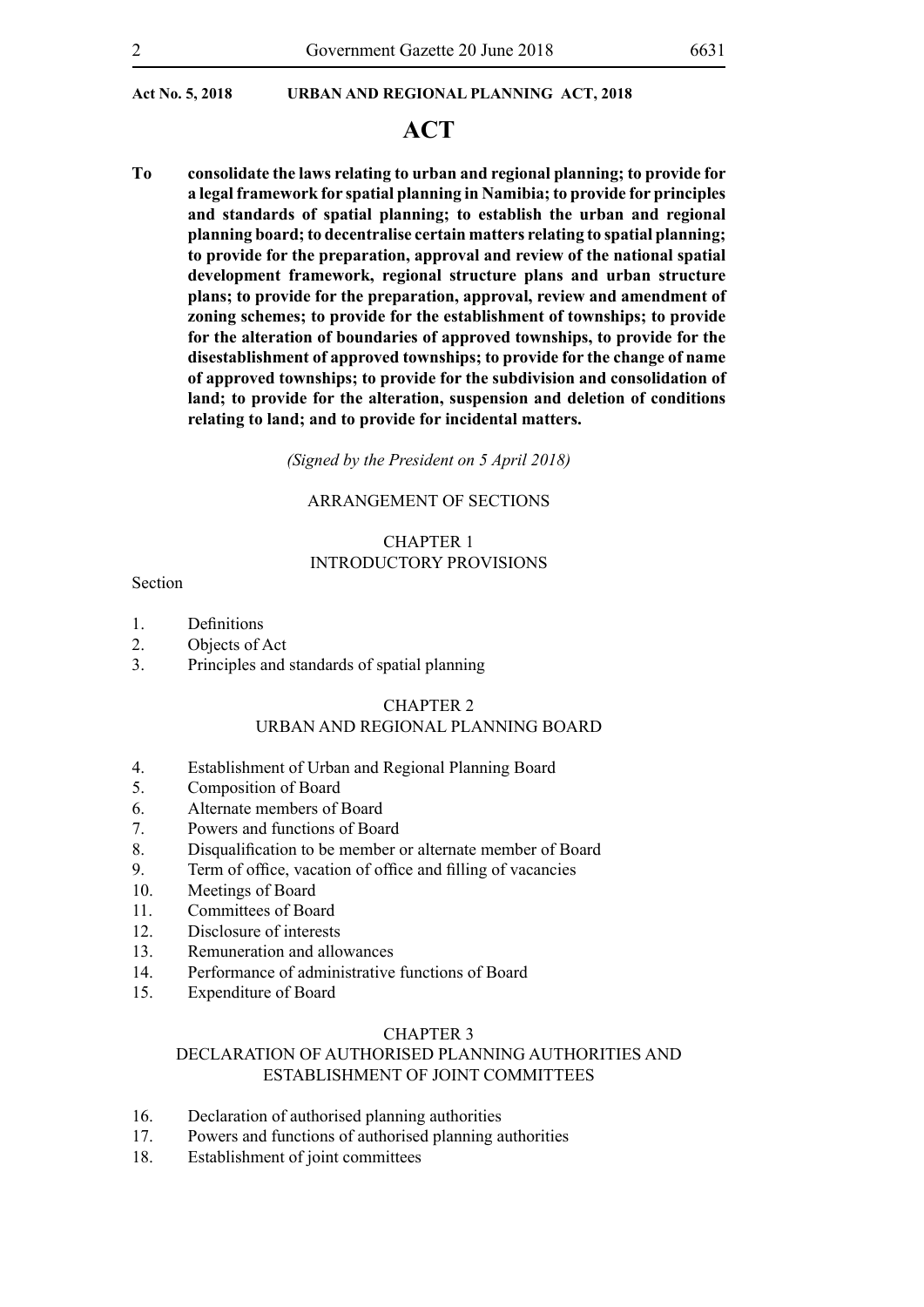#### CHAPTER 4

# NATIONAL SPATIAL DEVELOPMENT FRAMEWORK, REGIONAL STRUCTURE PLANS AND URBAN STRUCTURE PLANS

#### PART 1

# NATIONAL SPATIAL DEVELOPMENT FRAMEWORK

- 19. Preparation of national spatial development framework
- 20. Purpose of national spatial development framework
- 21. Content of national spatial development framework
- 22. Giving notice of preparation of draft national spatial development framework
- 23. Submission of national spatial development framework to Board for recommendation
- 24. Approval or withdrawal of national spatial development framework by Cabinet

#### PART 2

# REGIONAL STRUCTURE PLANS

- 25. Preparation of regional structure plans
- 26. Purpose of regional structure plans
- 27. Content of regional structure plans
- 28. Giving notice of preparation of draft regional structure plan
- 29. Submission of regional structure plan to Board for recommendation
- 30. Minister's decision on application

# PART 3

# URBAN STRUCTURE PLANS

- 31. Preparation of urban structure plans
- 32. Purpose of urban structure plans
- 33. Content of urban structure plans
- 34. Giving notice of preparation of draft urban structure plan
- 35. Submission of urban structure plan to Board for recommendation
- 36. Minister's decision on application

# PART 4

# OTHER PROVISIONS RELATING TO NATIONAL SPATIAL DEVELOPMENT FRAMEWORK, REGIONAL STRUCTURE PLANS AND URBAN STRUCTURE PLANS

- 37. Review of national spatial development framework
- 38. Review of regional structure plans and urban structure plans
- 39. Continuation of regional structure plans and urban structure plans
- 40. Status of national spatial development framework, regional structure plans and urban structure plans

# CHAPTER 5

# ZONING SCHEMES

# PART 1

# PURPOSE, CONTENT, PREPARATION, APPROVAL AND COMMENCEMENT OF ZONING SCHEMES

41. Purpose of zoning scheme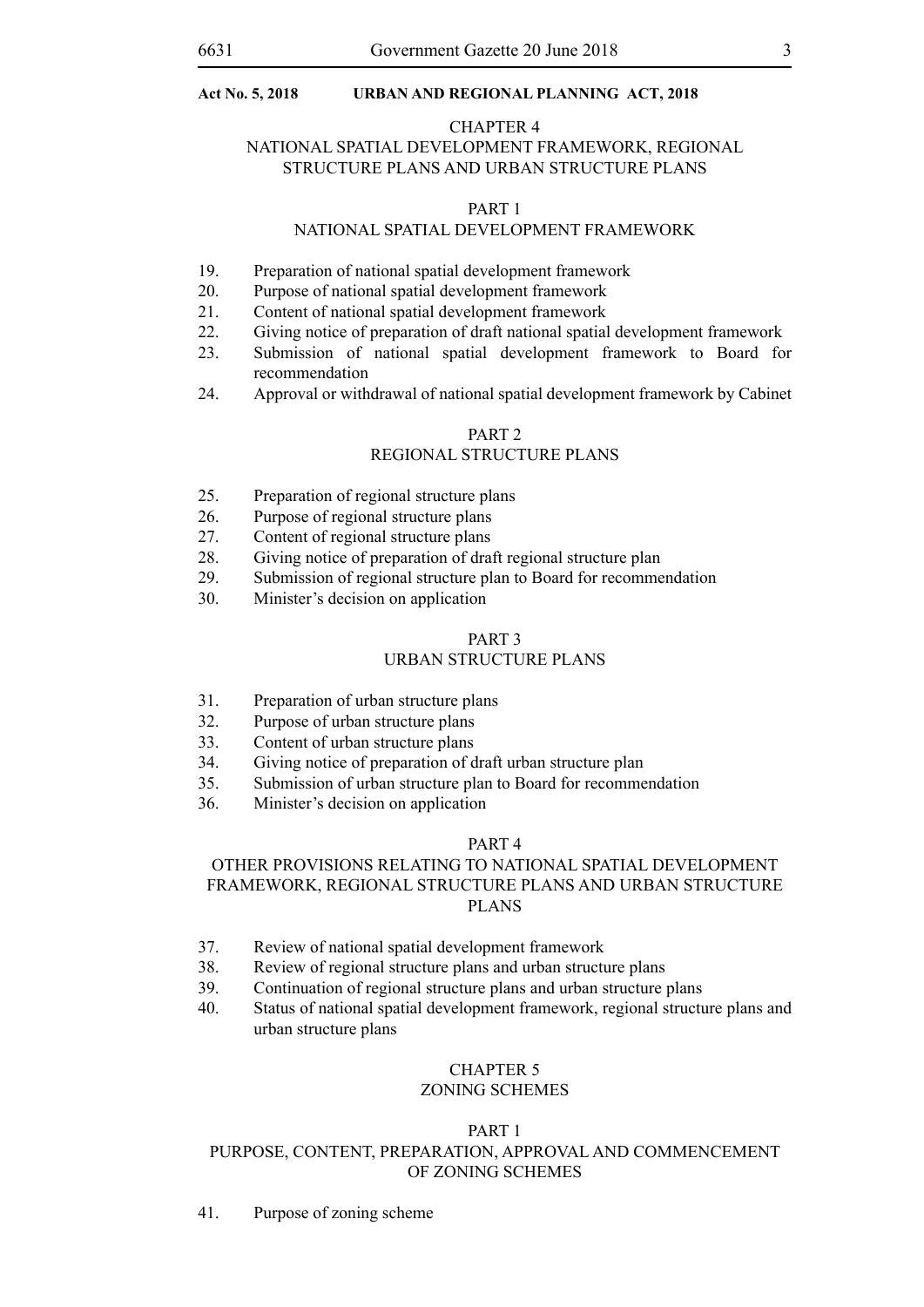- 42. Content of zoning scheme
- 43. Responsibility to prepare zoning scheme
- 44. Preparation of draft zoning scheme
- 45. Application for approval of zoning scheme
- 46. Hearing
- 47. Minister's decision on application
- 48. Matters to be considered
- 49. Commencement and status of approved zoning scheme
- 50. Continuation of zoning scheme
- 51. Prohibition of certain works, uses and activities on land pending approval of zoning scheme
- 52. Varying of subdivision and lay-out
- 53. Continued use of certain land
- 54. Rectifying non-compliance with zoning scheme

#### PART 2

# AMENDMENT AND REVIEW OF ZONING SCHEMES

55. Amendment and review of zoning schemes

# PART 3

# REZONING OF LAND

- 56. Procedure and functionary
- 57. Matters to be considered
- 58. Giving notice of approval

# PART 4

#### **COMPENSATION**

- 59. Compensation
- 60. Institution of claim for compensation
- 61. Limitations in respect of claims for compensation
- 62. Determining claims for compensation

#### CHAPTER 6

# ESTABLISHMENT OF TOWNSHIPS, ALTERATION OF BOUNDARIES OF APPROVED TOWNSHIP, DISESTABLISHMENT OF APPROVED TOWNSHIP AND CHANGE OF NAME OF APPROVED TOWNSHIP

### PART 1

# ESTABLISHMENT OF TOWNSHIPS

- 63. Establishment of townships
- 64. Procedure and functionary
- 65. Matters to be considered
- 66. Conditions of approval
- 67. Prohibition on approval of building plans conflicting with conditions of approval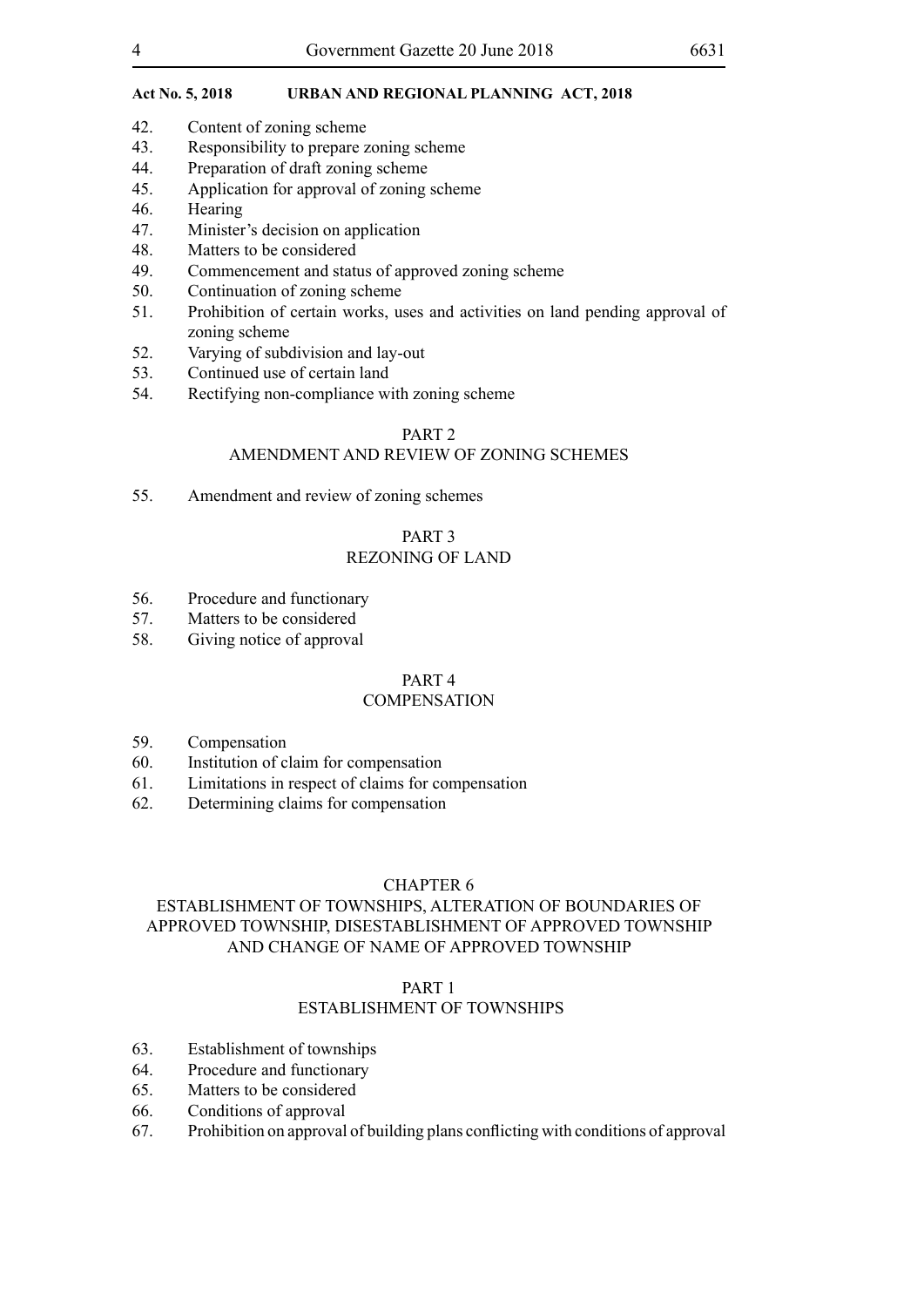#### PART 2

#### STEPS AFTER APPROVAL OF ESTABLISHMENT OF TOWNSHIP

- 68. Survey of land and lodging of plans, diagrams and other documents with Surveyor-General
- 69. Lodging of deeds, plans, diagrams and other documents with Registrar of Deeds
- 70. Ownership of public places in township
- 71. Declaration of township as approved township

#### PART 3

#### PROHIBITIONS PENDING THE DECLARATION OF APPROVED TOWNSHIP

- 72. Prohibition of certain agreements pending declaration of approved township
- 73. Prohibition of registration of transfer of erven

# PART 4

# ALTERATION OF BOUNDARIES OF APPROVED TOWNSHIPS

- 74. Alteration of boundaries of approved township
- 75. Procedure and functionary
- 76. Giving notice of approval

#### PART 5

# DISESTABLISHMENT OF APPROVED TOWNSHIP OR PORTION OF APPROVED TOWNSHIP

- 77. Who may apply for disestablishment of approved township or portion of approved township
- 78. Procedure and functionary
- 79. Giving notice of approval
- 80. Alteration or cancellation of general plan
- 81. Alteration or cancellation of general plan on application
- 82. Giving notice of approval
- 83. Effect of alteration or cancellation of general plan

#### PART 6

# CHANGE OF NAME OF APPROVED TOWNSHIP

- 84. Change of name of approved township
- 85. Procedure and functionary
- 86. Giving notice of approval

#### CHAPTER 7

# SUBDIVISION OR CONSOLIDATION OF LAND

#### PART 1 SUBDIVISION OR CONSOLIDATION OF LAND

- 87. Subdivision or consolidation of land
- 88. Procedure and functionary
- 89. Matters to be considered
- 90. Conditions of approval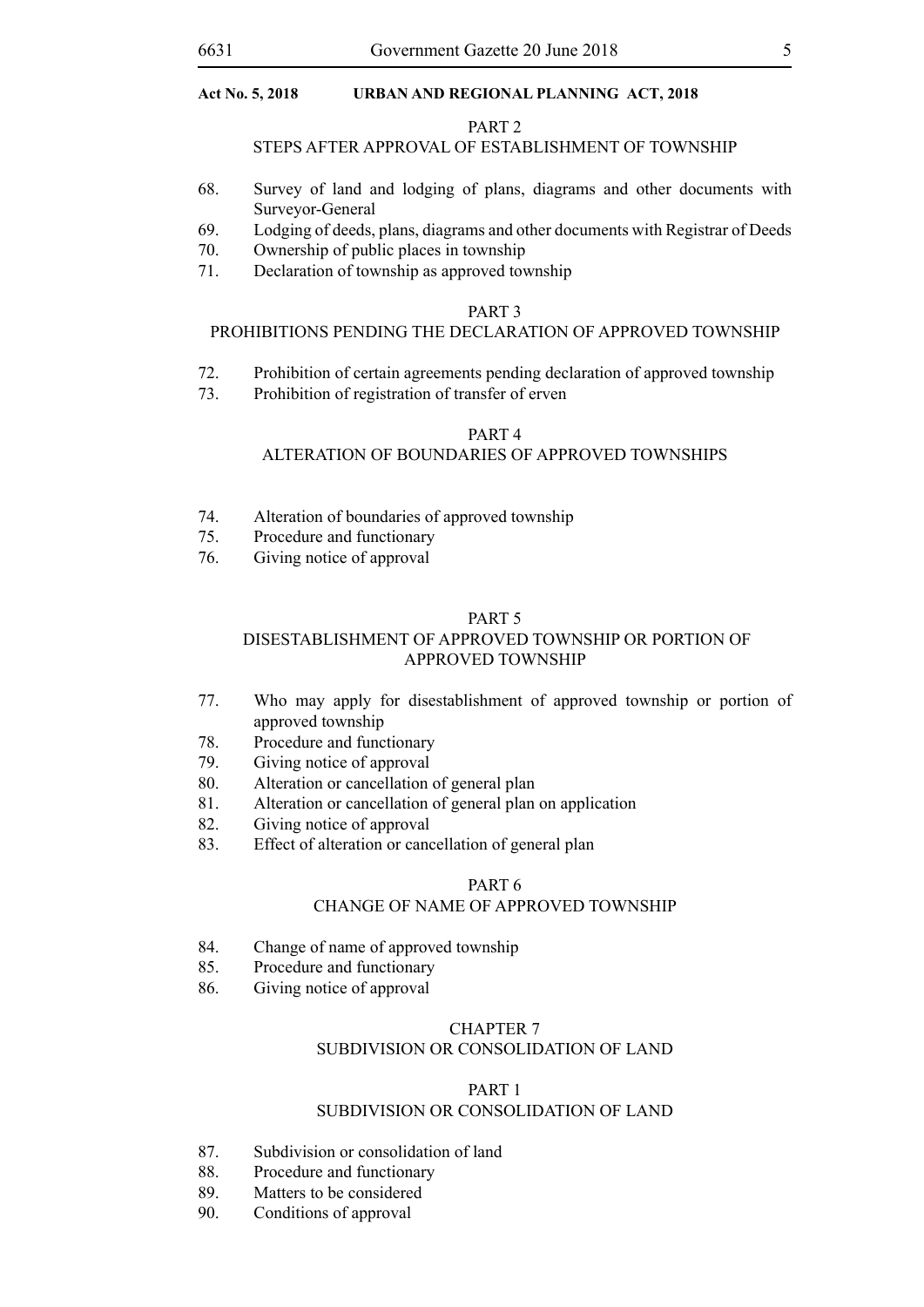#### PART 2

# STEPS AFTER APPROVAL OF SUBDIVISION OR CONSOLIDATION OF LAND

- 91. Lodging of deeds, plans, diagrams and other documents with Surveyor-General and Registrar of Deeds
- 92. Ownership of public places

#### CHAPTER 8

# ALTERATION, SUSPENSION OR DELETION OF CONDITIONS RELATING TO LAND

- 93. Procedure and functionary
- 94. Conditions subject to alteration, suspension or deletion
- 95. Matters to be considered
- 96. Giving notice of approval

# CHAPTER 9

# APPLICATION PROCEDURES

# PART 1

# PROCEDURE WHERE A LOCAL AUTHORITY IS AN AUTHORISED PLANNING AUTHORITY AND APPLICATION IS IN ACCORDANCE WITH ITS APPROVED URBAN STRUCTURE PLAN

- 97. Procedure where a local authority is an authorised planning authority and application is in accordance with its approved urban structure plan
- 98. Continuation of application
- 99. Giving notice of application
- 100. Hearing
- 101. Decision on application
- 102. Appeal
- 103. Effective date of decision
- 104. Procedure in respect of authorised planning authority's own land

# PART 2

# PROCEDURE WHERE A LOCAL AUTHORITY IS NOT AN AUTHORISED PLANNING AUTHORITY OR APPLICATION IS NOT IN ACCORDANCE WITH APPROVED URBAN STRUCTURE PLAN OF AUTHORISED PLANNING AUTHORITY

- 105. Procedure where a local authority is not authorised planning authority or where application is not in accordance with approved urban structure plan of authorised planning authority
- 106. Continuation of application
- 107. Giving notice of application<br>108. Hearing
- Hearing
- 109. Recommendation of application to Board
- 110. Appeal
- 111. Effective date of decision
- 112. Procedure at Board
- 113. Minister's decision on application
- 114. Procedure in respect of local authority or authorised planning authority's own land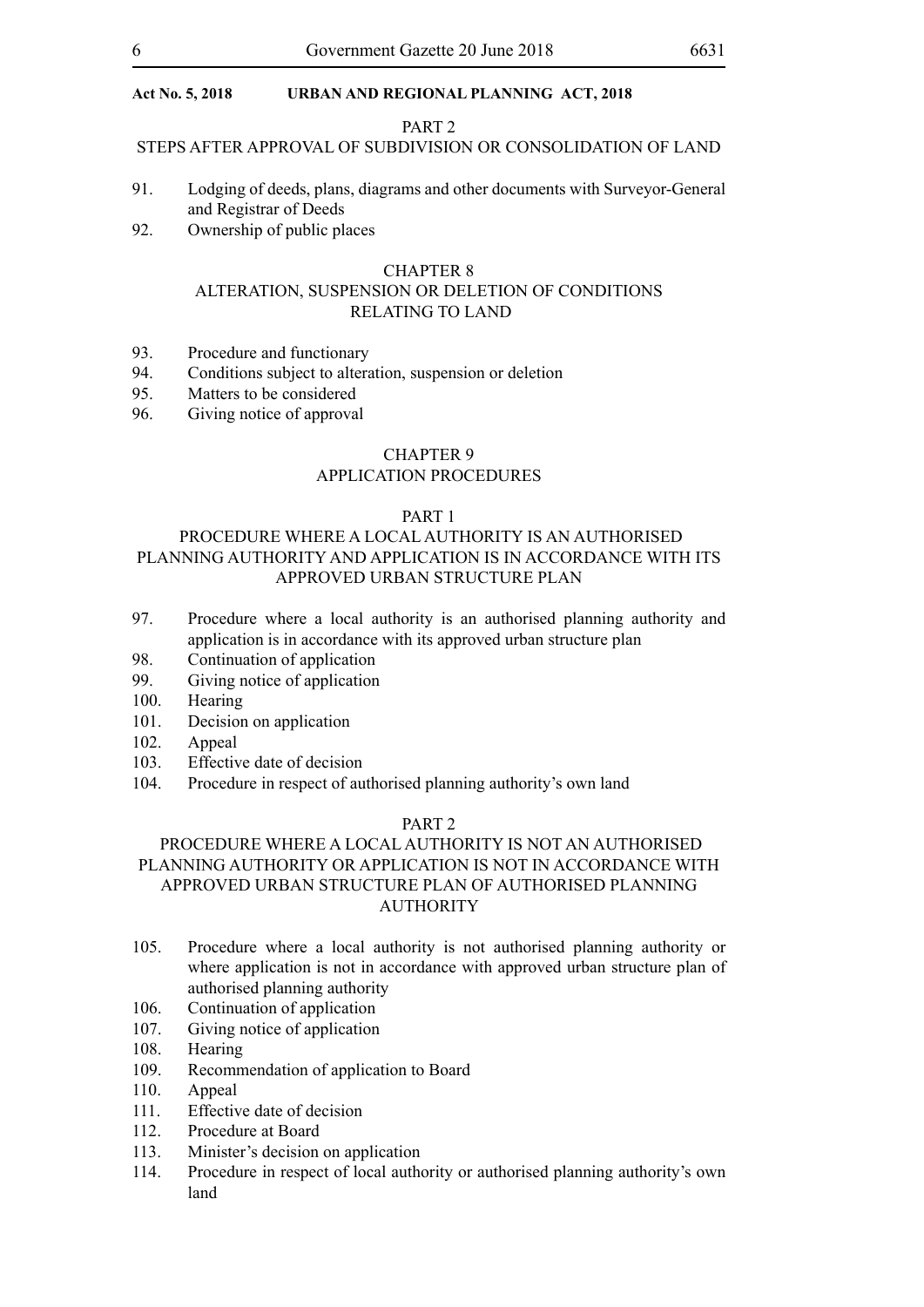#### PART 3

# PROCEDURE IN RESPECT OF LAND SITUATED OUTSIDE LOCAL AUTHORITY AREA

- 115. Procedure in respect of land situated outside a local authority area
- 116. Continuation of application
- 117. Giving notice of application
- 118. Hearing
- 119. Minister's decision on application

#### CHAPTER 10

#### GENERAL PROVISIONS

- 120. Calculation of days
- 121. Service of notices and documents<br>122. Keeping of records
- Keeping of records
- 123. Acquisition or disposal of land for purpose of a zoning scheme or township establishment
- 124. Site inspections
- 125. Entry on land
- 126. Warrant for entry on land
- 127. Exemptions
- 128. Delegation
- 129. Appeals
- 130. Offences and penalties
- 131. Regulations
- 132. Repeal of laws
- 133. Savings and transitional provisions
- 134. Act binds State
- 135. Short title and commencement

#### SCHEDULE Laws repealed

**BE IT ENACTED** as passed by the Parliament, and assented to by the President, of the Republic of Namibia as follows:

# CHAPTER 1 INTRODUCTORY PROVISIONS

# **Definitions**

**1.** In this Act, unless the context indicates otherwise -

"approved township" means -

- (a) a township declared as an approved township or deemed to be an approved township in terms of the Townships and Division of Land Ordinance, regardless of such township being referred to as an extension; or
- (b) a township declared as an approved township in terms of section 71;

 "authorised planning authority" means a local authority which in terms of section 16 is declared as an authorised planning authority in respect of a local authority area;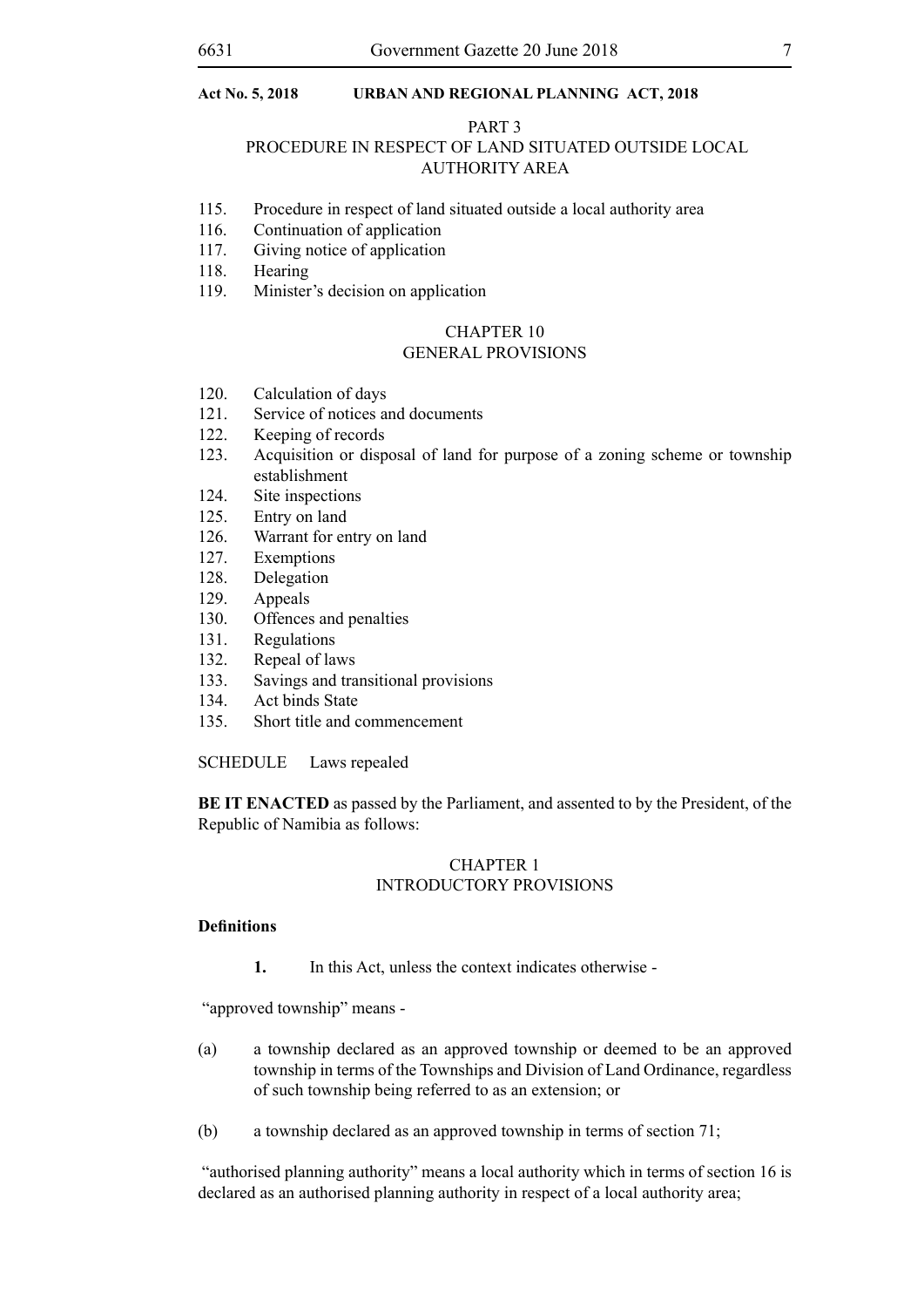"Board" means the Urban and Regional Planning Board established under section 4;

"building" means a structure or construction of any kind, whether permanent or temporary, movable or immovable and whether completed or not;

"chief executive officer" means -

- (a) in relation to a municipal council or a town council, a town clerk as defined in section 1 of the Local Authorities Act;
- (b) in relation to a village council, a village secretary as defined in section 1 of the Local Authorities Act; and
- (c) in relation to a regional council, a chief regional officer as defined in section 1 of the Regional Councils Act;

"consolidation" means the consolidation of two or more adjoining erven or portions of land;

"condition of title" means conditions registered against the title deed of land restricting the use or development of land;

"condition of approval" means conditions subject to which an application in terms of the Act was approved;

"develop" means the construction of buildings on land or the change of use of land, including establishment of townships, the subdivision or consolidation of land or any deviation from the land use or uses authorised in terms of a condition of approval, a zoning scheme or this Act;

"diagram" means a diagram as defined in section 1 of the Land Survey Act;

"engineering services" means the construction of -

- (a) roads and stormwater drainage systems; and
- (b) any other infrastructure for the installation of water, sewage disposal, power or telecommunication systems;

"erf" means -

- (a) a portion of land registered in a deeds registry as an erf, lot, plot or stand or as a portion or remainder of an erf, lot, plot or stand; or
- (b) a portion of land laid out as a township, whether or not the establishment of such township has been approved or such township has been declared as an approved township;

"general plan" means a general plan as defined in section 1 of the Land Survey Act;

"Land Survey Act" means the Land Survey Act, 1993 (Act No. 33 of 1993);

"land use" means the purpose for which land is used or may lawfully be used in terms of a condition of approval, a zoning scheme or this Act;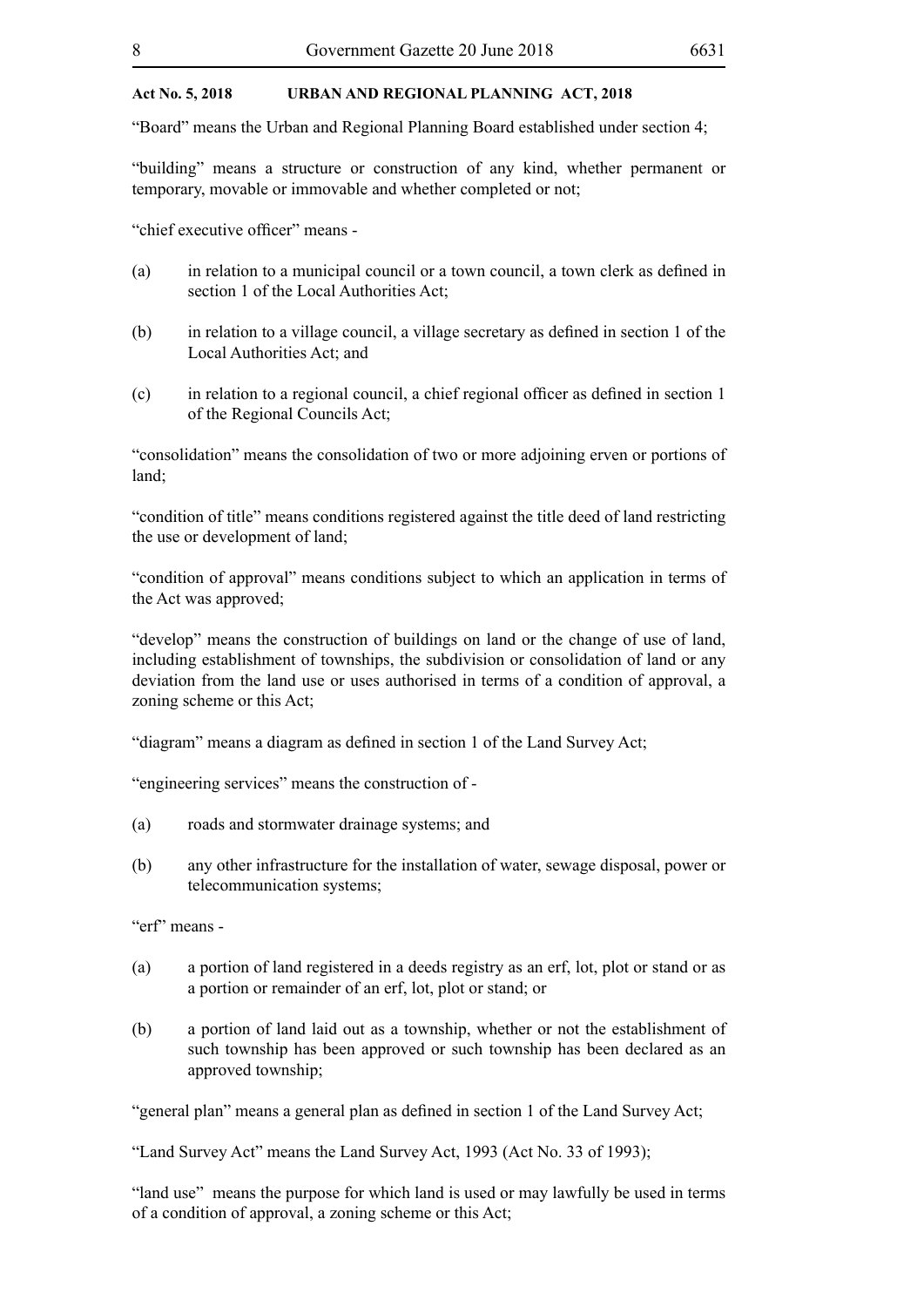"land use right" means the right to use land in accordance with an authorisation granted in terms of a condition of approval, a zoning scheme or this Act;

"lay-out plan" means a plan showing the relative locations of erven, public places or roads on land intended for development and the purposes for which the erven are intended to be used;

"Local Authorities Act" means the Local Authorities Act, 1992 (Act No. 23 of 1992);

"local authority" means -

- (a) in relation to a local authority area, a municipal council, town council or village council referred to in section 1 of the Local Authorities Act; or
- (b) in relation to an area declared under section 31 of the Regional Councils Act to be a settlement area, a regional council;

"local authority area" means -

- (a) in relation to a municipal council, town council or village council, the area declared under section 3 of the Local Authorities Act, to be a municipality, town or village or deemed to be declared as such in terms of that Act; and
- (b) in relation to a regional council, the area declared under section 31 of the Regional Councils Act, to be a settlement area or deemed to be declared as such in terms of that Act:

"Minister" means the Minister responsible for urban and rural development;

"Ministry" means the Ministry administering matters relating to urban and rural development;

"national spatial development framework" means the national spatial development framework referred to in section 20;

"Permanent Secretary" means the Permanent Secretary of the Ministry;

"prescribed" means prescribed by regulations;

"public place" means land indicated on a general plan, diagram or map as having been set aside as a public right of way, whether for vehicles or pedestrians or public, of which the ownership is registered in favour of or vests in a local authority in terms of this Act or any other law;

"region" means a region as defined in section 1 of the Regional Councils Act;

"regional council" means a regional council as defined in section 1 of the Regional Councils Act;

"Regional Councils Act" means the Regional Councils Act, 1992 (Act No. 22 of 1992);

"regional structure plan" means a regional structure plan referred to in section 26;

"rezoning" means an amendment of a zoning scheme to effect a change of zoning in relation to a particular portion of land;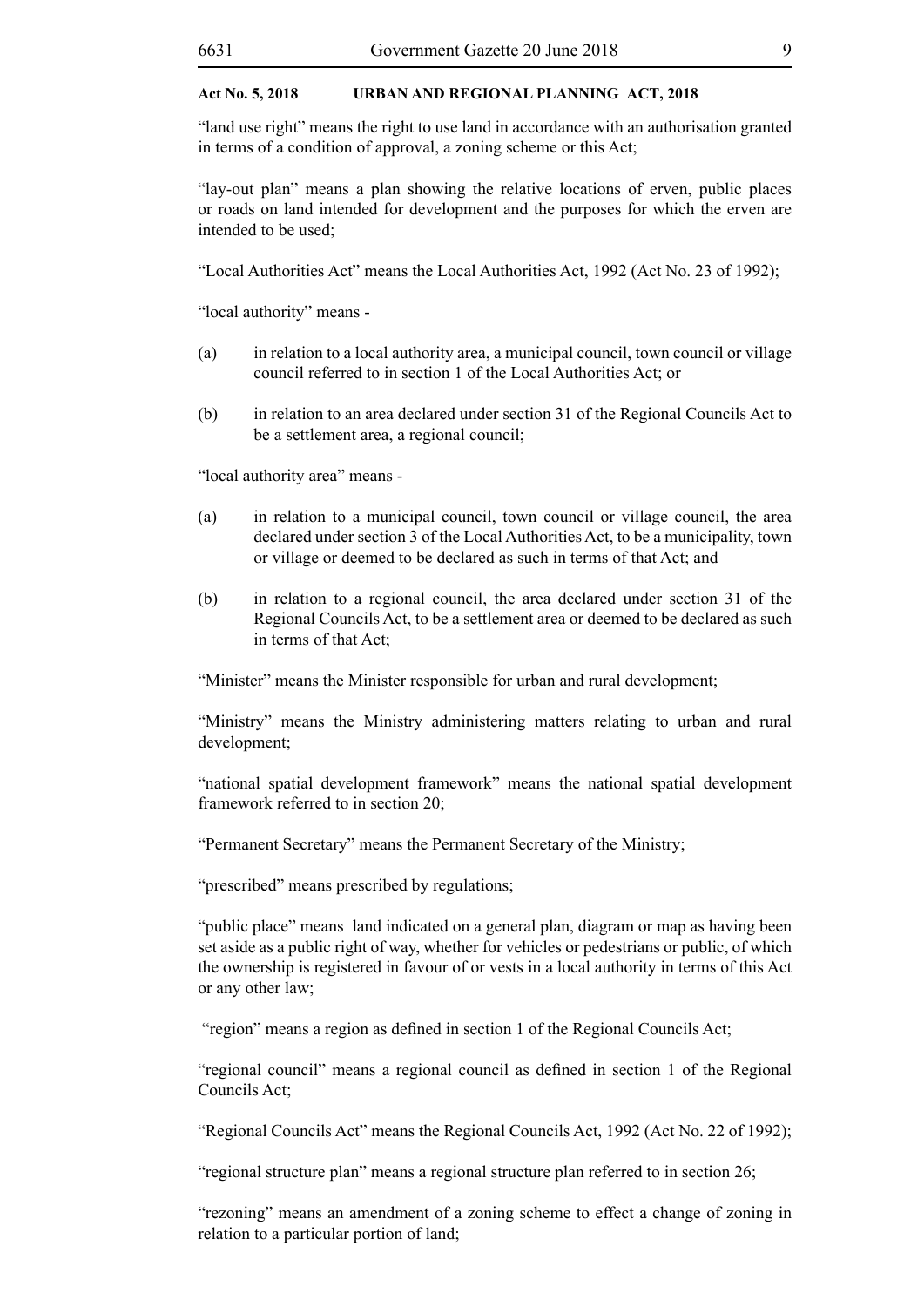"regulation" means a regulation made in terms of this Act;

"spatial planning" means -

- (a) the preparation, approval and review of a national spatial development framework, regional structure plan or urban structure plan;
- (b) preparation, approval and review of zoning schemes;
- (c) regulation of development; and
- (d) land management, which is the regulation and management of land use and conferring of land use rights through the use of zoning schemes and other procedures set out in this Act;

to facilitate the allocation of land to the uses that provide the greatest sustainable physical, economic and social benefits and well-being;

"subdivide" means the division of land into two or more portions;

"Surveyor-General" means the Surveyor-General referred to in section 1 of the Land Survey Act;

"this Act" includes a regulation or a notice made or issued in terms of this Act;

"Town and Regional Planner" means a town and regional planner as defined in the Town and Regional Planners Act, 1996 (Act No. 9 of 1996);

"townlands" means the land situated within a local authority area but outside the boundaries of an approved township;

"Townships and Division of Land Ordinance" means the Townships and Division of Land Ordinance, 1963 (Ordinance No. 11 of 1963);

"Town Planning Ordinance" means the Town Planning Ordinance, 1954 (Ordinance No. 18 of 1954);

"township" means a group of portions of land or of subdivisions of a portion of land, which are combined with public places and are used or intended to be used for residential, business, industrial or similar purposes;

"urban structure plan" means an urban structure plan referred to in section 32; and

"zoning scheme" means -

- (a) a scheme referred to in section 41, which has been approved in terms of section 47 and published in terms of section 49, including an amendment of such scheme approved in terms of section 55 or a rezoning approved as contemplated in section 56; or
- (b) a town planning scheme approved in terms of the Town Planning Ordinance, including an amendment of a town planning scheme approved in terms of that Ordinance.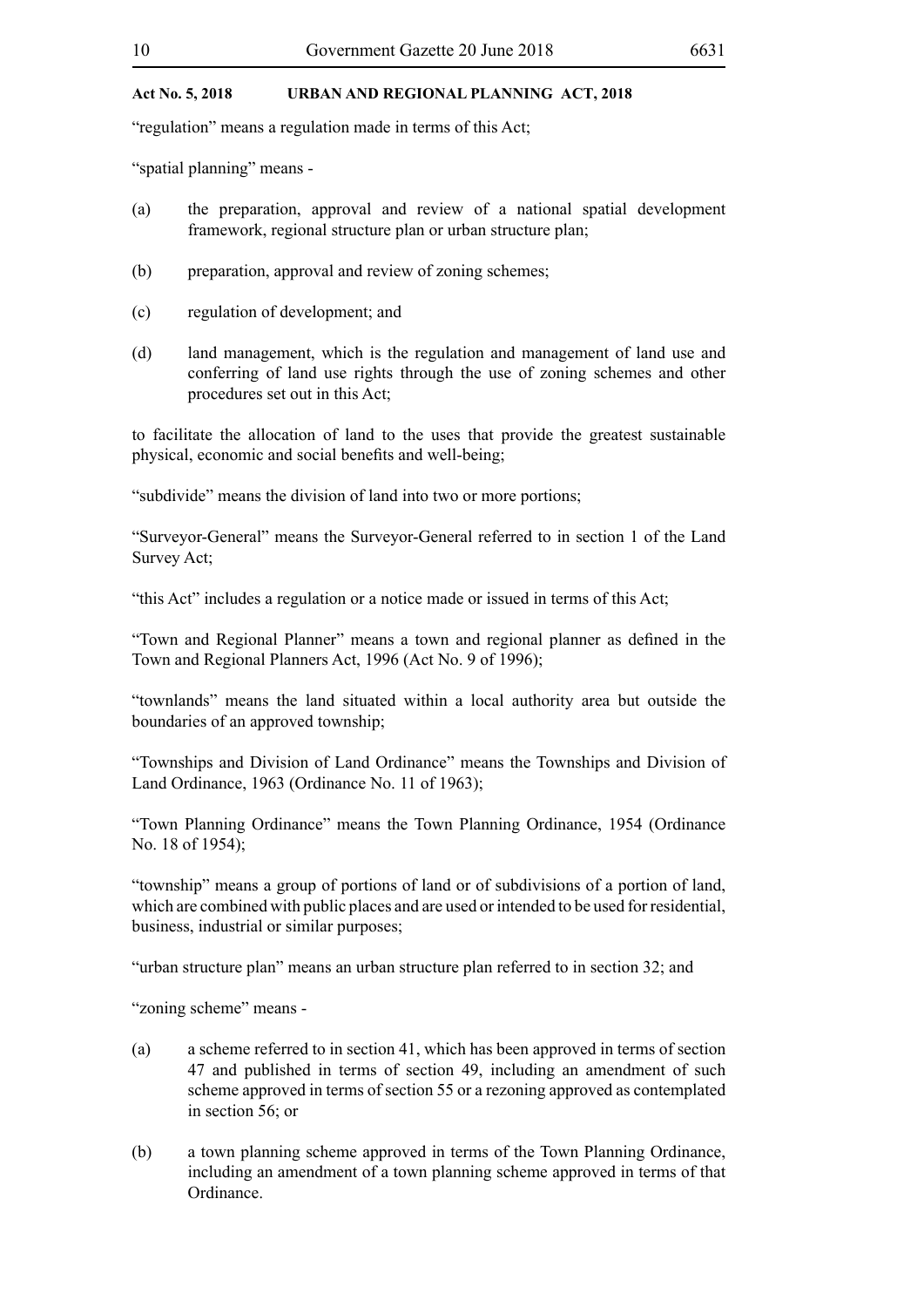# **Objects of Act**

- **2.** The objects of this Act are to -
- (a) provide for a uniform, effective and integrated regulatory framework for spatial planning in Namibia;
- (b) provide for principles and standards of spatial planning;
- (c) decentralise certain aspects of spatial planning in Namibia;
- (d) ensure that spatial planning promotes social and economic inclusion;
- (e) ensure that there is equity in the spatial planning system;
- (f) redress past imbalances in respect of access to land, land ownership and land allocation; and
- (g) promote the national land reform objectives.

# **Principles and standards of spatial planning**

- **3.** (1) The principles set out in subsection (2) -
- (a) are guidelines for the implementation of this Act and any other law relating to spatial planning;
- (b) serve as the general framework within which policies, plans and laws, at national, regional and local level of government, relating to spatial planning must be formulated; and
- (c) are guidelines for the exercise of powers or performance of functions in terms of this Act or any other law relating to spatial planning.
- (2) The following are the principles of spatial planning -
- (a) spatial planning must be aimed at redressing past imbalances in respect of access to land, land ownership and land allocation;
- (b) spatial planning must contribute to sustainable development by enhancing the natural environment and ensuring that development takes place within environmental limits;
- (c) spatial planning must be aimed at protecting and respecting Namibia's environment, its cultural and natural heritage including its biological diversity, for the benefit of present and future generations;
- (d) during the preparation, amendment and review of policies and plans dealing with spatial planning a transparent process of public participation must be followed which process must afford the general public and persons affected by such policies and plans, access to the relevant information in order to provide inputs on matters affecting them;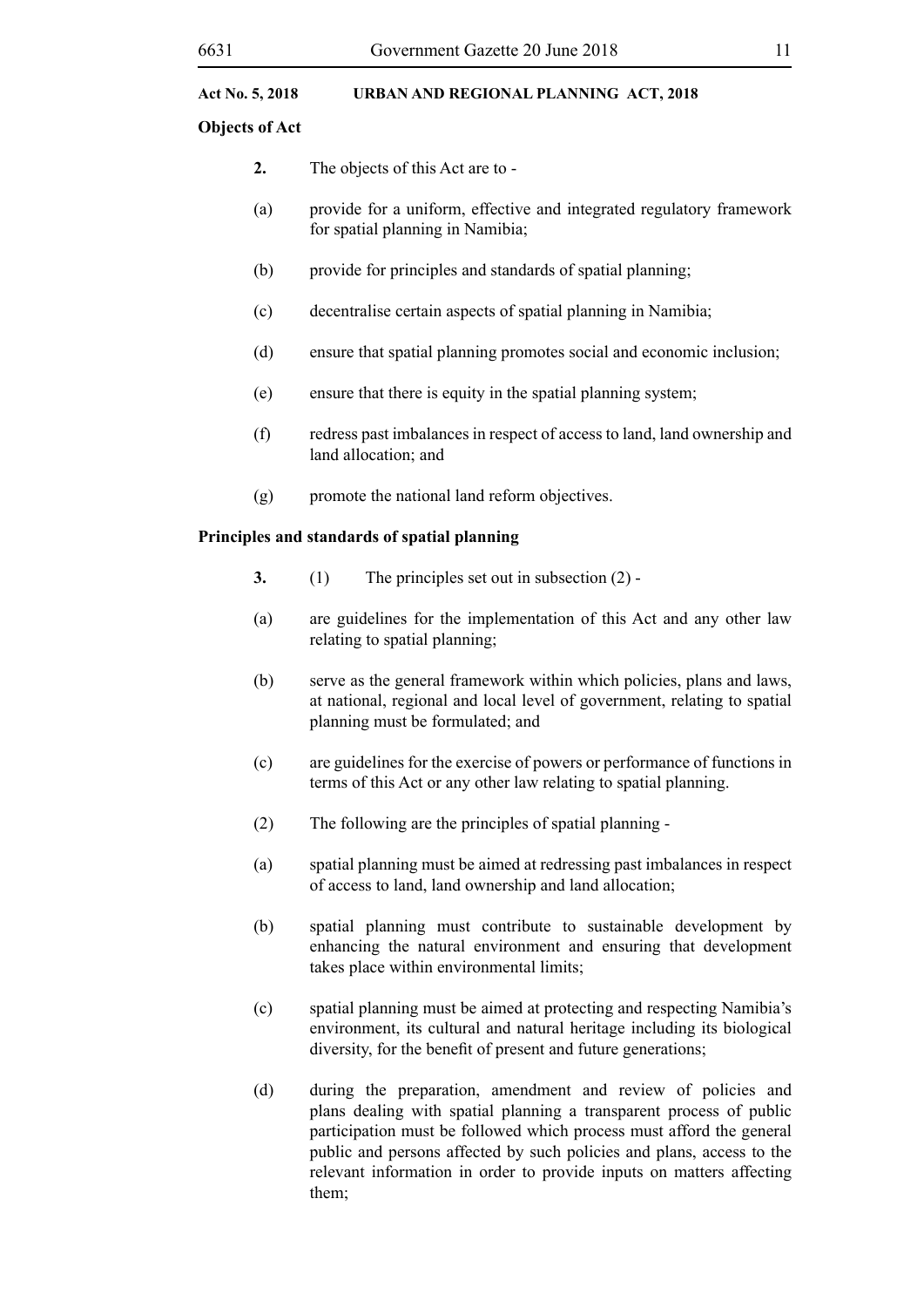- (e) spatial planning must optimise the use of existing resources and infrastructure and decision-making procedures relating to spatial planning must minimise negative financial, social, economic or environmental impacts;
- (f) spatial planning must follow an integrated approach to land use and land development; and
- (g) policies, plans and laws, at national, regional and local level of government which are dealing with spatial planning must be harmonised and streamlined to the extent possible and those involved in the implementation of such policies and plans and laws must cooperate in order to avoid land use conflicts, delays in decision making and to minimise negative financial, social, economic or environmental impacts.
- (3) The Minister, after consultation with -
- (a) offices, ministries and agencies of government identified by the Minister as exercising powers or performing functions relating to spatial planning; and
- (b) institutionsidentified by theMinister as exercising powers or performing functions relating to spatial planning; or
- (c) the general public, if the Minister considers it necessary,

may, develop standards for spatial planning in Namibia.

(4) The Minister must publish the standards developed in terms of subsection (3), in the *Gazette.*

#### CHAPTER 2

# URBAN AND REGIONAL PLANNING BOARD

# **Establishment of Urban and Regional Planning Board**

**4.** A board to be known as the Urban and Regional Planning Board is established.

#### **Composition of Board**

- **5.** (1) The Board consists of 15 members, comprised of -
- (a) the chairperson, appointed by the Minister;
- (b) the Surveyor-General who is a member by virtue of his or her office;
- (c) the Registrar of Deeds who is a member by virtue of his or her office;
- (d) the Environmental Commissioner who is a member by virtue of his or her office;
- (e) the following persons, appointed by the Minister -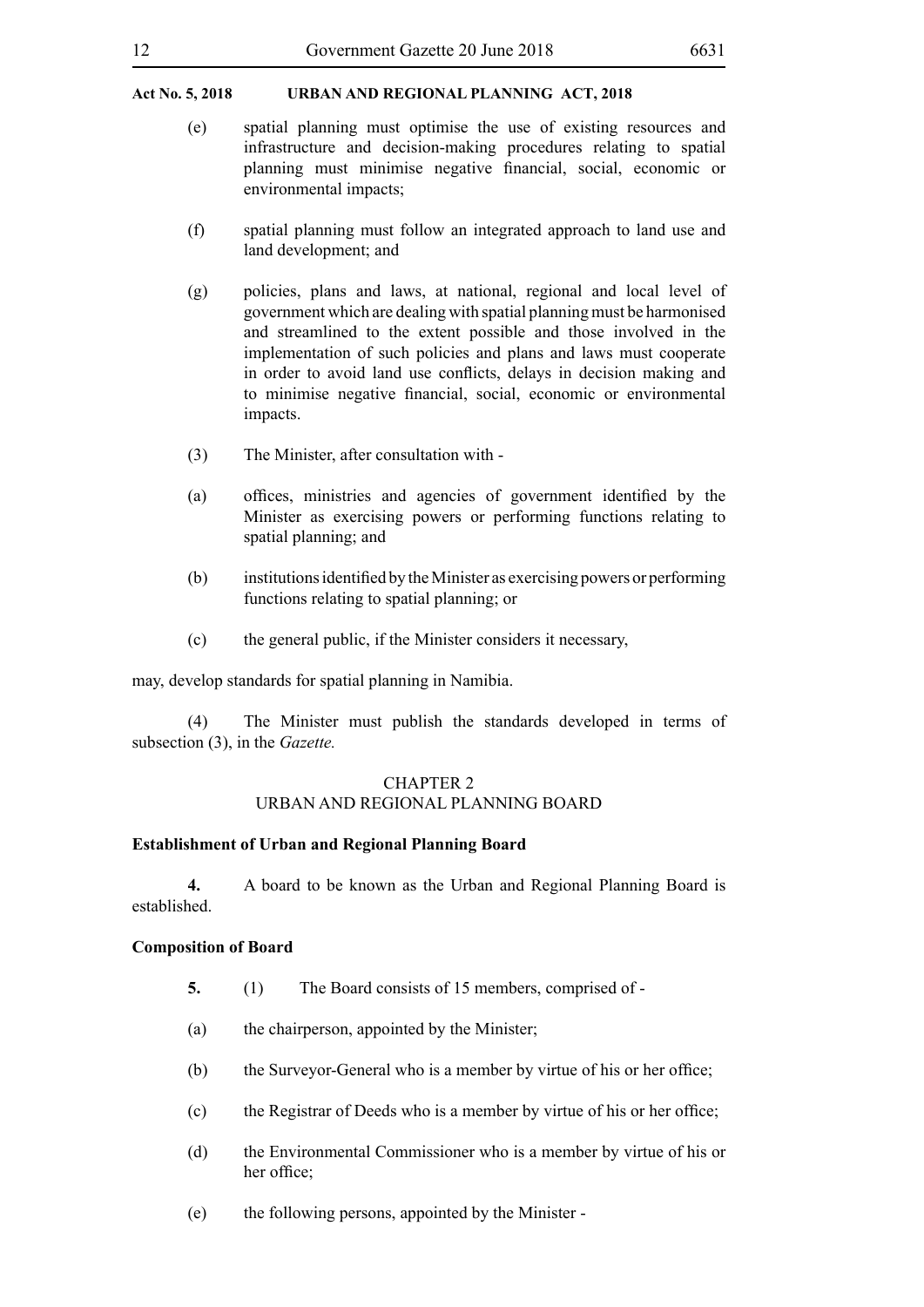- (i) one senior staff member from the Office of the President: National Planning Commission, nominated by the Director-General of Planning;
- (ii) one senior staff member from the Ministry, nominated by the Minister;
- (iii) one senior staff member from the Ministry administering matters relating to land reform, nominated by the Minister responsible for land reform;
- (iv) one member of the Land Reform Advisory Commission, nominated by the Minister responsible for land reform;
- (v) one senior staff member from the Ministry administering matters relating to transport, nominated by the Minister responsible for transport;
- (vi) one senior staff member from the Ministry administering matters relating to mines and energy, nominated by the Minister responsible for mines and energy;
- (vii) one senior staff member from the Ministry administering matters relating to water, nominated by the Minister responsible for water;
- (viii) a town and regional planner nominated by the Namibian Council for Town and Regional Planners;
- (ix) a town and regional planner nominated by the Association of Local Authorities:
- (x) a town and regional planner nominated by the Association of Regional Councils; and
- (xi) a representative of the Council of Traditional Authorities, nominated by the Council of Traditional Leaders.

(2) Persons to be appointed as members of the Board in terms of subsections (1)(a) and (1)(e) must have the necessary knowledge and expertise relating to the powers and functions of the Board.

(3) If a nomination in terms of subsection  $(1)(e)$  becomes necessary the Minister must in writing request the ministers, officials and institutions referred to in that subsection to nominate within the period specified by the Minister the persons required to be nominated in terms of that subsection.

 (4) If in terms of subsection (3) no nominations are made the Minister may appoint any suitable person to be a member of the Board and a person appointed under this subsection holds office as if he or she was nominated in accordance with that subsection.

(5) The Minister must, as soon as possible after appointing the members and alternate members of the Board in terms of subsections  $(1)(a)$  and  $(1)(e)$  and section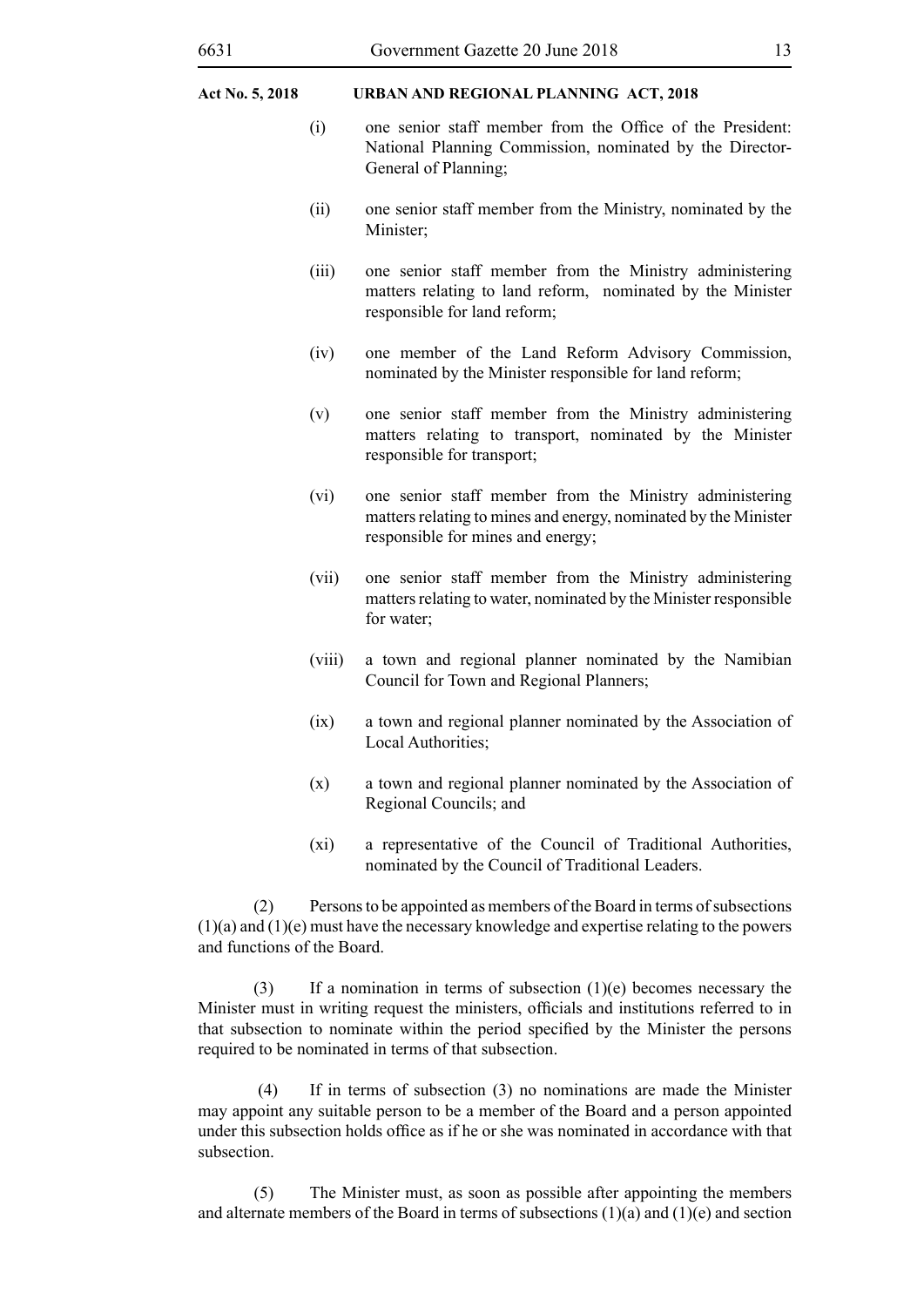6, announce in the *Gazette* the names of persons who are members of the Board by virtue of their office, the names of persons appointed as members and alternate members of Board and their date of appointment.

(6) Despite subsection (5), a failure to announce the names of members or alternate members of the Board in terms of that subsection does not invalidate any action or decision taken by the Board.

#### **Alternate members of Board**

**6.** (1) The Minister must appoint an alternate member for each member of the Board appointed in terms of section 5(1)(e), with due regard to the requirements of section 5.

(2) An alternate member appointed in terms of this section may act in the place of the member for whom he or she is the alternate, if -

- (a) the member is absent or unable to perform the duties of his or her office; or
- (b) the member's position is vacant.

(3) An alternate member appointed in terms of this section has all the powers and functions of the member when acting in the member's place.

# **Powers and functions of Board**

- **7.** The Board -
- **(**a) must advise the Minister in all matters relating to the spatial planning;
- (b) may recommend to the Minister legislative reforms in the area of spatial planning;
- (c) must make recommendations to the Minister, relating to
	- (i) the preparation, review and implementation of the national spatial development framework;
	- (ii) applications for approval of regional structure plans and urban structure plans:
	- (iii) applications for approval of zoning schemes and amendments to zoning schemes;
	- (iv) applications for approval of establishment of townships;
	- (v) applications for approval of the alteration of boundaries of approved townships;
	- (vi) applications for approval of the disestablishment of approved townships or portions of approved townships;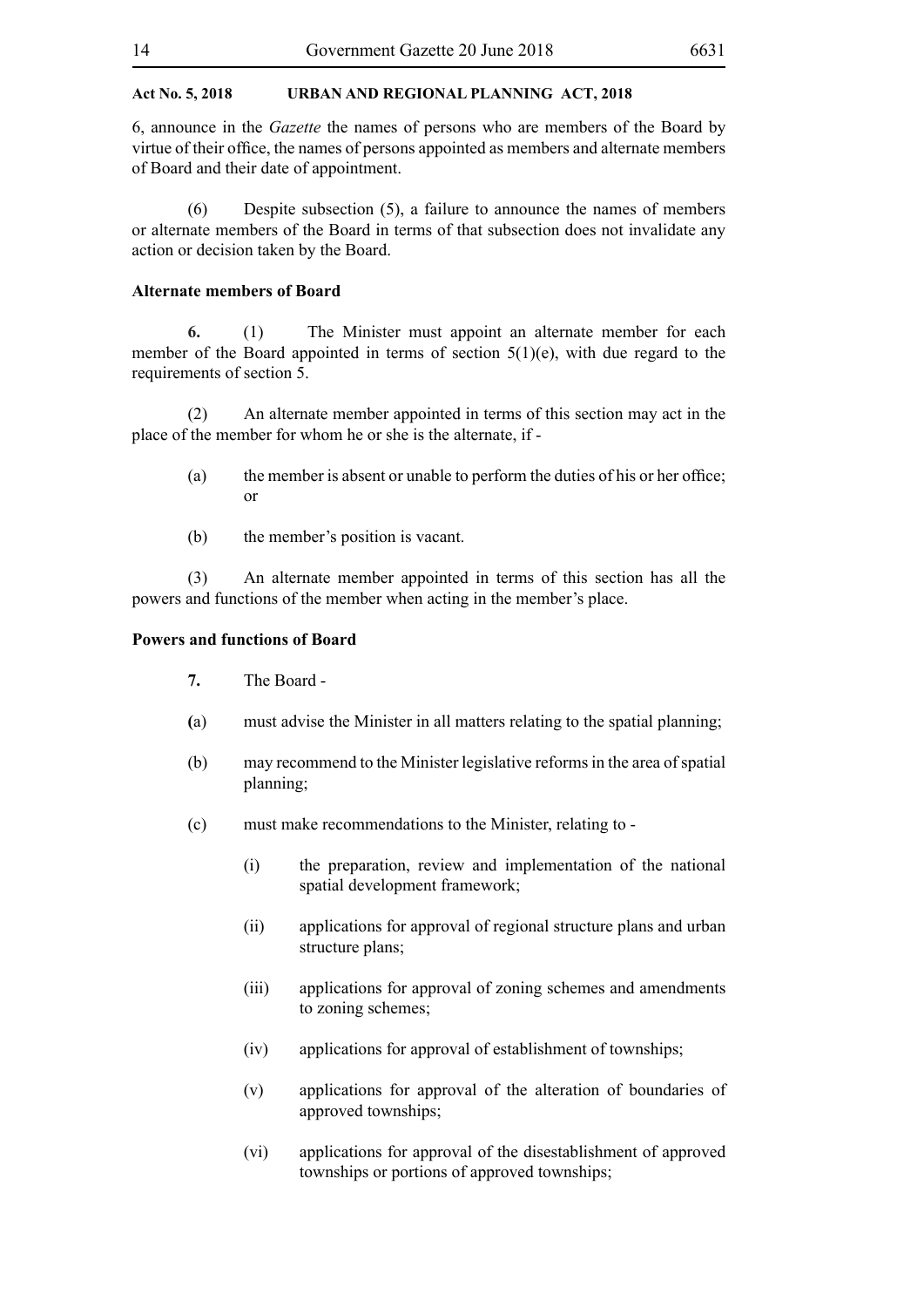- (vii) applications for approval of the change of name of approved townships;
- (viii) applications for approval of subdivision and consolidation of land;
- (ix) applications for approval of alteration, suspension or deletion of conditions relating to land; and
- (d) may exercise powers and perform functions imposed on or assigned to the Board in terms of this Act.

#### **Disqualification to be member or alternate member of Board**

**8.** A person does not qualify to be a member or an alternate member of the Board, if that person -

- **(**a) is not a Namibian citizen or is not lawfully admitted for permanent residence in Namibia;
- (b) is a member of Parliament or of a regional council or a local authority;
- (c) has during the period of 10 years immediately preceding the date of commencement of this Act or at any time after that date, been convicted, whether in Namibia or elsewhere, of an offence and has been sentenced to imprisonment without the option of a fine;
- (d) is an unrehabilitated insolvent; or
- (e) has under any law been declared to be of unsound mind or under legal disability.

#### **Term of office, vacation of office and filling of vacancies**

**9.** (1) The term of office of a member or an alternate member of the Board, except for an *ex officio* member of the Board, is three years but a member or an alternate member of the Board may be re-appointed on the expiry of his or her term of office.

(2) The office of a member or alternate member of the Board becomes vacant if the member or the alternate member -

- (a) becomes subject to any disqualification referred to in section 8;
- (b) ceases to hold the office by virtue of which he or she became a member or an alternate member;
- (c) resigns as a member or an alternate member by giving not less than one month's written notice to the Minister;
- (d) in the case of a
	- (i) member, has been absent from three consecutive meetings of the Board without the leave of the Board; or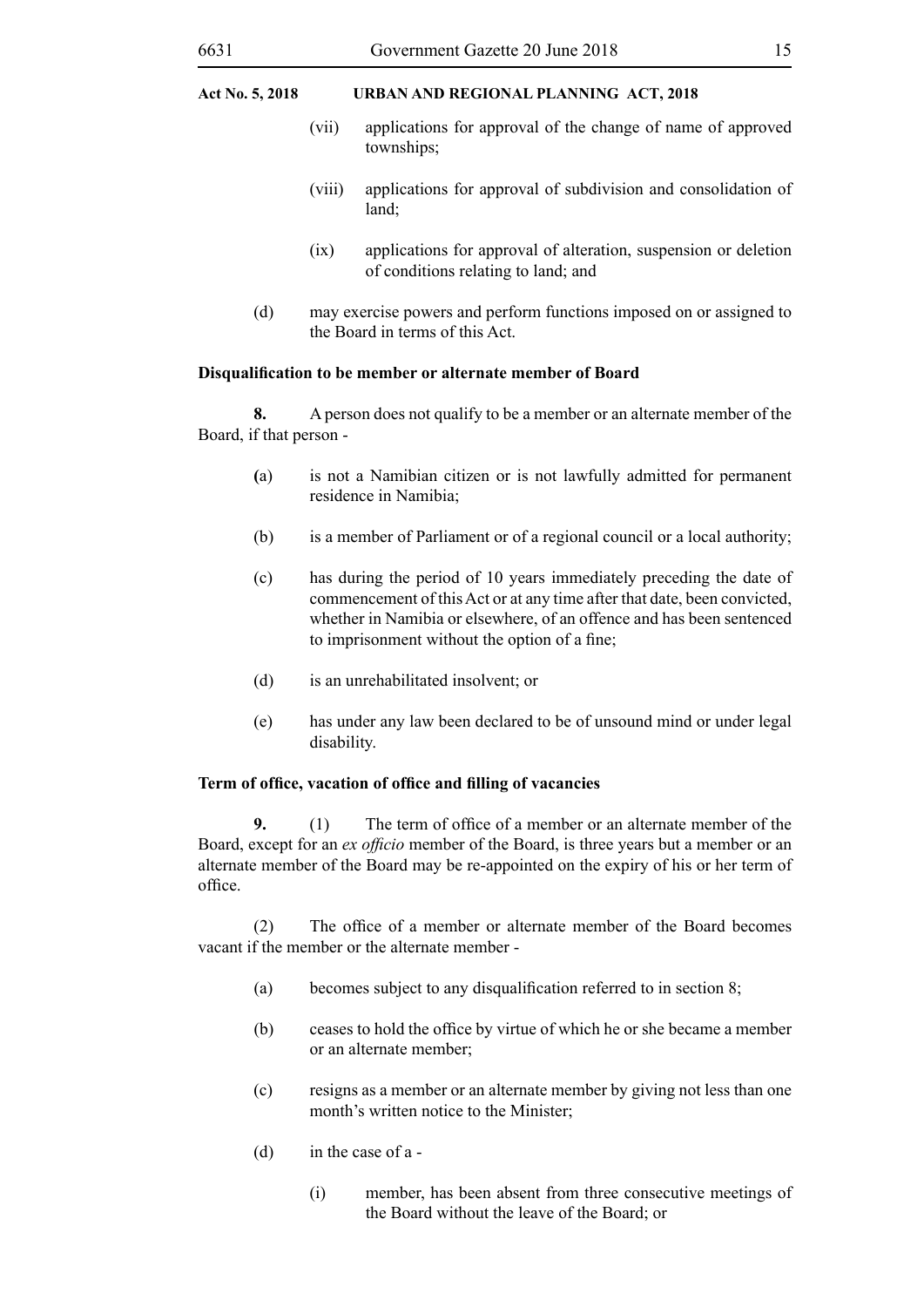- (ii) alternate member, has been so absent during the absence of the member for whom he or she has been appointed as alternate member; or
- (e) is removed from office by the Minister under subsection (3).

(3) The Minister may remove a member or an alternate member of the Board, except *ex officio* members, from office if the Minister is satisfied that the member or the alternate member -

- (a) is incapable, by reason of physical or mental illness, of performing his or her functions as member or alternate member of the Board; or
- (b) isfor any reason incapable of efficiently performing his or her functions as member or alternate member of the Board,

but the Minister must do so only after having afforded the member or alternate member an opportunity to be heard.

(4) If a member or an alternate member of the Board dies or vacates his or her office before the expiration of his or her term of office, the vacancy must be filled for the unexpired portion of the term of office of that member or alternate member by the appointment in the manner contemplated in section 5 or 6, of a suitable person.

### **Meetings of Board**

10. (1) The chairperson of the Board must convene the first meeting of the Board and after that meeting, meetings of the Board must be held at such dates, times and places as the chairperson determines but the Board must, subject to subsection (2), meet once every month.

(2) The chairperson of the Board must, on the request of the Minister or on a written request signed by eight members of the Board, call a special meeting of the Board.

 (3) The Board must at its first meeting elect one of the members of the Board as a deputy chairperson.

(4) The chairperson of the Board or in the absence of the chairperson the deputy chairperson presides at meetings of the Board or if both the chairperson and deputy chairperson are absent from the meeting or are unable to preside at a meeting, the members of the Board must elect a member of the Board to preside at that meeting.

- (5) At a meeting of the Board -
- (a) eight members of the Board forms a quorum;
- (b) a decision by a majority of members present at a meeting of the Board constitutes a decision of the Board; and
- (c) the member of the Board presiding has a deliberative vote and in the event of an equality of votes also has a casting vote.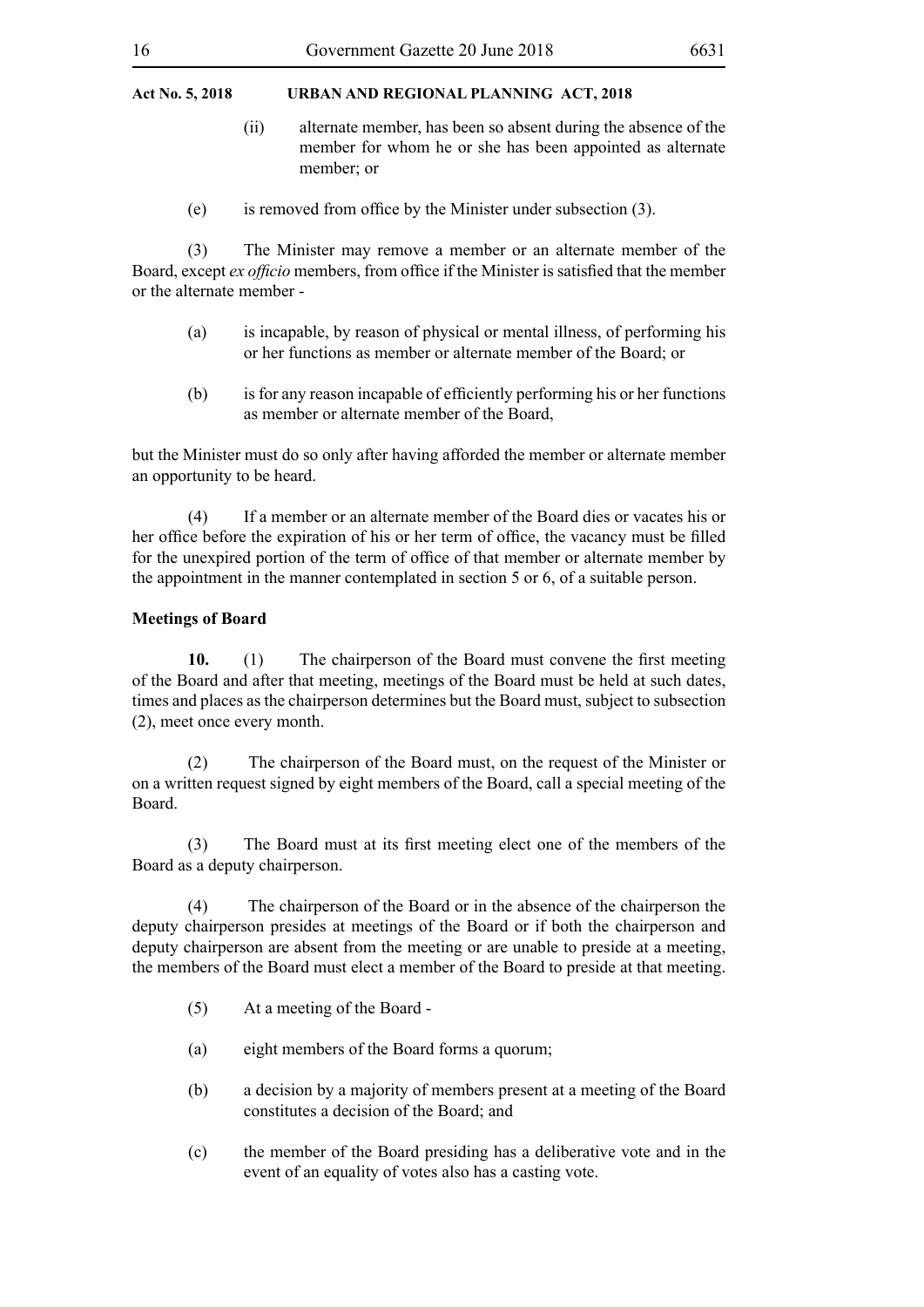(6) A decision taken by the Board or an act performed under the authority of the Board is not invalid by reason only of a vacancy in the membership of the Board or by reason only of the fact that a person who is not entitled to sit as a member of the Board was present when the decision was taken or the act was authorised, if the decision was taken or the act was authorised by the requisite majority of the members of the Board who were present at the time and entitled to vote.

(7) The Board may invite any person who has expert knowledge of a matter before the Board for determination to attend a meeting of the Board and to take part in discussions in relation to that matter, but such person may not vote at meetings of the Board.

- (8) The Board must -
- (a) regulate its own proceedings; and
- (b) keep or cause to be kept minutes of proceedings at each meeting of the Board.

### **Committees of Board**

**11.** (1) The Board may establish one or more committees for the purposes of -

- (a) advising the Board in the exercise of its powers and the performance of its functions; and
- (b) performing any function that the Board may delegate to such committee.

(2) A committee of the Board may consist of members of the Board or members of the Board and other persons as the Board may determine.

(3) The Board must designate a member of the Board to be the chairperson of a committee of the Board.

(4) The Board is not divested or relieved of a power or function which has been delegated or assigned to a committee.

(5) A decision by a committee of the Board in the exercise of a function in terms of subsection (1), is subject to approval by the Board and the Board may at any time vary or set aside the decision.

(6) The Board may at any time dissolve or reconstitute a committee established under this section.

# **Disclosure of interests**

**12.** (1) A member or an alternate member of the Board or a member of a committee of the Board who has a direct or indirect interest -

- (a) in any matter pending before the Board or the committee; or
- (b) which is likely to conflict with any matter that may be considered and decided on by the Board or the committee,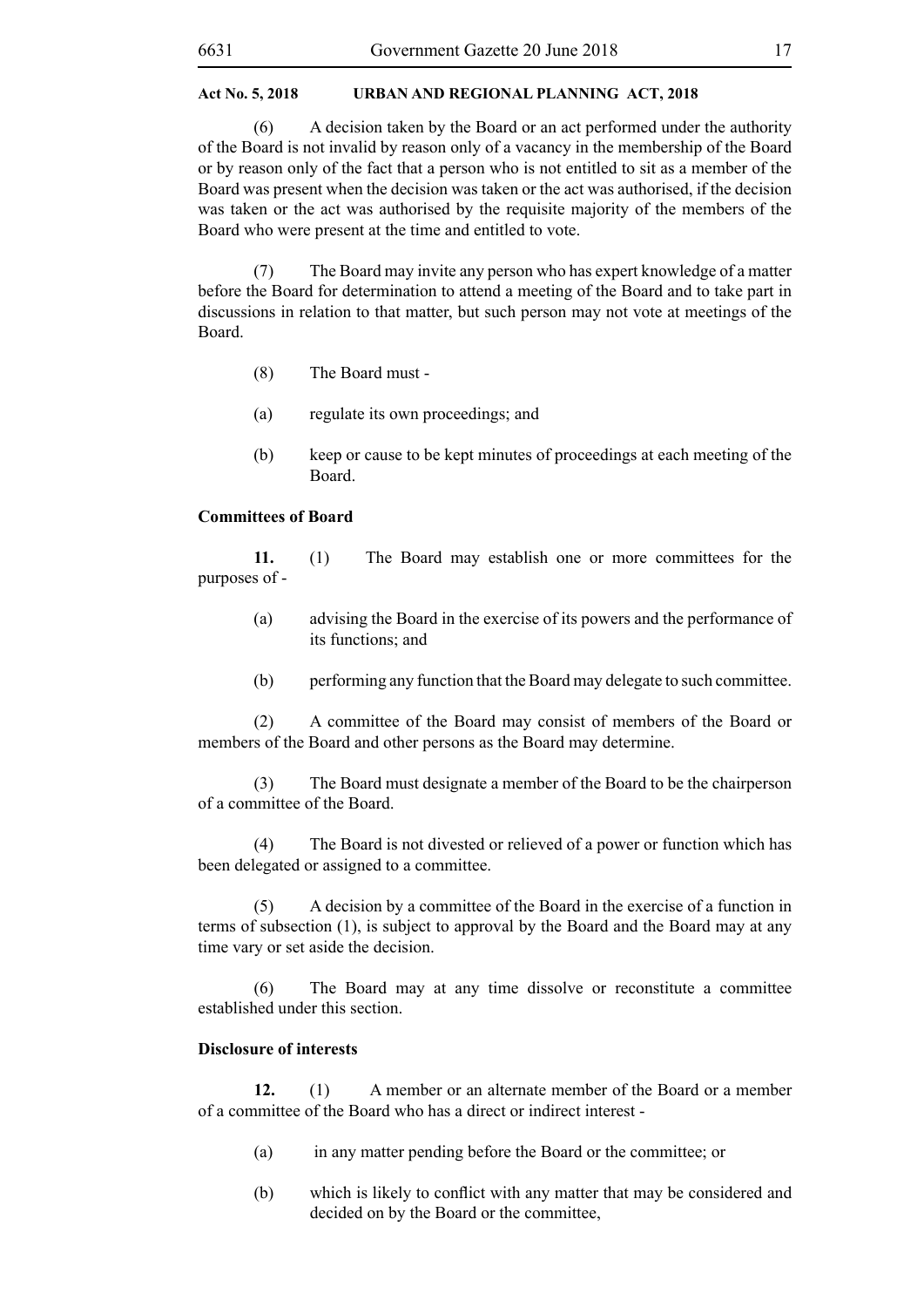must as soon as possible after the relevant facts have come to his or her knowledge, disclose the nature of his or her interest before a meeting of the Board or of the committee.

(2) A member or an alternate member of the Board or a member of a committee of the Board who made the disclosure referred to in subsection (1), may not be present during or take part in the deliberations or a decision relating to the matter referred to in subsection (1).

(3) A disclosure by a member or an alternate member of the Board or a member of a committee of the Board under subsection (1), must be recorded in the minutes of the relevant meeting of the Board or the committee.

(4) A member or an alternate member of the Board or a member of a committee of the Board who knowingly fails to comply with subsection (1) or (2) commits an offence and is liable on conviction to a fine not exceeding N\$8 000 or to imprisonment for a period not exceeding two years or to both such fine and such imprisonment.

#### **Remuneration and allowances**

**13.** (1) The Minister must pay members and alternate members of the Board and members of a committee of the Board who are not in the full-time employment of the State remuneration and allowances, for their services, as the Minister with the concurrence of the Minister responsible for finance may determine.

(2) Remuneration and allowances determined under subsection (1) may differ according to the office held or function performed by the members contemplated in that subsection.

# **Performance of administrative functions of Board**

- **14.** The Permanent Secretary must designate -
- (a) a staff member in the division dealing with urban and regional planning matters in the Ministry, to be the secretary of the Board; and
- (b) staff members in the division dealing with urban and regional planning matters in the Ministry, to perform the administrative functions of the Board.

# **Expenditure of Board**

**15.** The expenditure resulting from the exercise of powers and performance of functions of the Board and of a committee of the Board must be paid from the State Revenue Fund from moneys appropriated for that purpose by Parliament.

# CHAPTER 3

# DECLARATION OF AUTHORISED PLANNING AUTHORITIES AND ESTABLISHMENT OF JOINT COMMITTEES

#### **Declaration of authorised planning authorities**

**16.** (1) The Minister may by notice in the *Gazette* declare a local authority -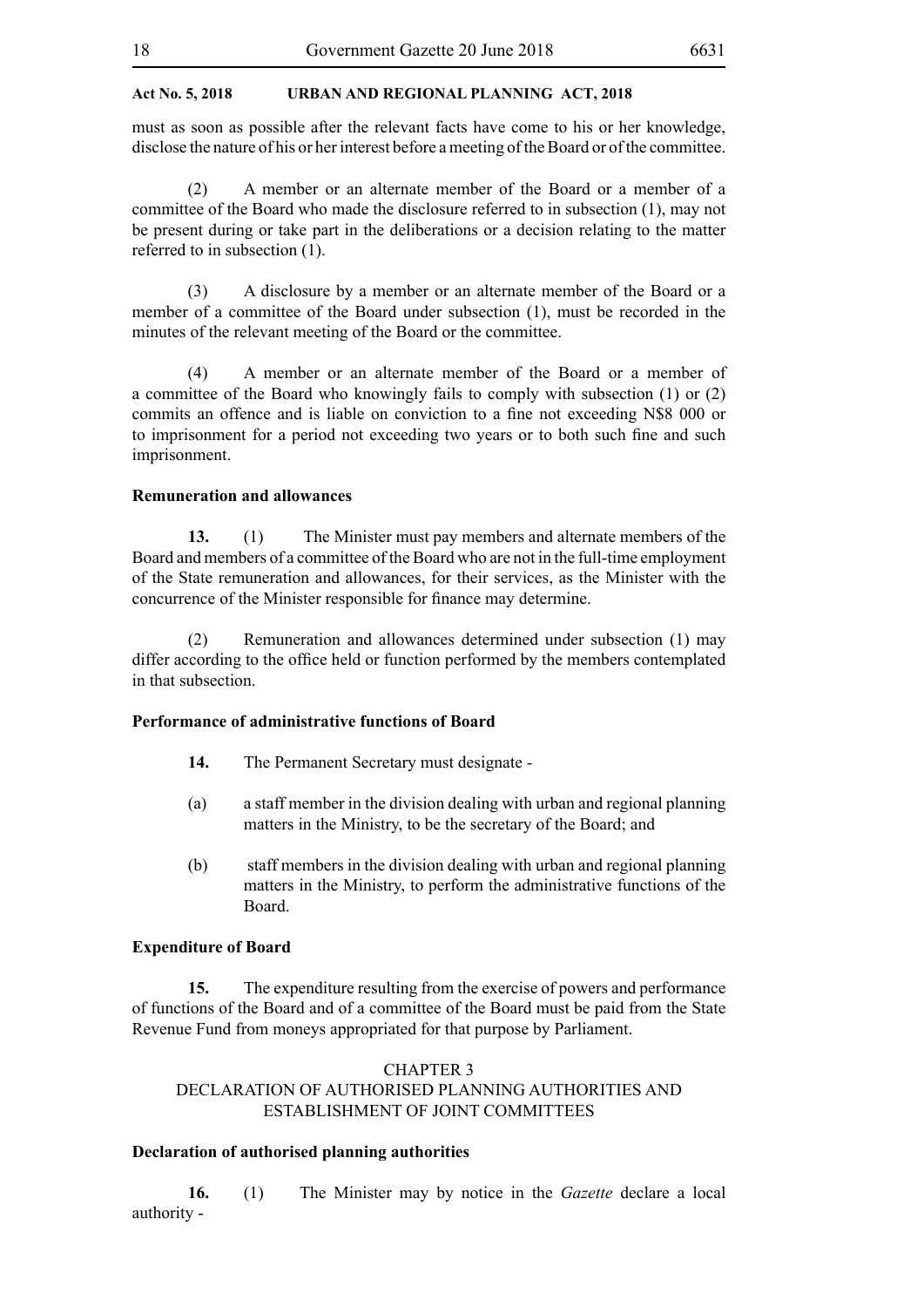- (a) which has an urban structure plan which has been approved in terms of this Act; and
- (b) which has the capacity to deal with matters relating to spatial planning,

as an authorised planning authority for the local authority area concerned.

(2) The Minister must by regulations determine what constitutes "capacity" for the purposes of subsection  $(1)(b)$ .

(3) The Minister may by notice in the *Gazette* at any time amend or withdraw a notice referred to in subsection (1), if the Minister is satisfied that the authorised planning authority concerned -

- (a) does not comply with the requirements specified in that subsection; or
- (b) does not exercise or perform its powers and functions under this Act to promote the objects and purpose of this Act.

(4) Before the Minister takes any action under subsection (3), the Minister must in writing inform the authorised planning authority of the intended action and must allow that authority to make representations to the Board on the matter.

#### **Powers and functions of authorised planning authorities**

**17.** (1) A local authority which is declared as an authorised planning authority in terms of section 16, may exercise powers and perform functions imposed on or assigned to an authorised planning authority in terms of this Act.

(2) An authorised planning authority must, in the exercise and performance of its powers and functions under this Act, comply with such policy directives as may from time to time be given to it by the Minister.

#### **Establishment of joint committees**

**18.** (1) The Minister may on his or her own initiative or on the request of two or more local authorities, establish a joint committee in respect of two or more local authorities and subject to subsection (2) assign such functions relating to spatial planning in respect of the local authority areas in the jurisdiction of those local authorities as the Minister considers expedient.

(2) A joint committee established in terms of this section does not have the power to decide on an application contemplated in Chapter 9.

(3) The appointment of members of a joint committee and the conditions of appointment must in writing be agreed on by the relevant local authorities and the **Minister** 

(4) After consultation with the relevant local authorities the Minister may determine how the expenditure in respect of the joint committee will be defrayed.

(5) The Minister may in writing direct a local authority to become a member of a joint committee and to make in accordance with a determination under subsection (4), financial contributions for the defrayal of the expenditure referred to in that subsection.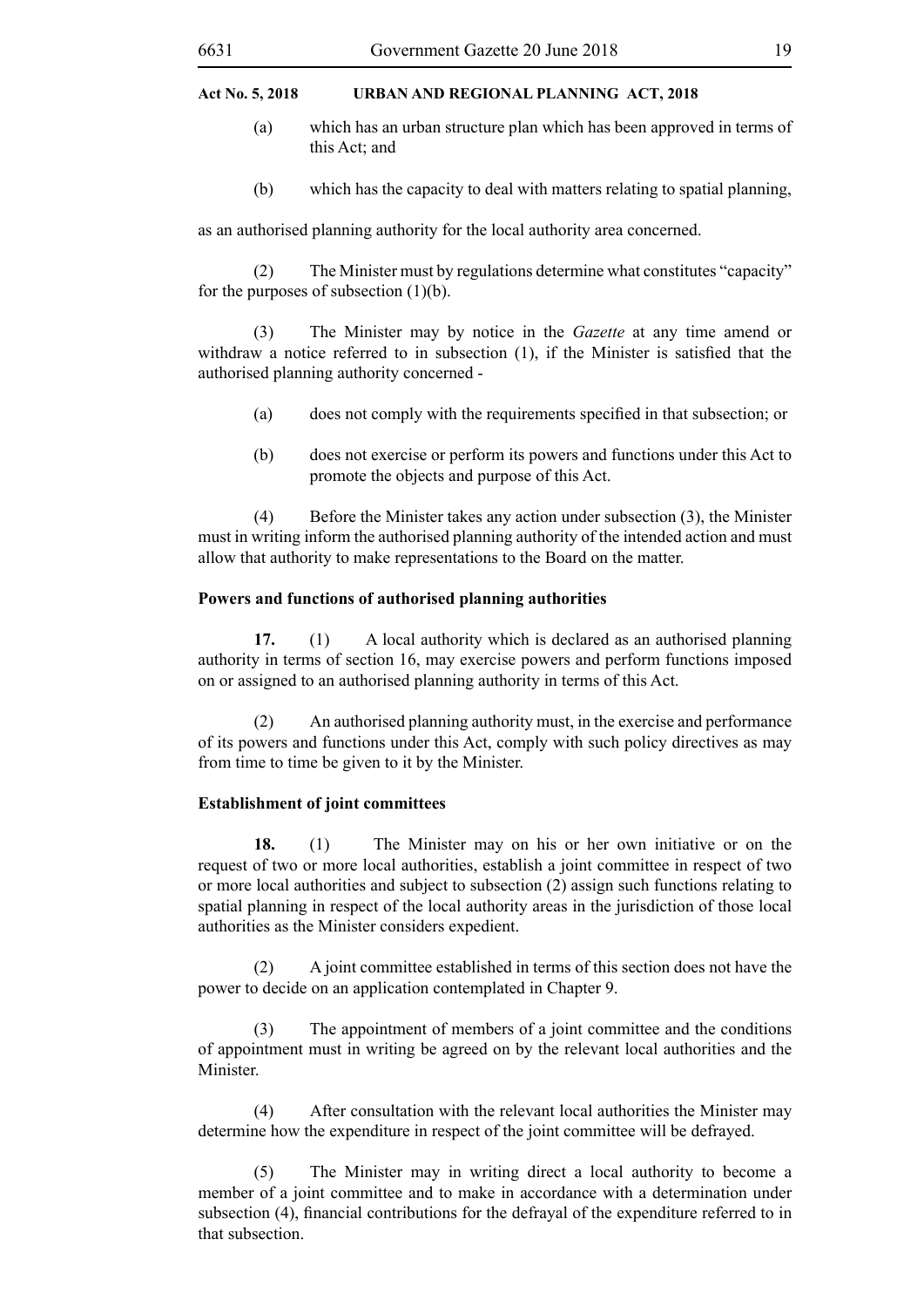(6) The Minister may, after consultation with the relevant local authorities, disestablish a joint committee established in terms of subsection (1).

# CHAPTER 4 NATIONAL SPATIAL DEVELOPMENT FRAMEWORK, REGIONAL STRUCTURE PLANS AND URBAN STRUCTURE PLANS

#### PART 1

# NATIONAL SPATIAL DEVELOPMENT FRAMEWORK

#### **Preparation of national spatial development framework**

**19.** (1) The Minister must prepare or cause to be prepared a national spatial development framework in terms of this Act.

(2) A national spatial development framework prepared in terms of subsection (1), must be approved by the Cabinet.

#### **Purpose of national spatial development framework**

- **20.** The purpose of a national spatial development framework is to **-**
- (a) give effect to the objects set out in section 2;
- (b) give effect to the principles and standards referred to in section 3;
- (c) give effect to the relevant national policies, plans and laws;
- (d) indicate desirable land uses and promote predictability in the use of land;
- (e) facilitate the coordination, integration and alignment of national, urban and regional policies and plans relating to spatial planning; and
- (f) provide guidelines for the integrated social and economic development and land use patterns of Namibia.

#### **Content of national spatial development framework**

- **21.** The national spatial development framework, must -
- (a) deal with spatial aspects of Namibia's social and economic development;
- (b) consist of a statement of policies, plans, background studies, reports or maps; and
- (c) contain documents and information which may be prescribed.

#### **Giving notice of preparation of draft national spatial development framework**

**22.** (1) If the Minister in terms of section 19 decides to prepare a national spatial development framework, the Minister must prepare or cause to be prepared a draft national spatial development framework.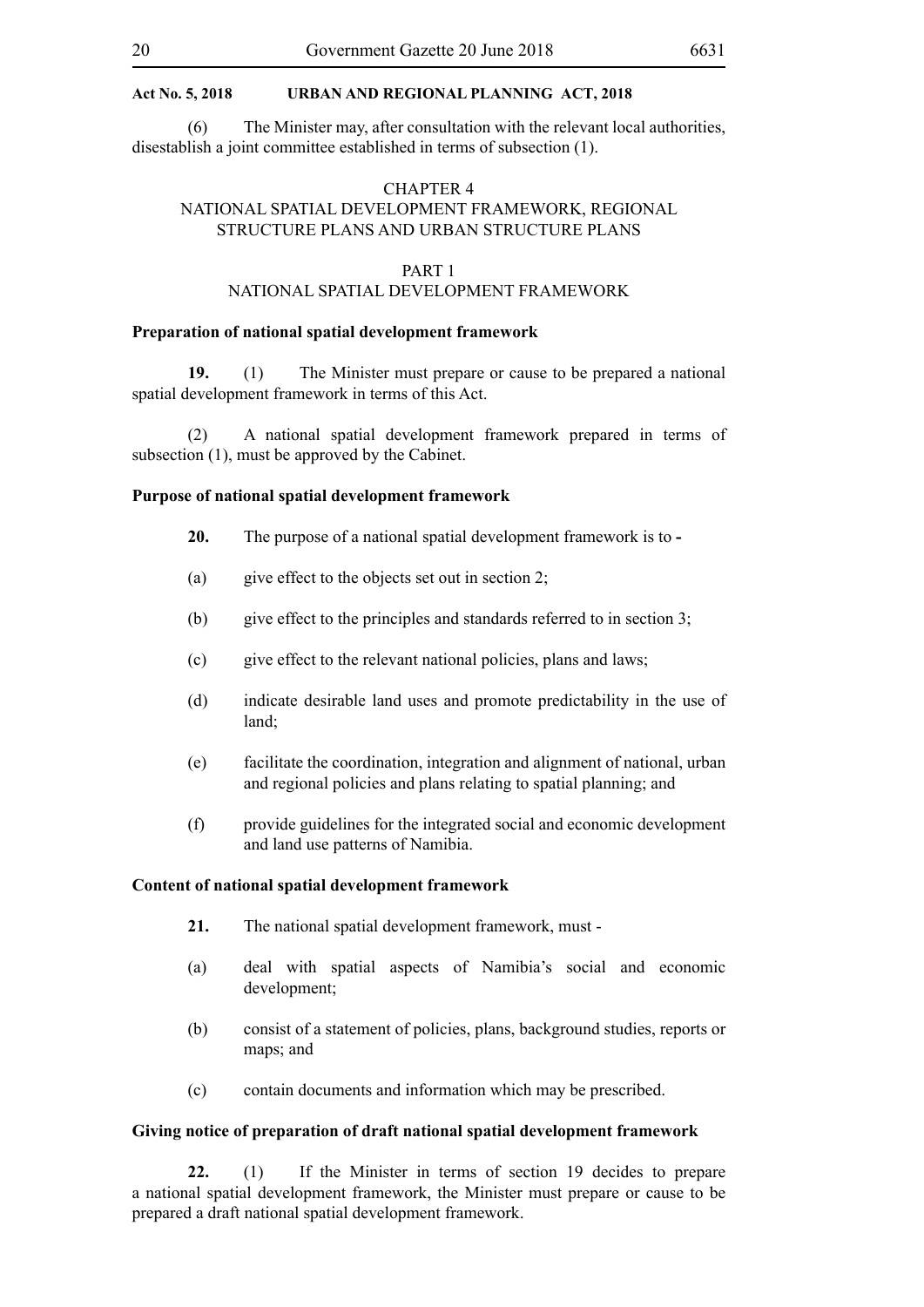(2) After the preparation of a draft national spatial development framework in terms of subsection (1), the Permanent Secretary must **-**

- (a) in the prescribed form and manner give notice of the preparation of the draft national spatial development framework and invite written comments and objections from the general public and persons and institutions identified by the Minister; and
- (b) in the notice referred to in paragraph (a), specify
	- (i) that the draft framework will lie open for inspection; and
	- (ii) the places at and the periods during which the framework will be available for inspection.
- (3) The Minister must prescribe -
- (a) the manner and form for the preparation of the national development framework; and
- (b) the public participation process to be followed during the preparation of the national development framework.

# **Submission of national spatial development framework to Board for recommendation**

**23.** (1) The Permanent Secretary must send the draft national spatial development framework and the accompanying comments and objections, if any, received in terms of section 22(2) to the Board for its recommendations.

(2) On receipt of the draft national spatial development framework in terms of subsection (1) the Board, must -

- (a) consider the draft national spatial development framework as well as the accompanying comments and objections, if any;
- (b) make recommendations to the Minister; and
- (c) send to the Minister, the framework, the comments and objections, if any, a copy of the minutes of its proceedings as well as a report containing its recommendations.

(3) On receipt of the framework, comments, objections and the Board's recommendations in terms of subsection (2), the Minister, must -

- (a) consider the Board's recommendations and may make changes to the framework; and
- (b) send the national spatial development framework to Cabinet for approval.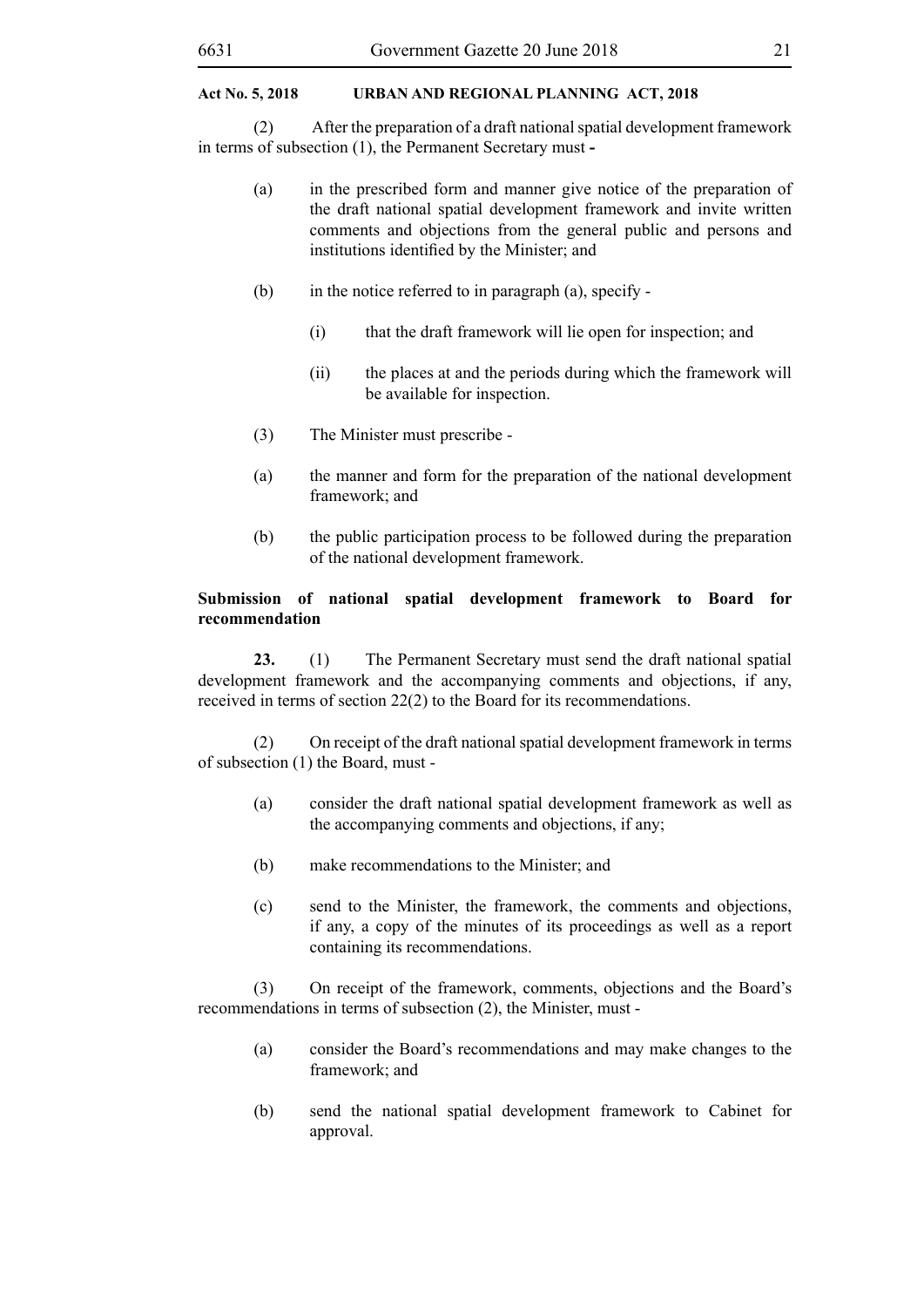#### **Approval or withdrawal of national spatial development framework by Cabinet**

**24.** (1) On receipt of the national spatial development framework in terms of section 23(3) the Cabinet may -

- (a) approve the framework;
- (b) direct that the framework be withdrawn and must give reasons for its decision; or
- (c) direct that the framework be amended in such manner as it may determine,

and must in writing inform the Minister accordingly.

(2) If the national spatial development framework is approved under subsection  $(1)(a)$ , the Minister must give notice of the approval -

- (a) in two newspapers circulating widely in Namibia; and
- (b) in the *Gazette*.

(3) If the national spatial development framework is withdrawn under subsection (1)(b), the Minister must give notice of the withdrawal in two newspapers circulating widely in Namibia and in the *Gazette*.

(4) The date of publication of the notice referred to in subsection  $(2)(b)$  is the date on which the national spatial development framework comes into operation.

- (5) The Permanent Secretary must -
- (a) ensure that a copy of the national spatial development framework as approved by Cabinet is available for inspection at the offices of the Ministry during office hours; and
- (b) on request by a person make a copy of the national spatial development framework as approved by Cabinet available to that person electronically or against payment of the reasonable costs for the printing of a copy.

#### PART 2 REGIONAL STRUCTURE PLAN

#### **Preparation of regional structure plans**

**25.** (1) A regional council must prepare or cause to be prepared a regional structure plan in respect of the region under its jurisdiction.

(2) A regional structure plan prepared in terms of this Act must be approved by the Minister.

(3) A regional structure plan may be prepared in terms of this section despite the fact that a national spatial development framework has not been prepared or approved in terms of this Act.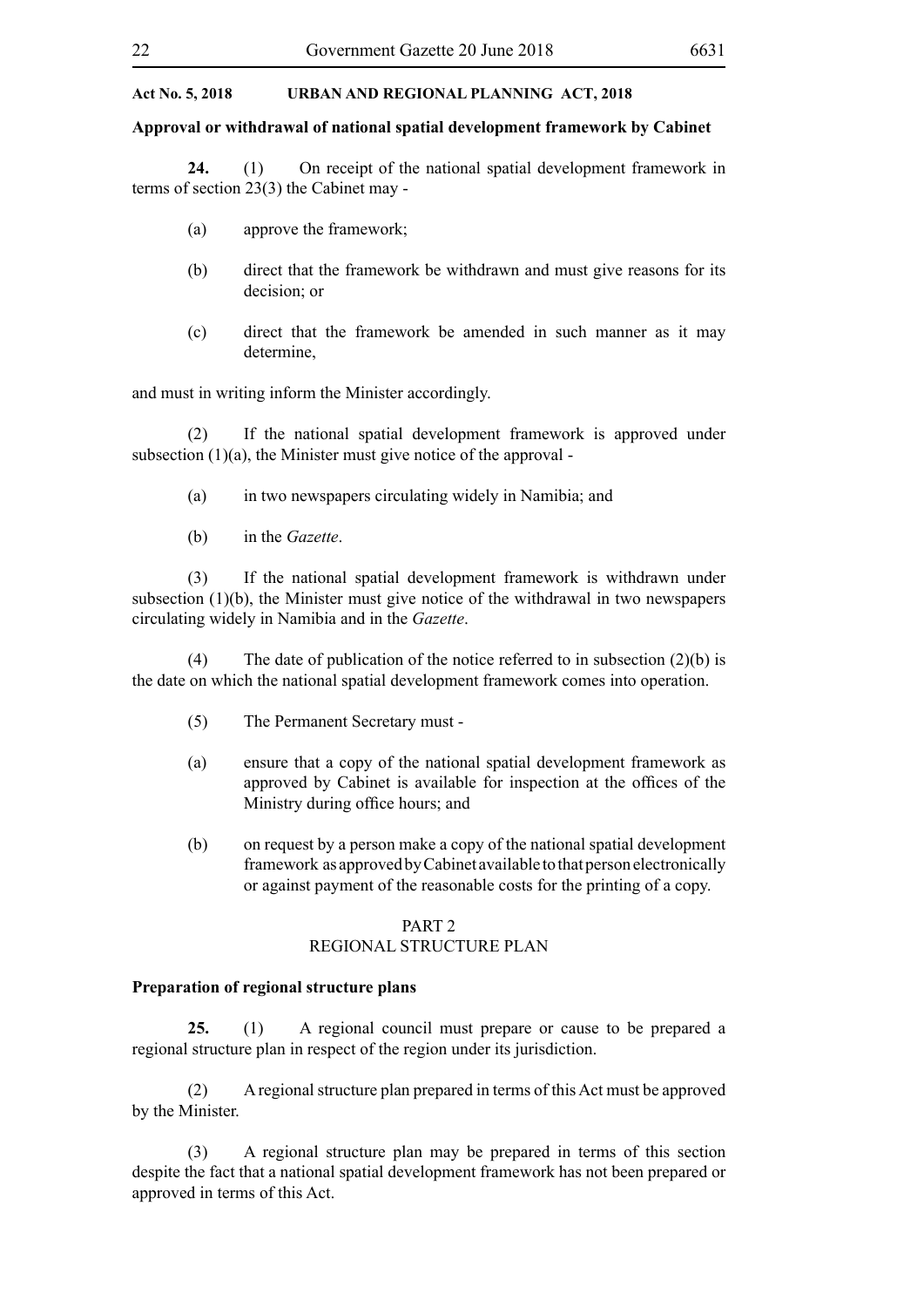(4) If a regional council has not prepared a regional structure plan under subsection (1), the Permanent Secretary may in writing direct that regional council to prepare a regional structure plan within the period specified in the directive.

(5) If a regional council fails to prepare a regional structure plan under subsection (4), the Permanent Secretary may -

- (a) after consultation with the relevant regional council prepare or cause to be prepared a regional structure plan; and
- (b) recover from the relevant regional council the costs in relation to the preparation of the regional structure plan.

# **Purpose of regional structure plans**

- **26.** The regional structure plan must -
- (a) give effect to the objects set out in section 2;
- (b) give effect to the principles and standards referred to in section 3;
- (c) give effect to the relevant national policies, plans and laws;
- (d) be aligned to the land use plans prepared by the regional council in consultation with the Ministry administering matters relating to land reform, if such plans have been prepared for the region concerned; and
- (e) provide guidelines for the integrated social and economic development and land use patterns in the region concerned.

# **Content of regional structure plans**

- **27.** The regional structure plan must -
- (a) deal with spatial aspects and potential for social and economic development of the region concerned:
- (b) consist of a statement of policies, plans, background studies, reports or maps; and
- (c) contain documents and information which may be prescribed.

# **Giving notice of preparation of draft regional structure plan**

**28.** (1) If the regional council in terms of section 25(1) or the Permanent Secretary in terms of section 25(5) decides to prepare a regional structure plan, the regional council or the Permanent Secretary must prepare or cause to be prepared a draft regional structure plan.

(2) After the preparation of a draft regional structure plan in terms of subsection (1), the functionary which prepared the draft regional structure plan must **-**

(a) in the prescribed form and manner give notice of the preparation of the draft regional structure plan and invite written comments and objections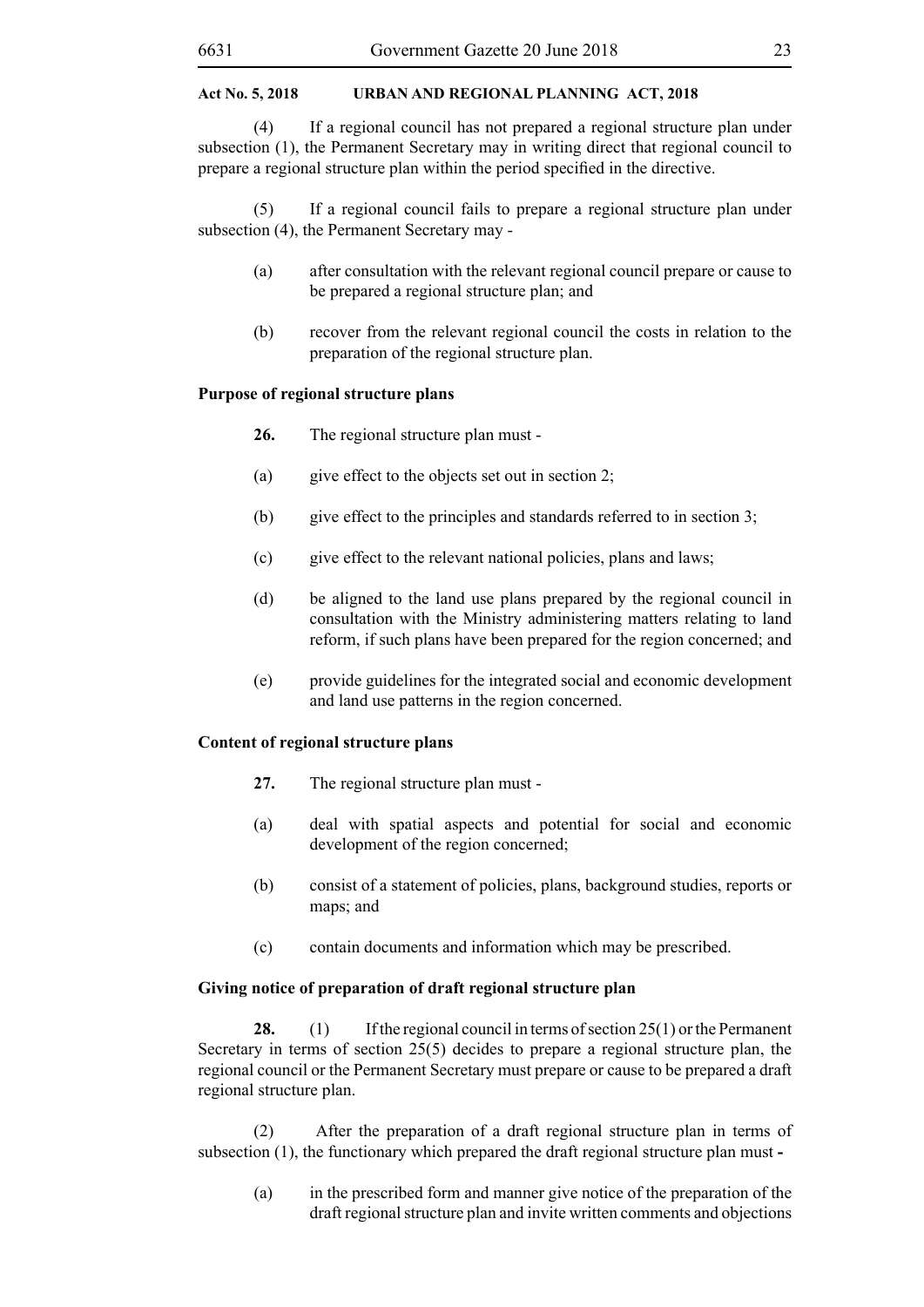from the general public and persons and institutions identified by the functionary; and

- (b) in the notice referred to in paragraph (a), specify
	- (i) that the draft regional structure plan will lie open for inspection; and
	- (ii) the places at and the periods during which the draft regional structure plan will be available for inspection.

(3) If the Permanent Secretary has in terms of section 25(5) prepared a draft regional structure plan, the Permanent Secretary must send the plan, proof of notice given in terms of subsection (2) and comments and objections, if any, to the relevant regional council.

- (4) The Minister must prescribe -
- (a) the manner and form for the preparation of the regional structure plan; and
- (b) the public participation process to be followed during the preparation of the regional structure plan.

### **Submission of regional structure plan to Board for recommendation**

**29.** (1) The regional council must consider the comments and objections, if any, received in terms of section 28(2), and -

- (a) must by resolution adopt the draft regional structure plan; and
- (b) must send to the Board
	- (i) a certified copy of the resolution adopting the draft regional structure plan;
	- (ii) the adopted regional structure plan; and
	- (iii) proof of notice referred to in section 28(2) and the regional council's response to comments and objections, if any, received under that section.

(2) On receipt of the draft regional structure plan, comments and objections, if any, and the information referred to in subsection (1), the Board -

- (a) must consider the plan and the comments and objections, if any;
- (b) may make recommendations which it considers necessary; and
- (c) must send to the Minister, the regional structure plan, comments and objections, if any, a copy of the minutes of its proceedings as well as a report containing its recommendations.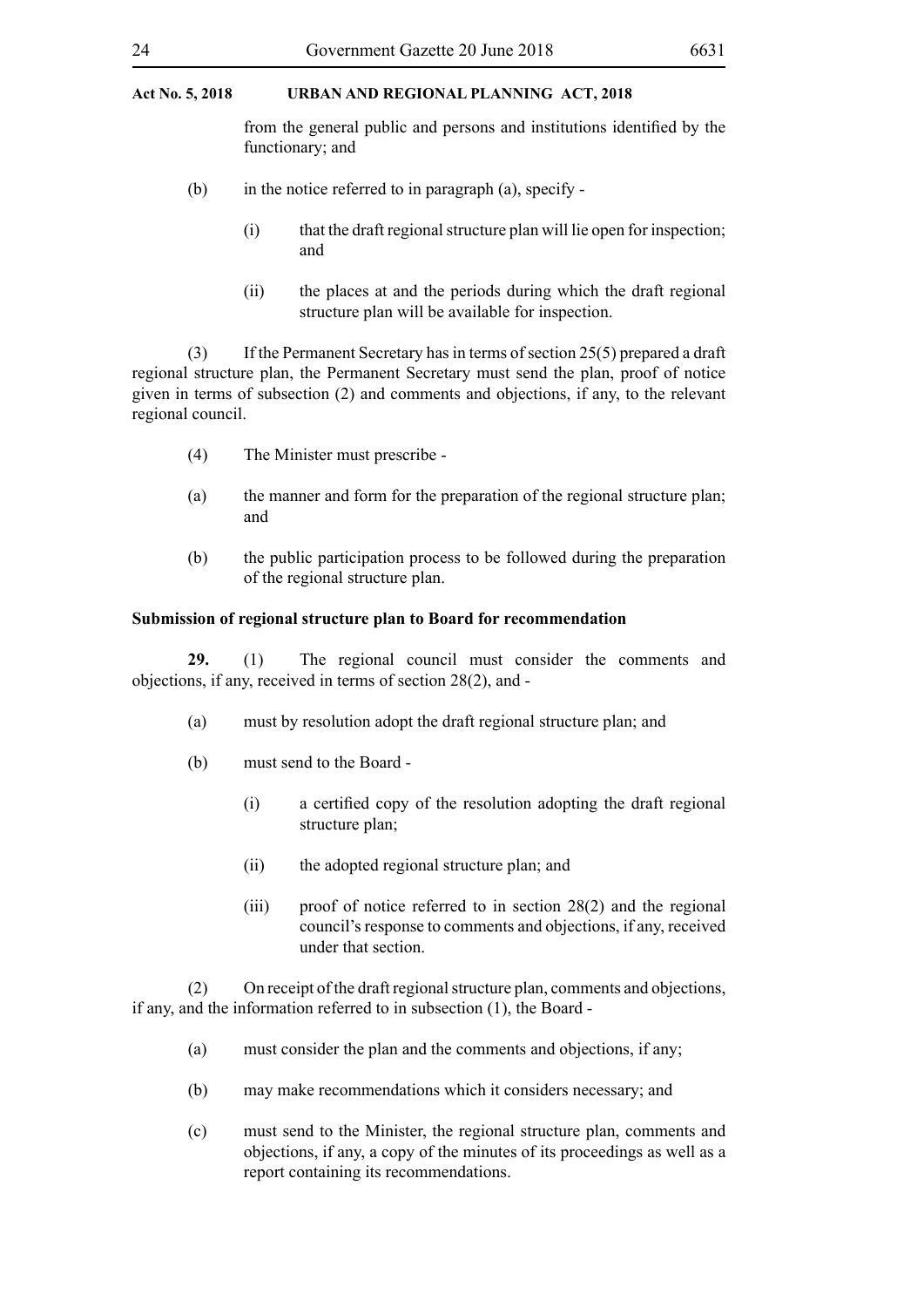#### **Minister's decision on application**

**30.** (1) On receipt of the regional structure plan and the accompanying documents in terms of section 29(2), the Minister may -

- (a) approve the regional structure plan;
- (b) direct that the plan be withdrawn and must give reasons for his or her decision; or
- (c) direct that the plan be amended in such manner as the Minister may determine,

and must in writing inform the relevant regional council accordingly.

(2) If the regional structure plan is approved under subsection  $(1)(a)$ , the Minister must give notice of the approval -

- (a) in two newspapers circulating widely in Namibia; and
- (b) in the *Gazette*.

(3) If the regional structure plan is withdrawn under subsection  $(1)(b)$ , the Minister must give notice of the withdrawal in two newspapers circulating widely in Namibia and in the *Gazette*.

(4) The date of publication of the notice under subsection (2)(b) is the date on which the relevant regional structure plan comes into operation.

(5) The regional council whose regional structure plan is approved in terms of this section, must -

- (a) ensure that a copy of the regional structure plan as approved by the Minister is available for inspection at its offices during office hours; and
- (b) on request by a person make a copy of the regional structure plan available to that person electronically or against payment of the reasonable costs for printing a copy.

### PART 3 URBAN STRUCTURE PLANS

#### **Preparation of urban structure plans**

**31.** (1) A local authority must prepare or cause to be prepared an urban structure plan in respect of the local authority area under its jurisdiction.

(2) An urban structure plan prepared in terms of this Act must be approved by the Minister.

(3) An urban structure plan may be prepared despite the fact that a national spatial development framework or a regional structure plan has not been prepared or approved in terms of this Act.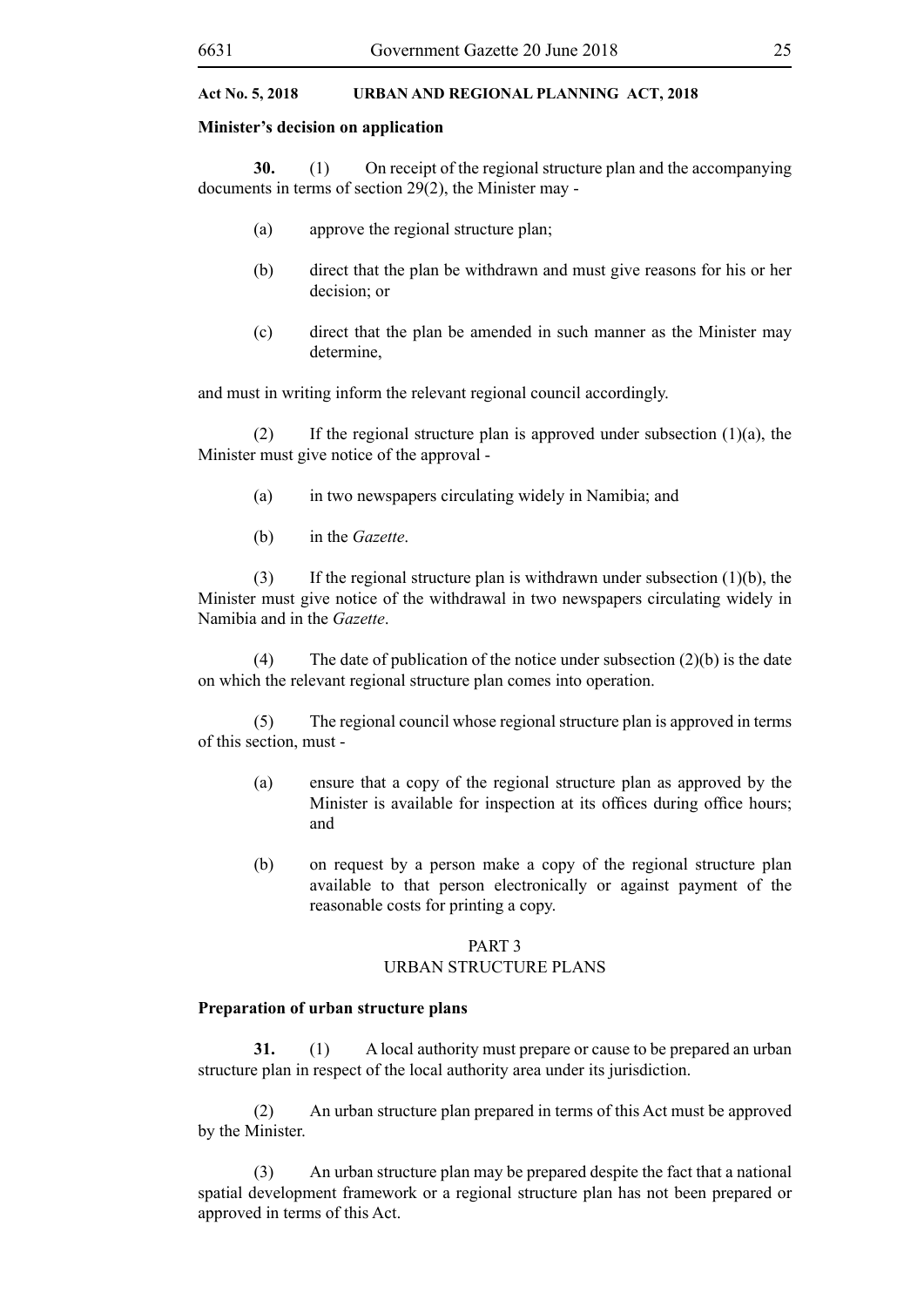(4) If a local authority has not prepared an urban structure plan under subsection (1), the Permanent Secretary may in writing direct that local authority to prepare an urban structure plan within the period specified in the directive.

(5) If a local authority fails to prepare an urban structure plan under subsection (4), the Permanent Secretary may -

- (a) after consultation with the relevant local authority prepare or cause to be prepared an urban structure plan; and
- (b) recover from the local authority the costs in relation to the preparation of the urban structure plan.

# **Purpose of urban structure plans**

- **32.** The urban structure plan must -
- (a) give effect to the objects set out in section 2;
- (b) give effect to the principles and standards referred to in section 3;
- (c) give effect to the relevant national policies, plans and laws;
- (d) be aligned to the national spatial development framework and the relevant regional structure plan, if a national spatial development framework and a regional structure plan have been approved in terms of this Act; and
- (e) provide guidelines for the integrated social and economic development and land use patterns in the local authority area concerned.

#### **Content of urban structure plans**

- **33.** The urban structure plan must -
- (a) deal with spatial aspects and potential for social and economic development of the relevant local authority area;
- (b) consist of a statement of policies, plans, background studies, reports or maps; and
- (c) contain documents and information which may be prescribed.

#### **Giving notice of preparation of draft urban structure plan**

**34.** (1) If the local authority in terms of section 31(1) or the Permanent Secretary in terms of section 31(5) decides to prepare an urban structure plan, the local authority or the Permanent Secretary must prepare or cause to be prepared a draft urban structure plan.

(2) After the preparation of a draft urban structure plan in terms of subsection (1), the functionary which prepared the plan must **-**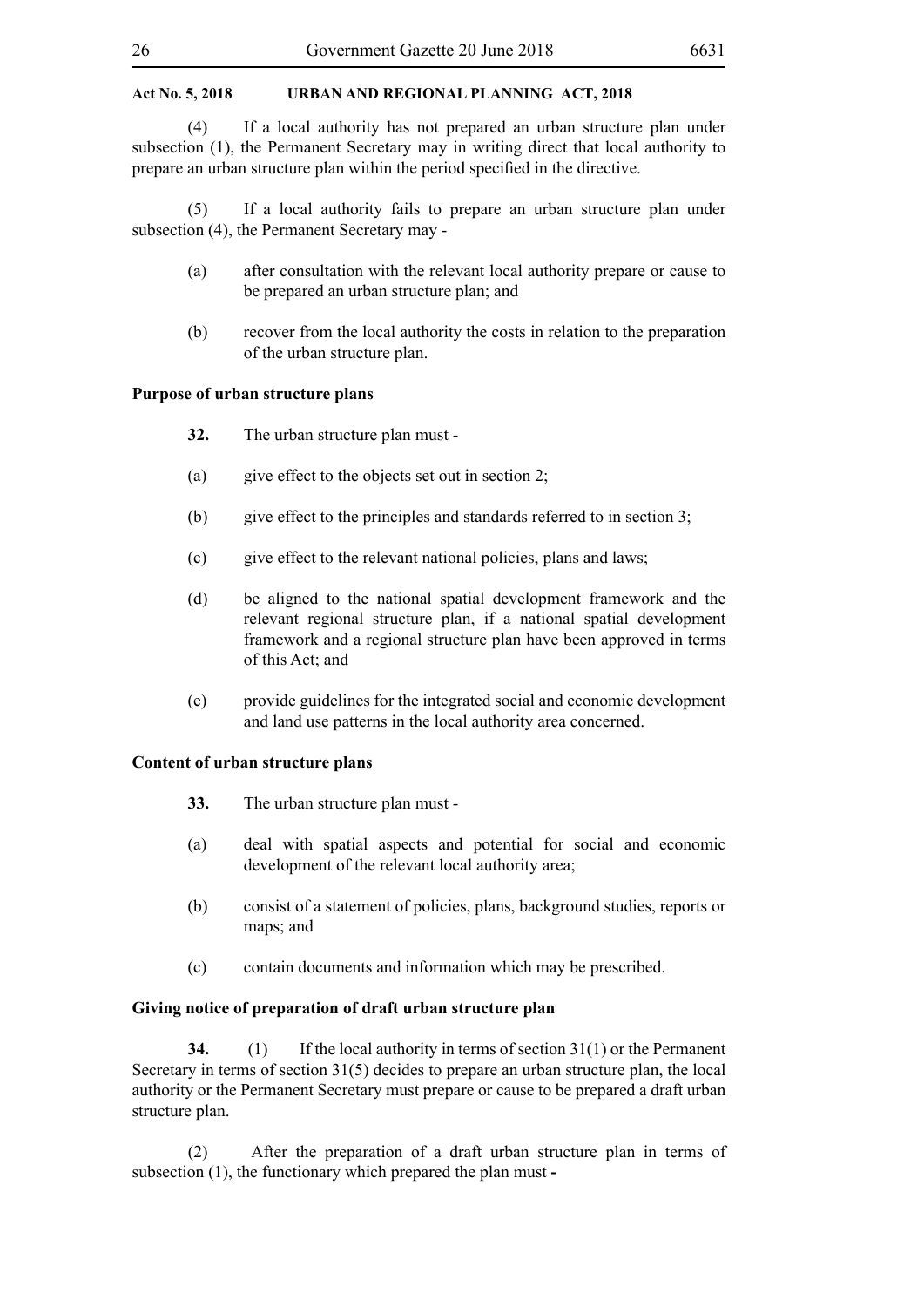- (a) in the prescribed form and manner give notice of the preparation of the draft urban structure plan and invite written comments and objections from the general public and persons and institutions identified by the functionary; and
- (b) in the notice referred to in paragraph (a), specify
	- (i) that the draft plan will lie open for inspection; and
	- (ii) the places at and the periods during which the plan will be available for inspection.

(3) If the Permanent Secretary has in terms of section 31(5) prepared a draft urban structure plan, the Permanent Secretary must send the plan, proof of notice in terms of subsection (2) and the comments and objections, if any, to the relevant local authority.

- (4) The Minister must prescribe -
- (a) the manner and form for the preparation of the urban structure plan; and
- (b) the public participation process to be followed during the preparation of the urban structure plan.

# **Submission of urban structure plan to Board for recommendation**

**35.** (1) The local authority must consider the comments and objections, if any, received in terms of section 34(2) and must -

- (a) by resolution adopt the draft urban structure plan; and
- (b) send to the Board
	- (i) a certified copy of the resolution adopting the draft urban structure plan;
	- (ii) the adopted urban structure plan; and
	- (iii) proof of notice referred to in section 34(2) and the local authority's response to comments and objections, if any, received under that section.

(2) On receipt of the urban structure plan, the comments and objections, if any, and the information referred to in subsection (1), the Board -

- (a) must consider the plan and the accompanying comments and objections, if any;
- (b) may make recommendations which it considers necessary; and
- (c) must send to the Minister, the urban structure plan, the accompanying comments and objections, if any, a copy of the minutes of its proceedings as well as a report containing its recommendations.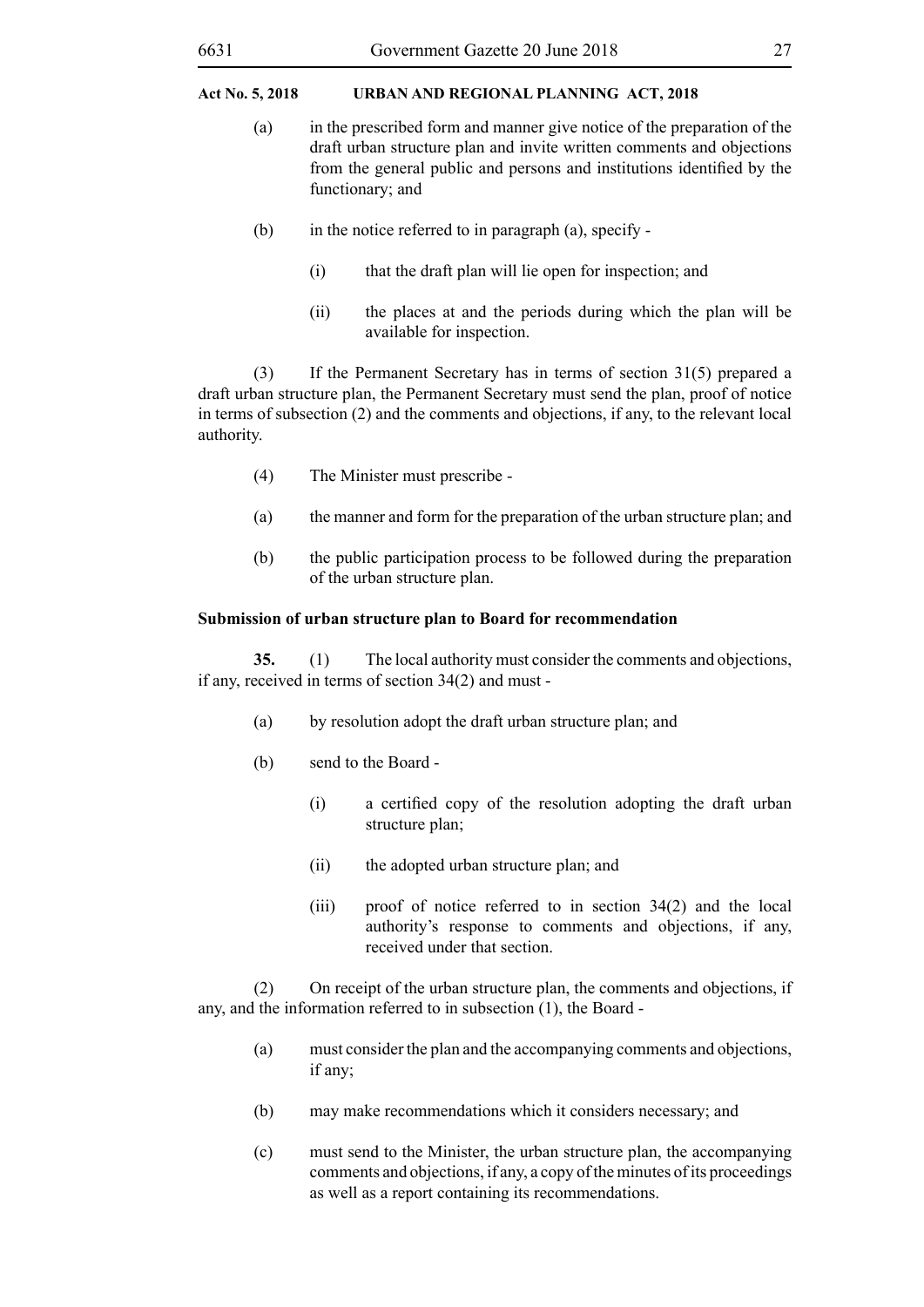#### **Minister's decision on application**

**36.** (1) On receipt of the urban structure plan and the accompanying documents in terms of section 35(2), the Minister may -

- (a) approve the urban structure plan;
- (b) direct that the urban structure plan be withdrawn and must give reasons for his or her decision; or
- (c) direct that the urban structure plan be amended in such manner as he or she may determine,

and must in writing inform the relevant local authority accordingly.

(2) If the urban structure plan is approved under subsection  $(1)(a)$ , the Minister must give notice of the approval -

- (a) in two newspapers circulating widely in Namibia; and
- (b) in the *Gazette*.

(3) If the urban structure plan is withdrawn under subsection (1)(b), the Minister must give notice of the withdrawal in two newspapers circulating widely in Namibia and in the *Gazette*.

(4) The date of publication of the notice under subsection  $(2)(b)$  is the date on which the relevant urban structure plan comes into operation.

(5) The local authority whose urban structure plan is approved in terms of this section, must **-**

- (a) ensure that a copy of the urban structure plan is available for inspection at its offices during office hours; and
- (b) on request by a person make a copy of the urban structure plan as approved by the Minister available to that person electronically or against payment of the reasonable costs for the printing of a copy.

#### PART 4

# OTHER PROVISIONS RELATING TO NATIONAL SPATIAL DEVELOPMENT FRAMEWORK, REGIONAL STRUCTURE PLANS AND URBAN STRUCTURE PLANS

#### **Review of national spatial development framework**

**37.** (1) The Minister must review the national spatial development framework approved by the Cabinet after ten years from the date of its commencement and the review must be finalised as soon as possible after the expiry of the ten year period.

(2) Despite subsection (1), the Minister may at own initiative review the national spatial development framework.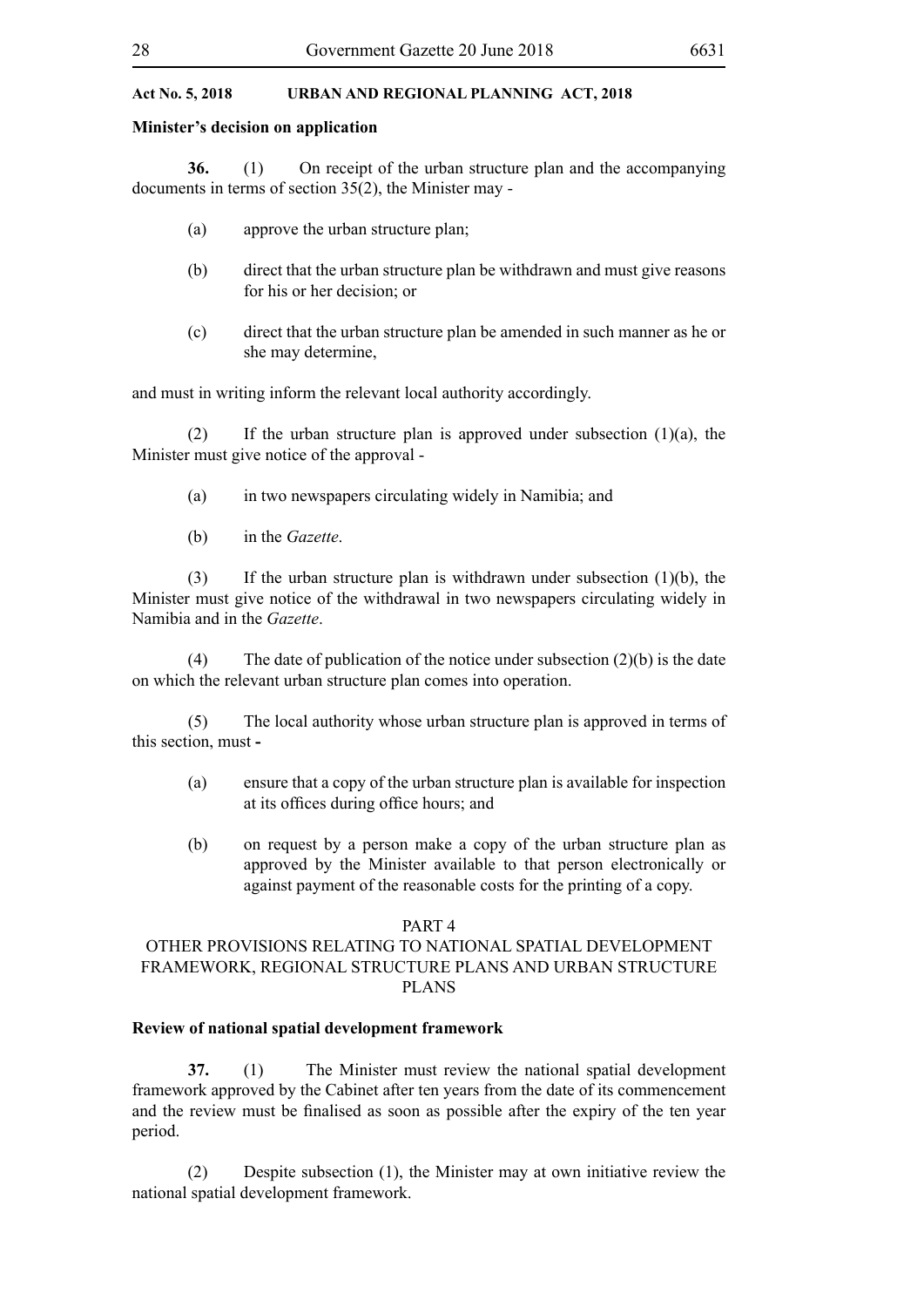(3) The provisions of this Chapter relating to the preparation, notification and approval of a national spatial development framework apply with necessary changes to the review of the national spatial development framework in terms of subsection (1) and (2).

(4) Where the Minister, after the ten year period referred to in subsection (1), is of the opinion that the review of the national spatial development framework is not necessary, the Minister must apply, with good reasons, to the Cabinet for an extension of the period of the validity of that framework.

(5) Where the Cabinet, in terms of subsection (4), decides to extend the period of validity of the national spatial development framework, the Secretary to Cabinet must in the *Gazette* give notice of the extension and the period of extension.

(6) Despite subsections (1), (2) and (3), the Minister may amend the national spatial development framework in order to -

- (a) rectify spelling errors;
- (b) update a reference to a law, person, functionary or an institution;
- (c) update a reference to a place name; or
- (d) make other changes that are of a purely editorial nature.

(7) The Minister must in the *Gazette* give notice of the amendment of the national spatial development framework in terms of subsection (6).

# **Review of regional structure plans and urban structure plans**

**38.** (1) A regional council or a local authority must review its regional structure plan or urban structure plan approved by the Minister after ten years from the date of its commencement and such review must be finalised as soon as possible after the expiry of the ten year period.

(2) Despite subsection (1), a regional council or a local authority may at own initiative review its regional structure plan or urban structure plan.

 (3) The provisions of this Chapter relating to the preparation, notification and approval of a regional structure plan or an urban structure plan apply with necessary changes to the review of a regional structure plan or urban structure plan in terms of subsection (1) and (2).

(4) Where the regional council or local authority, after the ten year period referred to in subsection (1), is of the opinion that the review of its regional structure plan or urban structure plan is not necessary, the regional council or the local authority must apply, with good reasons, to the Minister for an extension of the period of the validity of the regional structure plan or the urban structure plan.

(5) Where the Minister, in terms of subsection (4), decides to extend the validity of the regional structure plan or urban structure plan the Minister must in the *Gazette* give notice of the extension and the period of extension.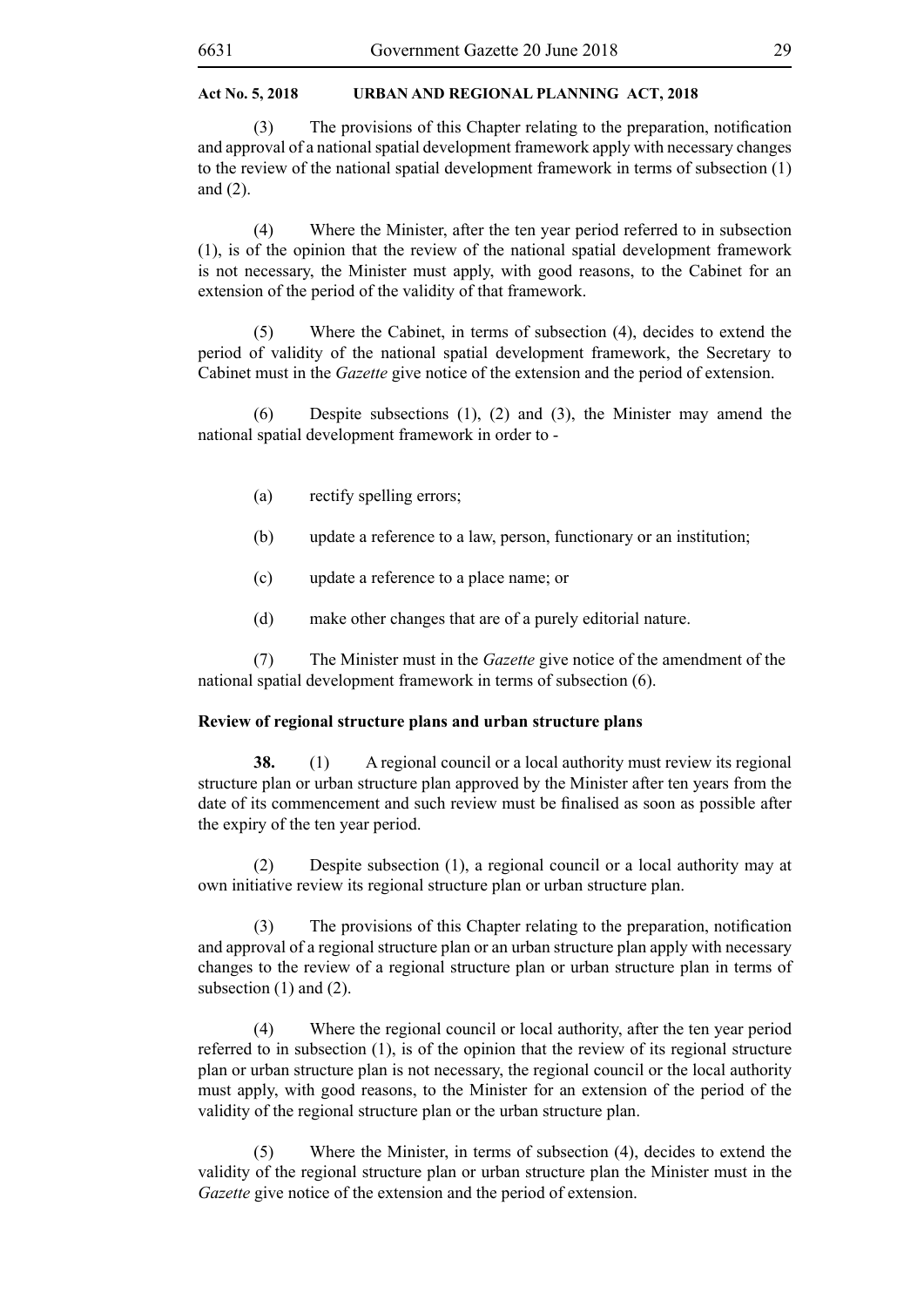(6) Despite subsections (1), (2) and (3), a regional council or a local authority may amend its regional structure plan or urban structure plan in order to -

- (a) rectify spelling errors;
- (b) update a reference to a law, person, functionary or an institution;
- (c) update a reference to a place name; or
- (d) make other changes that are of a purely editorial nature.

(7) The regional council or the local authority must in the *Gazette* give notice of the amendment of the regional structure plan or the urban structure plan in terms of subsection (6).

#### **Continuation of regional structure plans and urban structure plans**

**39.** (1) If land situated within the area of jurisdiction of a regional council is incorporated in the area of jurisdiction of another regional council, a regional structure plan applicable to such land remains in force.

(2) If land situated in the local authority area of one particular local authority is incorporated into the local authority area of another local authority, an urban structure plan applicable to such land remains in force.

# **Status of national spatial development framework, regional structure plans and urban structure plans**

**40.** (1) A national spatial development framework, regional structure plan or a urban structure plan does not confer or take away any land use right in respect of land.

(2) Compensation is not payable if a national spatial development framework or a regional structure plan or urban structure plan is approved, withdrawn or reviewed in terms of this Chapter.

#### CHAPTER 5 ZONING SCHEMES

# PART 1

# PURPOSE, CONTENT, PREPARATION, APPROVAL AND COMMENCEMENT OF ZONING SCHEMES

#### **Purpose of zoning scheme**

- **41.** The purpose of a zoning scheme is -
- (a) to promote the orderly development of the area to which the zoning scheme applies;
- (b) to promote the health, safety and general well-being of the public; and
- (c) to determine land use rights and provide for control over land use rights and over the use of land in the area to which the zoning scheme applies.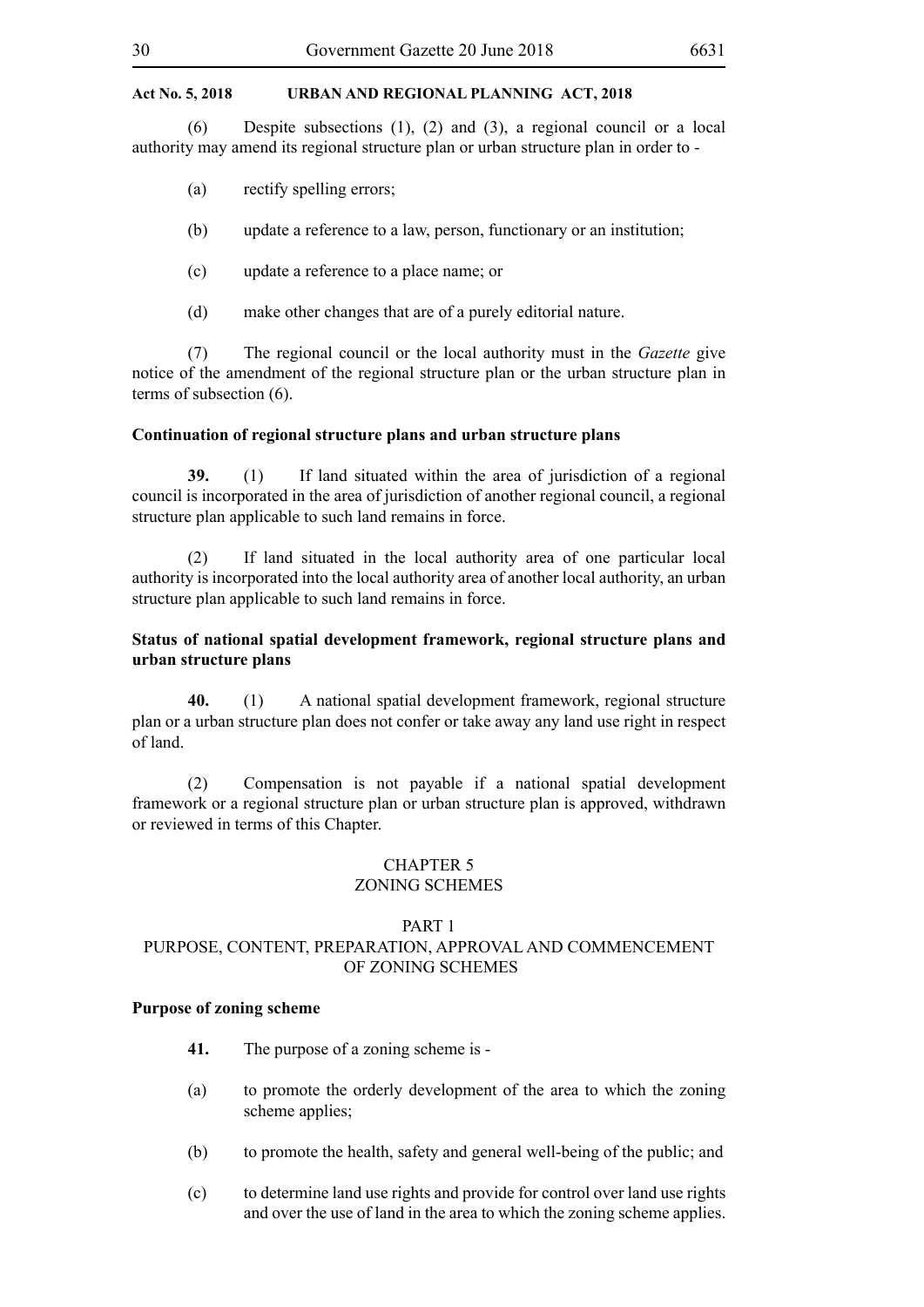#### **Content of zoning scheme**

- **42.** (1) A zoning scheme must -
- (a) define the area to which the zoning scheme applies;
- (b) contain a scheme map, containing prescribed matters;
- (c) contain scheme clauses, indicating the zoning; and
- (d) contain prescribed documents and information.

(2) A zoning scheme prepared in terms of this Act must conform to the applicable urban structure plan, if at the time of the adoption of the zoning scheme in terms of section 44(2) an urban structure plan has been approved in terms of this Act.

# **Responsibility to prepare zoning scheme**

**43.** (1) A local authority may prepare or cause to be prepared a zoning scheme in respect of land situated in its area of jurisdiction.

(2) The Minister may in writing direct the Permanent Secretary to prepare a zoning scheme in respect of land outside a local authority area.

(3) The Permanent Secretary may in writing direct a local authority referred to in subsection (1) to prepare or cause to be prepared a zoning scheme in respect of land situated in its area of jurisdiction within the period specified in the directive.

(4) The Permanent Secretary may at the written and motivated request of a local authority contemplated to in subsection (3) extend the period contemplated in that subsection.

(5) If a local authority fails to prepare a zoning scheme in terms of subsection (3) or (4), the Permanent Secretary may -

- (a) after consultation with the local authority, prepare or cause to be prepared a zoning scheme; and
- (b) recover from the local authority the costs in relation to the preparation of the zoning scheme.

(6) A zoning scheme may be prepared in terms of this section despite the fact that a national spatial development framework, a regional structure plan or an urban structure plan has not been prepared or approved in terms of this Act.

(7) A zoning scheme prepared in terms of this Act must be approved by the Minister.

# **Preparation of draft zoning scheme**

**44.** (1) If a local authority in terms of section 43(1) or the Permanent Secretary in terms of section 43(2) or (5) decides to prepare a zoning scheme the local authority or the Permanent Secretary must -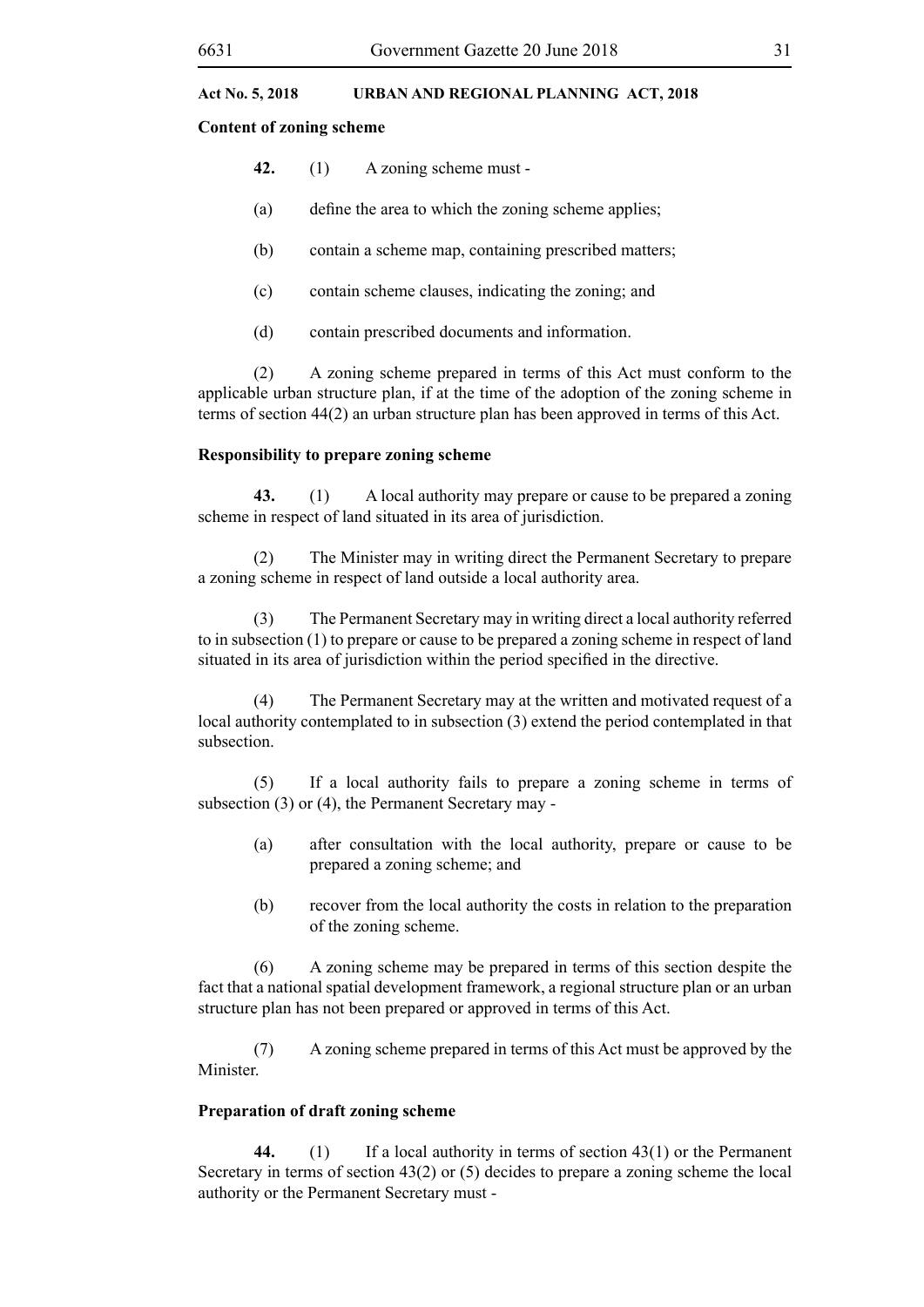(a) prepare or cause to be prepared a draft zoning scheme; and

(b) comply with other requirements which may be prescribed.

(2) After the preparation of the draft zoning scheme in terms of subsection (1) the relevant local authority must adopt the draft zoning scheme.

# **Application for approval of zoning scheme**

**45.** (1) After the adoption of the draft zoning scheme in terms of section 44(2), the local authority must apply to the Minister for the approval of that zoning scheme.

(2) The application referred to in subsection (1), must be lodged with the Permanent Secretary and must -

- (a) be made in the form determined by the Minister;
- (b) be accompanied by a certified copy of the resolution adopting the draft zoning scheme;
- (c) be accompanied by the zoning scheme adopted in terms of section  $44(2)$ ;
- (d) be accompanied by the prescribed fees, if any; and
- (e) contain documents and information which may be prescribed.

(3) On receipt of an application in terms of subsection (2), the Minister must refer the application to the Board.

(4) On receipt of an application in terms of subsection (3), the Board must in the prescribed form and manner give notice **-**

- (a) that a draft zoning scheme has been submitted to the Minister for his or her approval:
- (b) that the draft zoning scheme including the relevant documents will lie open for inspection at the places and during the periods specified in the notice; and
- (c) that comments and objections to the draft zoning scheme must be lodged with the secretary of the Board, at the places and during the periods specified in the notice.
- (5) Comments and objections contemplated in subsection (4), must -
- (a) be in writing and in any other form indicated in the notice referred to in that subsection; and
- (b) in the case of objections, clearly set out the grounds for objections.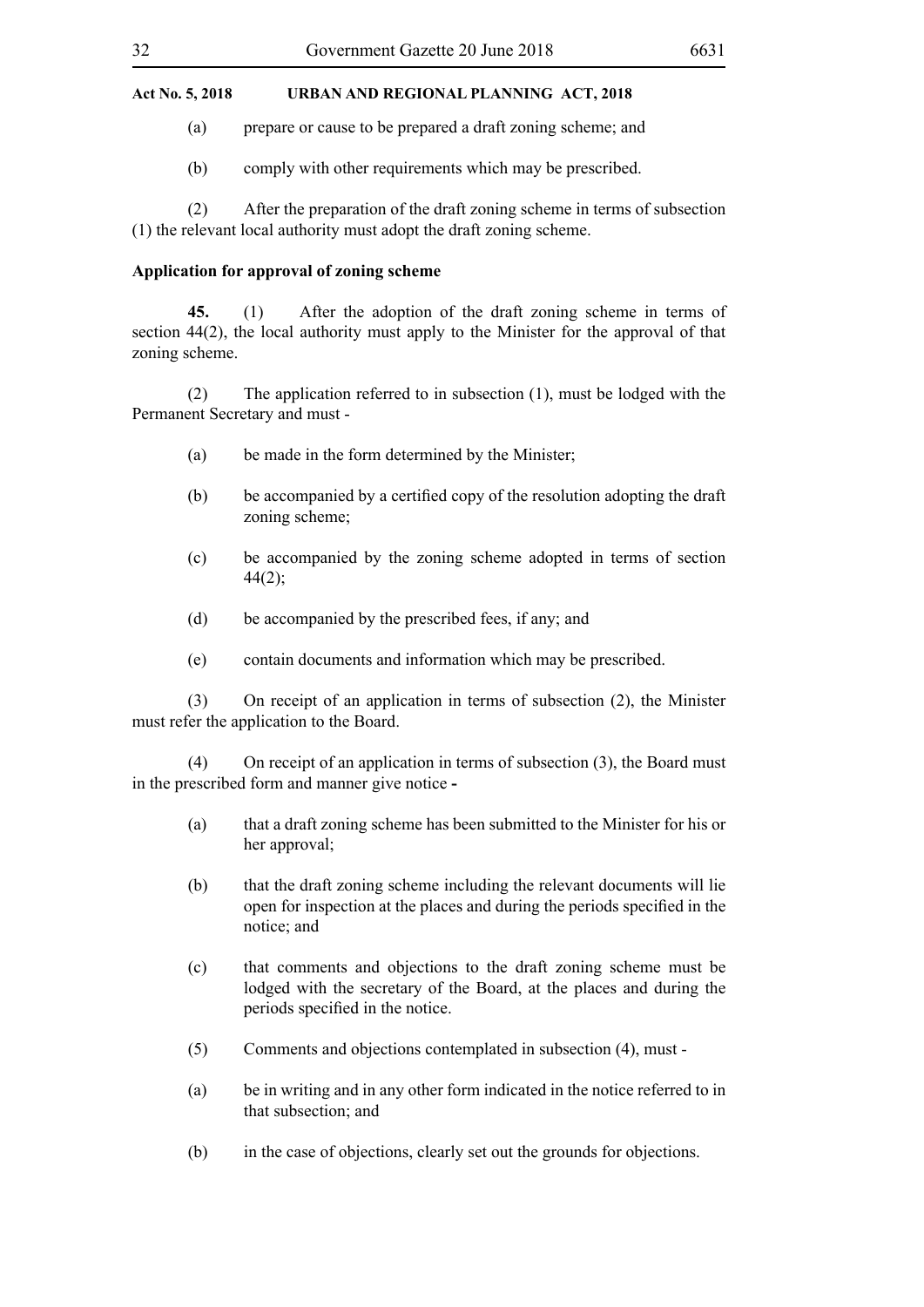#### **Hearing**

**46.** (1) On the expiry of the period for the lodging of comments and objections in terms of section 45(4), the Board must determine the date, place and time for the hearing of the application for approval of a zoning scheme.

(2) If no comments or objections are lodged in terms of section 45(5), the Board may decide not to hold a hearing.

- (3) The secretary of the Board must in writing give -
- (a) the local authority which prepared and adopted the draft zoning scheme; and
- (b) every person who lodged a written comment or objection in terms of section  $45(4)$ ,

reasonable notice of the hearing referred to in subsection (1).

- (4) The notice of the hearing in terms of subsection (3), must -
- (a) specify the place, date and time of the hearing;
- (b) state the purpose of the hearing; and
- (c) inform parties of their rights contemplated in subsection (6) to be present or represented and to state their case or to lead evidence in support of their case.
- (5) The hearing referred to in subsection (1), is open to the public.

(6) At the hearing referred to in subsection (1), the local authority or a person who lodged a written comment or objection in terms of section 45(4) may personally or through a legal practitioner or any other person or institution nominated in writing by that person -

- (a) state their case;
- (b) call witnesses to testify and to present other evidence to support their case;
- (c) cross-examine any person called as a witness by any opposite party; and
- (d) have access to the relevant documents produced in evidence.

(7) At the conclusion of a hearing in terms of this section or after making a decision in terms of subsection (2), the Board -

- (a) may recommend to the Minister to approve or not to approve the application for the approval of the zoning scheme;
- (b) may recommend to the Minister to approve the application for the approval of the zoning scheme with or without conditions; and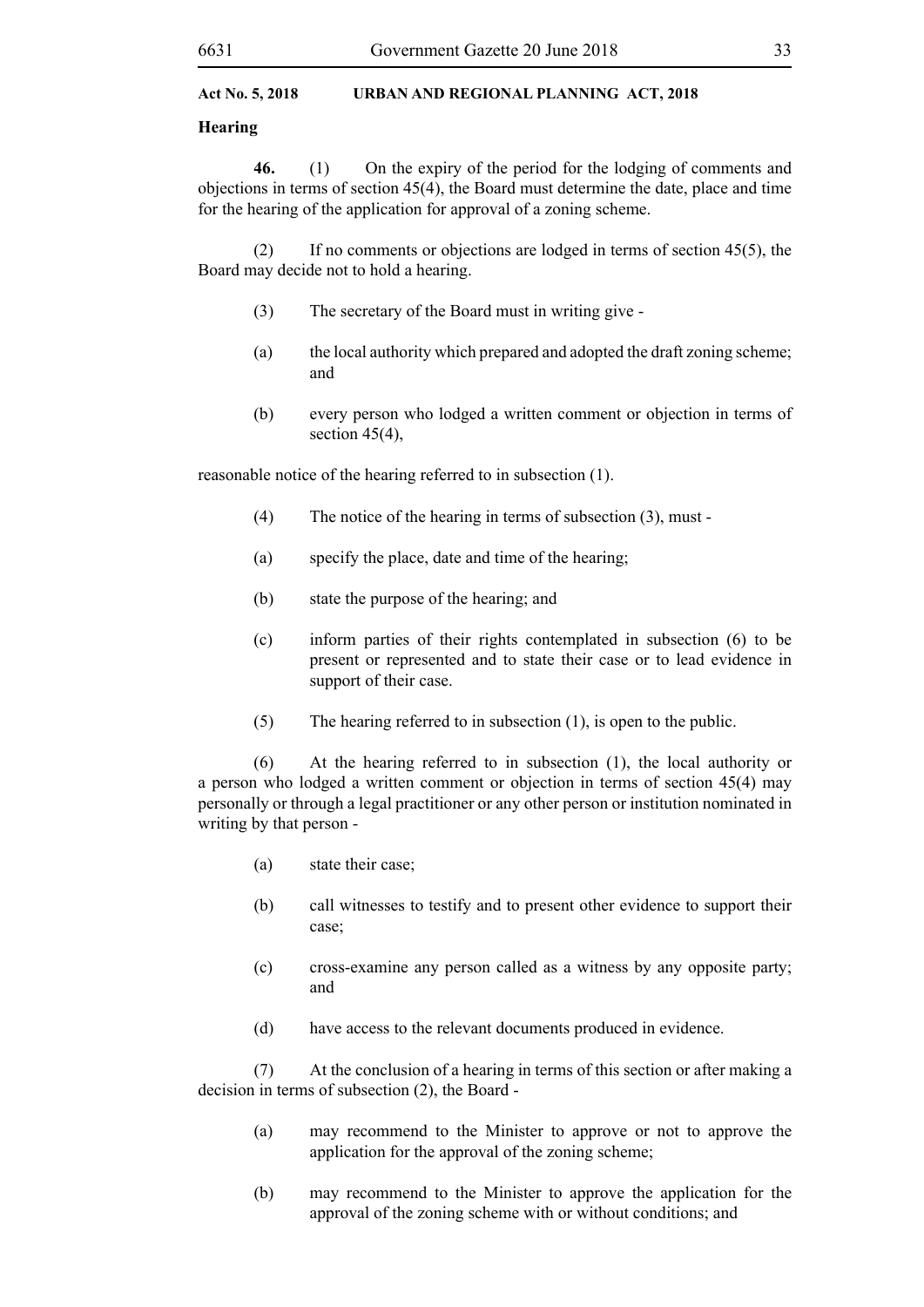(c) must send to the Minister, the zoning scheme, comments and objections, if any, a copy of the minutes of its proceedings as well as a report containing its recommendations.

(8) The Board must hold a hearing in terms of subsection (1) and must make recommendations in terms of subsection (7) within the prescribed period.

#### **Minister's decision on application**

**47.** (1) The Minister must consider the application for approval of the zoning scheme and the accompanying information received in terms of section 46(7), and may -

- (a) approve the application with or without conditions and must in writing inform the relevant local authority;
- (b) approve the application subject to such amendments the Minister considers necessary; or
- (c) decide not to approve the application.
- (2) If the Minister -
- (a) acts in terms of subsection  $(1)(b)$ , the Minister must in writing inform the relevant local authority of his or her decision and -
	- (i) inform the local authority to make the proposed amendments and to submit the revised zoning scheme to the Minister within the period specified in the notification; and
	- (ii) inform the local authority that if it wishes to make representations on the proposed amendments to make such representations to the Board within the period specified in the notification.
- (b) decides to act in terms of subsection 1(c), the Minister must inform the relevant local authority of his or her decision and the reasons for not approving the application and must allow the local authority to make representations, if it so wishes, to the Board on the matter within the period specified by the Minister.

(3) If representations are made under subsection (2), the Board must after hearing the representations -

- (a) make recommendations it considers necessary; and
- (b) send to the Minister, the representations made and a copy of the minutes of its proceedings as well as a report containing its recommendations.

(4) On receipt of the Board's recommendations, if any, under subsection (3) or if no representations are made under subsection (2), the Minister must make a final decision.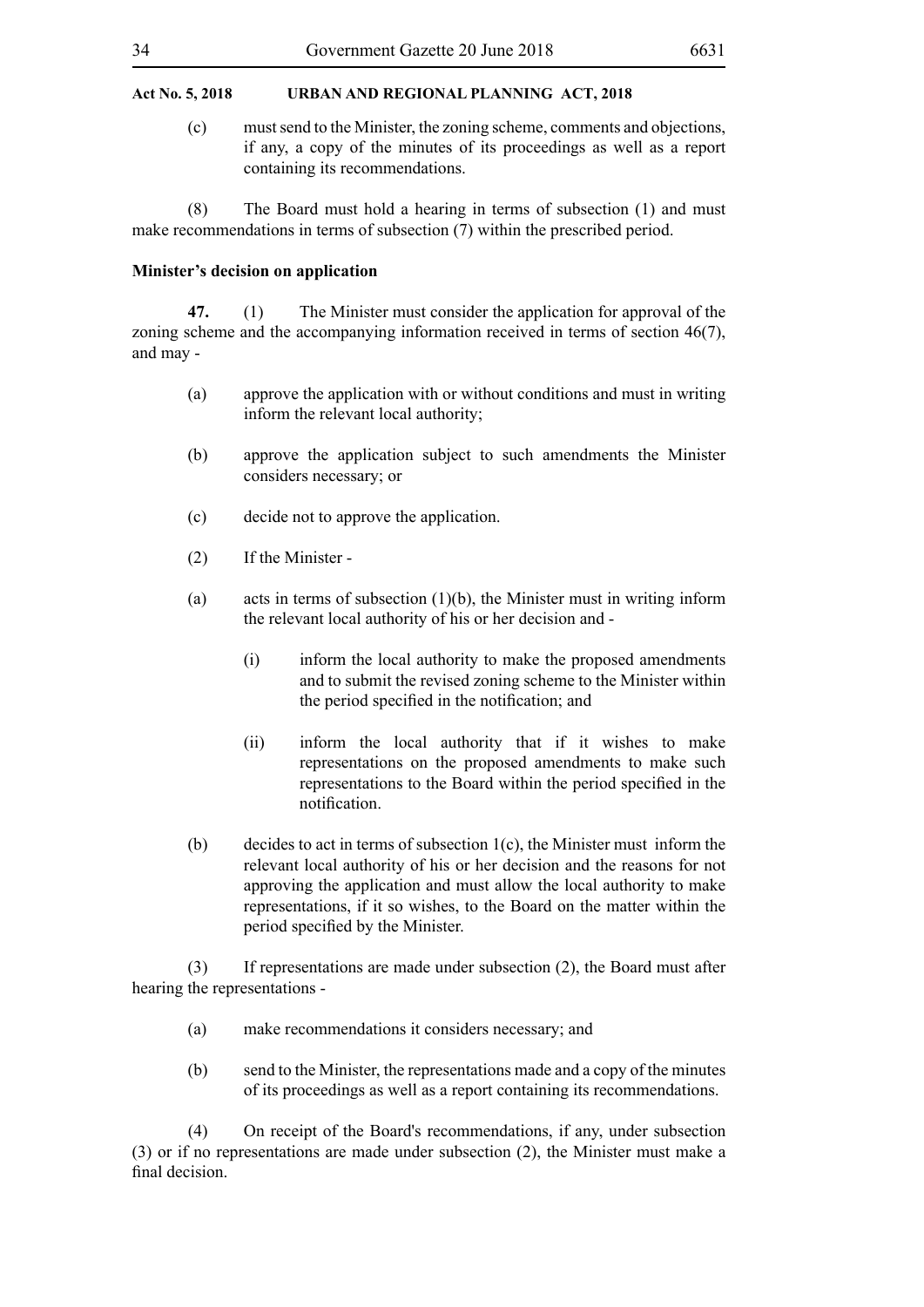(5) If a zoning scheme is approved in terms of this section, the Minister must inform the relevant local authority and the Board and the Board must send a copy of the zoning scheme as approved by the Minister to the relevant local authority, the Registrar of Deeds and the Surveyor-General.

### **Matters to be considered**

**48.** In deciding whether or not to approve an application for an approval of a zoning scheme in terms of section 47, the Minister must take into account the following -

- (a) comments and objections, if any, received in respect of the zoning scheme;
- (b) recommendations made by the Board in respect of the zoning scheme;
- (c) the human and financial resources available or likely to be available for the implementation of the zoning scheme;
- (d) the likely impacts of the zoning scheme on the environment, socioeconomic conditions and cultural heritage;
- (e) whether the requirements of other applicable legislation have been complied with;
- (f) the impact of the zoning scheme on existing or proposed developments or land uses in the area;
- (g) the provision of engineering services;
- (h) access to and capacity of the national road network or the municipal road network;
- (i) access to public transport, health and educational facilities;
- (j) the impact of the proposed zoning scheme on municipal services, water and electricity supply, sewage, waste management and removal, safety and security;
- (k) the protection or preservation of cultural and natural resources, unique areas or features and biodiversity;
- (l) the natural and physical qualities of the area;
- (m) the national spatial development framework and the applicable regional structure plan approved in terms of this Act;
- (n) the applicable urban structure plan approved in terms of this Act; and
- (o) the objects set out in section 2;
- (p) principles and standards referred to in section 3; and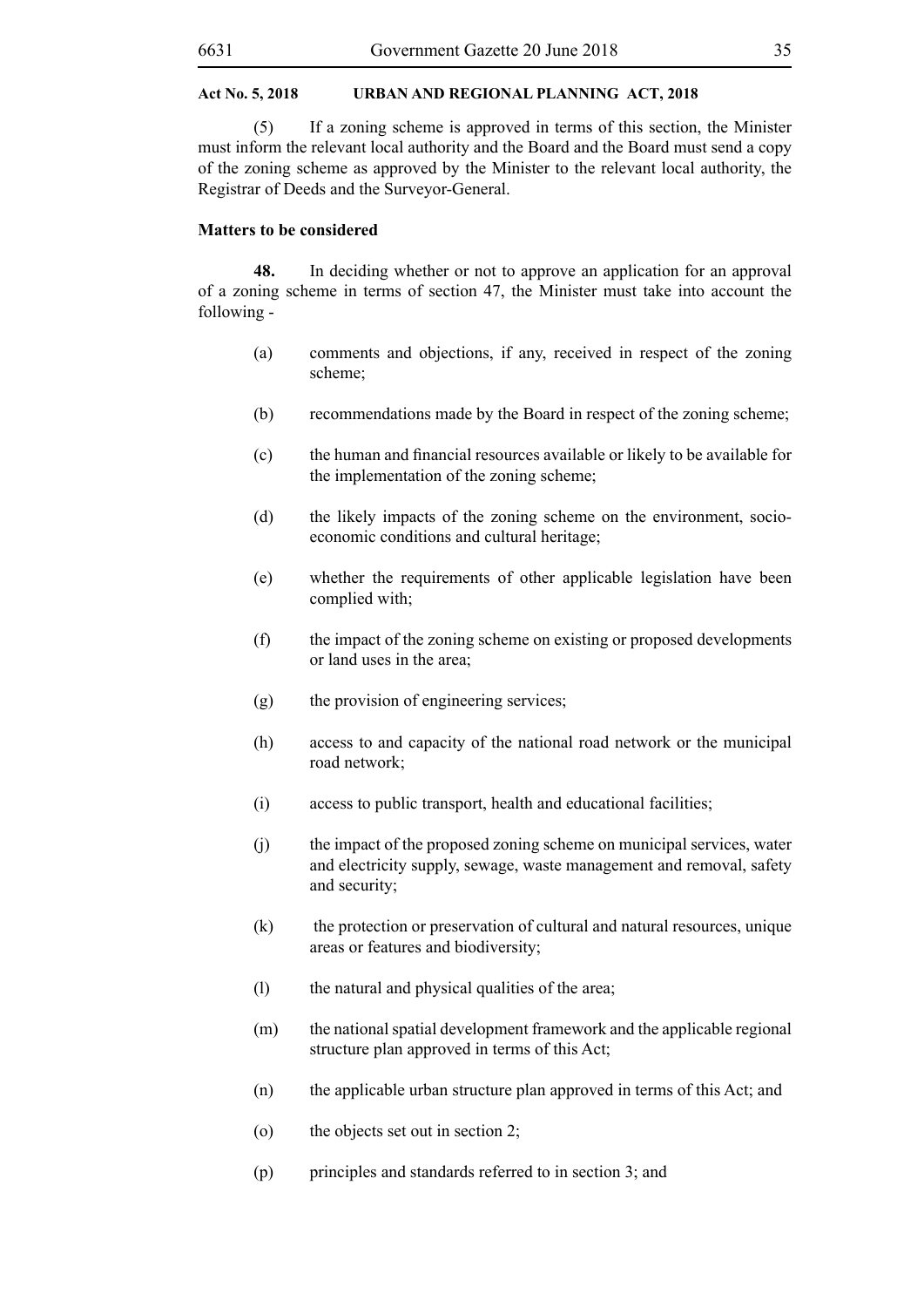(q) any other relevant or prescribed information or documents.

# **Commencement and status of approved zoning scheme**

**49.** (1) After the approval of a zoning scheme in terms of section 47, the Minister must in the *Gazette* give notice of approval of the zoning scheme and the zoning scheme so approved comes into operation on the date of the publication of the notice.

(2) A zoning scheme which has been approved by the Minister and published in the *Gazette* has the force of law and is binding on the relevant local authority, organs of state and all persons.

#### **Continuation of zoning scheme**

**50.** If land situated in the local authority area of one particular local authority is incorporated in the local authority area of another local authority any zoning scheme applicable to that land remains, subject to this Act, in force.

# **Prohibition of certain works, uses and activities on land pending approval of zoning scheme**

**51.** (1) If a local authority has by resolution adopted a draft zoning scheme in terms of section 44(2) and it appears to the local authority that a provision of that zoning scheme will be contravened if -

- (a) construction of or alteration to a building is undertaken or proceeded with;
- (b) other work is performed, undertaken or proceeded with; or
- (c) particular use is made of land or a building;

the local authority may, by written notice to the owner of the land or the building, prohibit the activity concerned.

(2) If a local authority has by resolution adopted a draft zoning scheme in terms of section 44(2), the local authority may not approve a building plan for the construction of or alteration to a building which is in conflict with the draft zoning scheme adopted in terms of that section.

(3) The person to whom a notice is given under subsection (1) and who feels aggrieved by the action taken under that subsection may appeal against such action to the Minister in the manner set out in section 129.

(4) If the person contemplated in subsection (1) fails to comply with a notice issued under that subsection and fails to appeal as contemplated in subsection (3) the local authority, after the expiry of the period of appeal, may -

(a) apply to the court for an order compelling the owner to remove or alter a building or other structural work which does not conform to the provisions of the draft zoning scheme, so as to bring it into conformity with the provisions of the draft zoning scheme;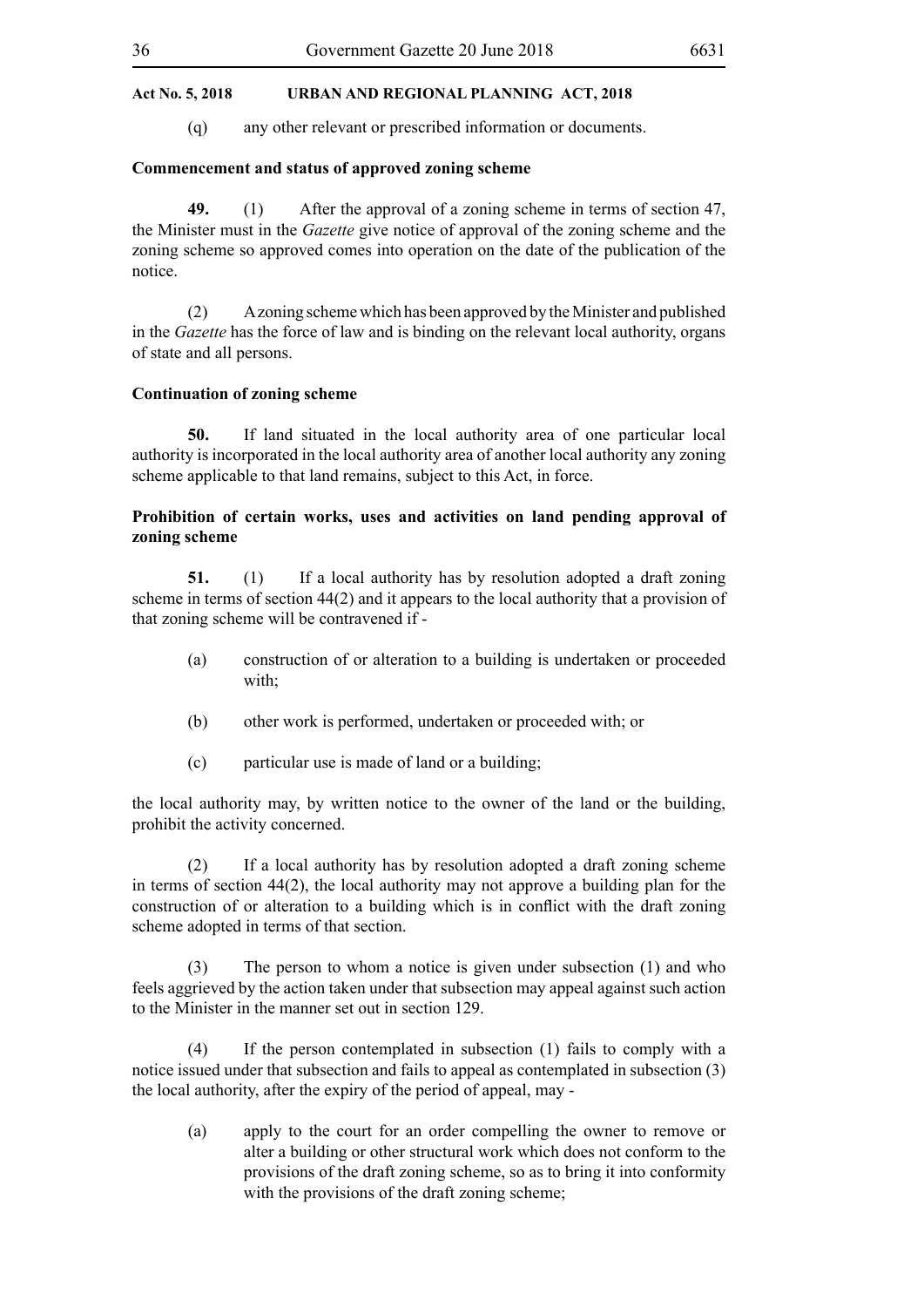- (b) apply to the court for an order compelling the owner to remove or alter a building or other structural work constructed or carried out in contravention of a provision of the draft zoning scheme, so as to bring it into conformity with the provisions of the draft zoning scheme; or
- (c) execute work which it is the duty of the person to execute under the draft zoning scheme in a case where delay in the execution of the work has occurred and the efficient operation of the scheme will be prejudiced by the delay.

(5) The local authority may recover from the person contemplated in subsection (1) reasonable expenses incurred in the exercise of its powers under subsection  $(4)$ .

#### **Varying of subdivision and lay-out**

**52.** (1) On the coming into operation of a zoning scheme, the relevant local authority may by written notice request the owner of land in the area to which the zoning scheme applies -

- (a) to take such steps as may be necessary to vary the existing subdivision or lay-out of such land in order to bring it into conformity with the provisions of the zoning scheme;
- (b) to cause any necessary amendment of the plan or diagram of the land and any necessary alteration or endorsement of the title deed and any necessary entry in the deeds registry to be made or recorded by the Surveyor-General and the Registrar of Deeds; and
- (c) to effect any transfers of land which may be rendered necessary by the provisions of the zoning scheme.

(2) The Surveyor-General and the Registrar of Deeds must, insofar as is necessary, give effect to the requirements of subsection (1)(b) and (c).

(3) The relevant local authority is responsible for reasonable expenses incurred by the owner of land in respect of an action taken in terms of subsection (1).

#### **Continued use of certain land**

**53.** (1) If, at the date of coming into operation of a zoning scheme, land is used for a purpose or a land use right which is not provided for in the scheme, the use for such purpose or land use right may, subject to subsection (2), continue if such use were lawful in terms of the Town Planning Ordinance or is permitted by the zoning scheme.

(2) The right to continue the use of any land as contemplated in subsection (1), lapses -

- (a) if such right is not exercised for an uninterrupted period of two years, at the expiration of the two years; or
- (b) at the expiration of 15 years calculated from the date of coming into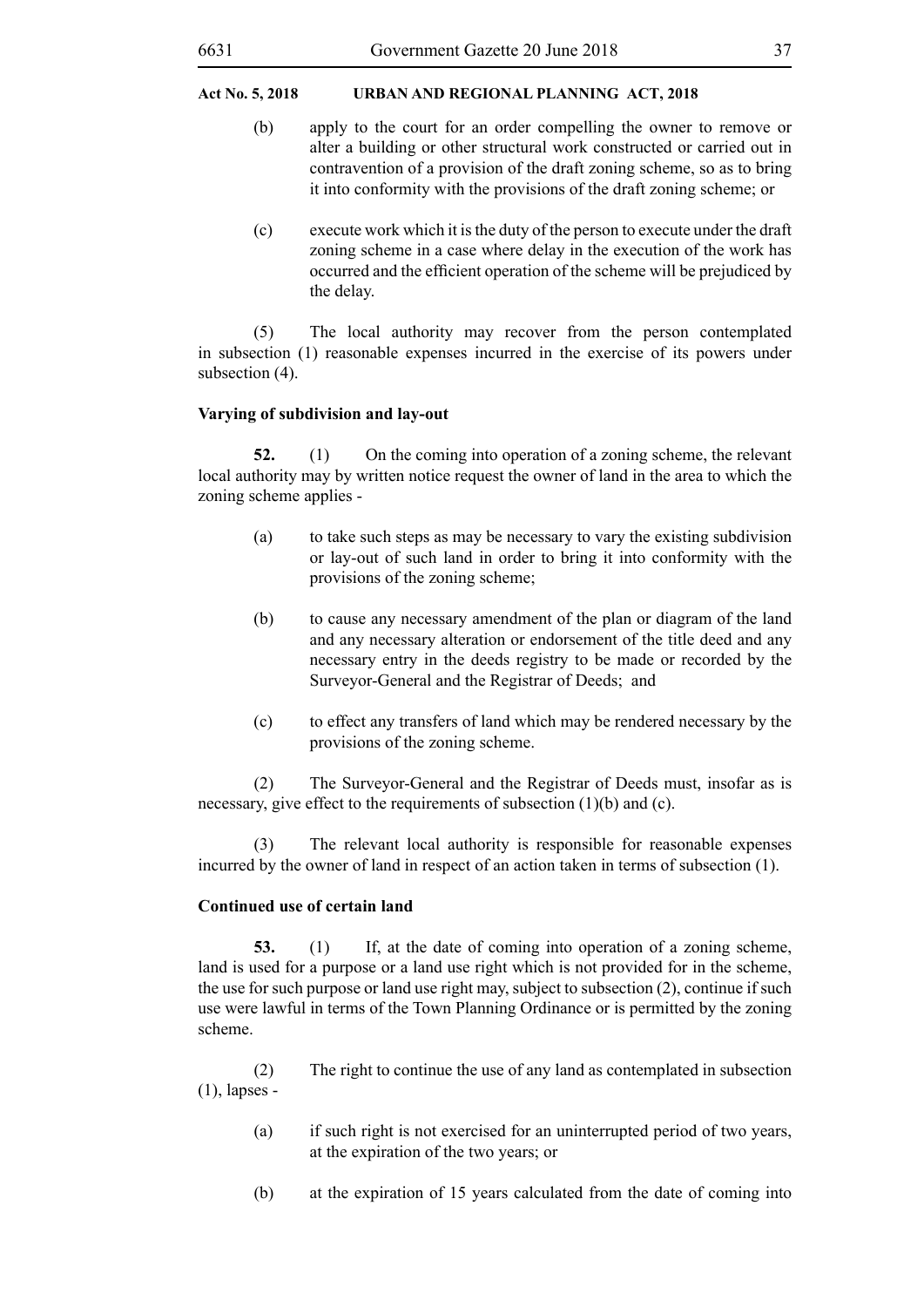operation of the zoning scheme.

(3) The owner of the land contemplated in subsection (1) may, before the expiry of the period of 15 years referred to in subsection (2), apply to the relevant local authority for a continuation of the right to use land as referred to in subsection (1).

(4) The local authority must consider an application referred to in subsection (3), and if -

- (a) the owner concerned has suffered a loss; or
- (b) an agreement cannot be reached or an amount of compensation cannot be agreed on as contemplated in section 59(5),

the local authority may allow the owner concerned to use such land for a further period of not more than five years.

#### **Rectifying non-compliance with zoning scheme**

**54.** (1) If a building or any part of a building has been constructed or is used in conflict with a zoning scheme which came into operation the relevant local authority may by written notice request the owner of the building -

- (a) to rectify such contravention before a date specified in the request, which date may not be more than six months from the date of the request; or
- (b) to apply, in terms of Part 3 of this Chapter, for the rezoning of land if that is necessary, before a date specified in the request, which date may not be more than 30 days from the date of the request.

(2) If the owner contemplated in subsection (1) disputes the existence or the nature and extent of the contradiction to which the request referred to in that subsection relates, that owner must send, before the date referred to in that subsection, a written statement regarding such matter to the relevant local authority, for submission to the Minister.

(3) On receipt of a statement in terms of subsection (2), the Minister must consult with the Board and the relevant local authority and must make a decision -

- (a) in relation to the existence or the nature and extent of the contradiction; and
- (b) whether the contradiction must be rectified.

(4) If the Minister in terms of subsection (3)(b) decides that a contradiction be rectified, the Minister must determine the period within which such contradiction must be rectified.

(5) If the owner contemplated in subsection (1) fails to comply with a request under that subsection and does not under subsection (2) dispute the existence or the nature and extent of the contradiction referred to in that subsection, the relevant local authority may -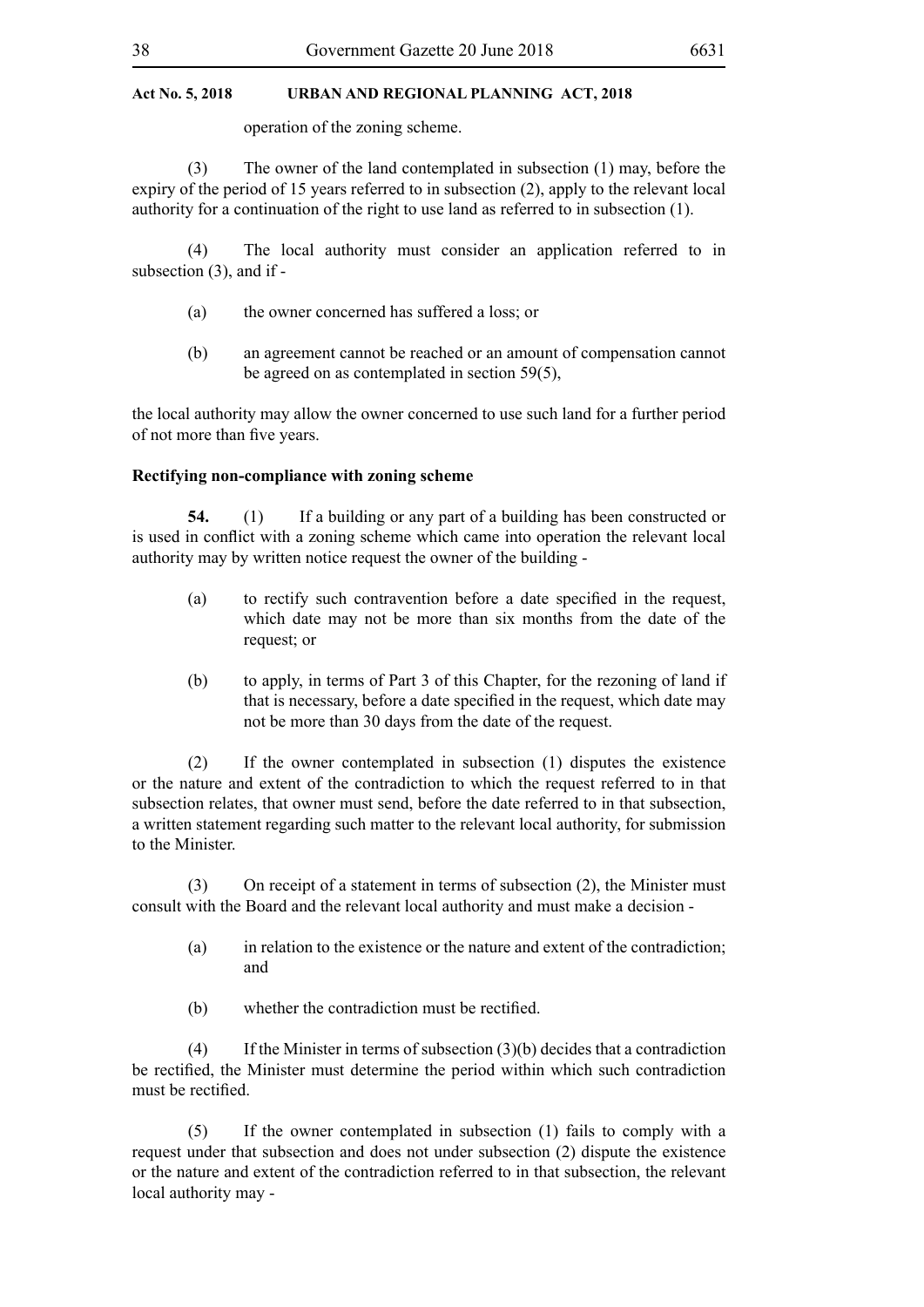- (a) apply to the court for an order compelling the owner to remove or alter a building or other structural work which does not conform to the provisions of the zoning scheme concerned, so as to bring it into conformity with that zoning scheme;
- (b) apply to the court for an order compelling the owner to remove or alter a building or other structural work constructed or carried out in contravention of a provision of the zoning scheme concerned, so as to bring it into conformity with the provisions of that zoning scheme;
- (c) where a building or land is being used in such a manner as to contravene a provision of the zoning scheme, in writing to owner of the building or land, prohibit it from being so used;
- (d) where land has since the zoning scheme came into operation been put to any use which contravenes any provision of that zoning scheme, reinstate the land; or
- (e) execute work which it is the duty of the owner to execute under the zoning scheme concerned in a case where delay in the execution of the work has occurred and the efficient operation of the zoning scheme will be prejudiced by the delay.

(6) The local authority may recover from the person contemplated in subsection (1) reasonable expenses incurred in the exercise of its powers under subsection (5).

#### PART<sub>2</sub>

# AMENDMENT AND REVIEW OF ZONING SCHEMES

#### **Amendment and review of zoning schemes**

**55.** (1) An amendment of a zoning scheme which involves rezoning of land must be dealt with in accordance with the provisions of Part 3 of this Chapter.

 (2) A local authority must review its zoning scheme after five years from the date of its commencement and such review must be finalised as soon as possible after the expiry of the five year period.

(3) A town planning scheme approved in terms of the Town Planning Ordinance must be reviewed, as contemplated in subsection (2), within five years from the date of commencement of this Act.

(4) Despite subsections (2) and (3), a local authority may at own initiative review its zoning scheme.

(5) The provisions of Part 1 of this Chapter relating to the preparation, notification and approval of a zoning scheme apply, with necessary changes to the review of a zoning scheme in terms of subsections (2), (3) and (4), unless the Minister in terms of section 127 exempts the local authority or the review from compliance with certain provisions of Part 1 of this Chapter.

 (6) Where a local authority, after the five year period referred to in subsections (2) and (3), is of the opinion that the review of its zoning scheme is not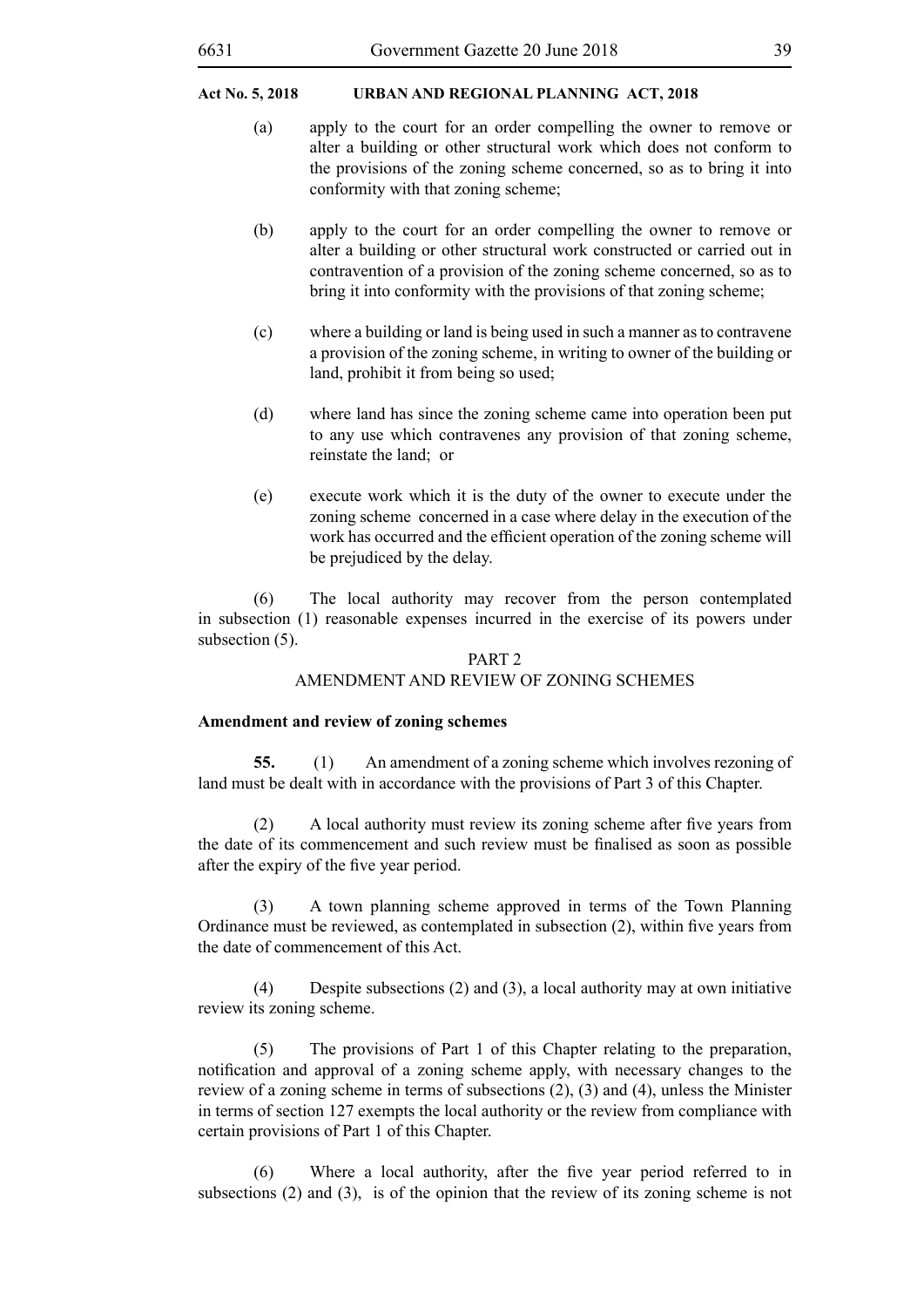necessary, the local authority must apply, with good reasons, to the Minister for an extension of the period of the validity of that zoning scheme.

(7) Where the Minister decides to extend the validity of the zoning scheme the Minister must in the *Gazette* give notice of the extension and the period of extension.

(8) Despite subsections (2), (3), (4) and (5), a local authority may amend its zoning scheme in order to -

- (a) rectify spelling errors;
- (b) update a reference to a law, person, functionary or an institution;
- (c) update a reference a place name; or
- (d) make other changes that are of a purely editorial nature.

(9) A local authority must in the *Gazette* give notice of an amendment of a zoning scheme in terms of subsection (8).

# PART 3 REZONING OF LAND

#### **Procedure and functionary**

**56.** (1) The rezoning of land -

- (a) in a local authority area which has an authorised planning authority; and
- (b) which is in accordance with the applicable urban structure plan which is approved in terms of this Act,

must be approved in accordance with Part 1 of Chapter 9.

(2) The rezoning of land in a local authority area which does not have an authorised planning authority or which is not in accordance with the applicable urban structure plan which is approved in terms of this Act must be approved by the Minister in accordance with Part 2 of Chapter 9.

(3) The rezoning of land which is outside a local authority area must be approved by the Minister in accordance with in accordance with Part 3 of Chapter 9.

#### **Matters to be considered**

**57.** In deciding whether or not to approve the rezoning of land, the functionary authorised to approve the rezoning as contemplated in section 56, must take into account the following, insofar as they are applicable -

- (a) comments and objections received in response to the invitation for comments and objections on the proposed rezoning;
- (b) the potential impact of the proposed rezoning on the environment, socio-economic conditions and cultural heritage;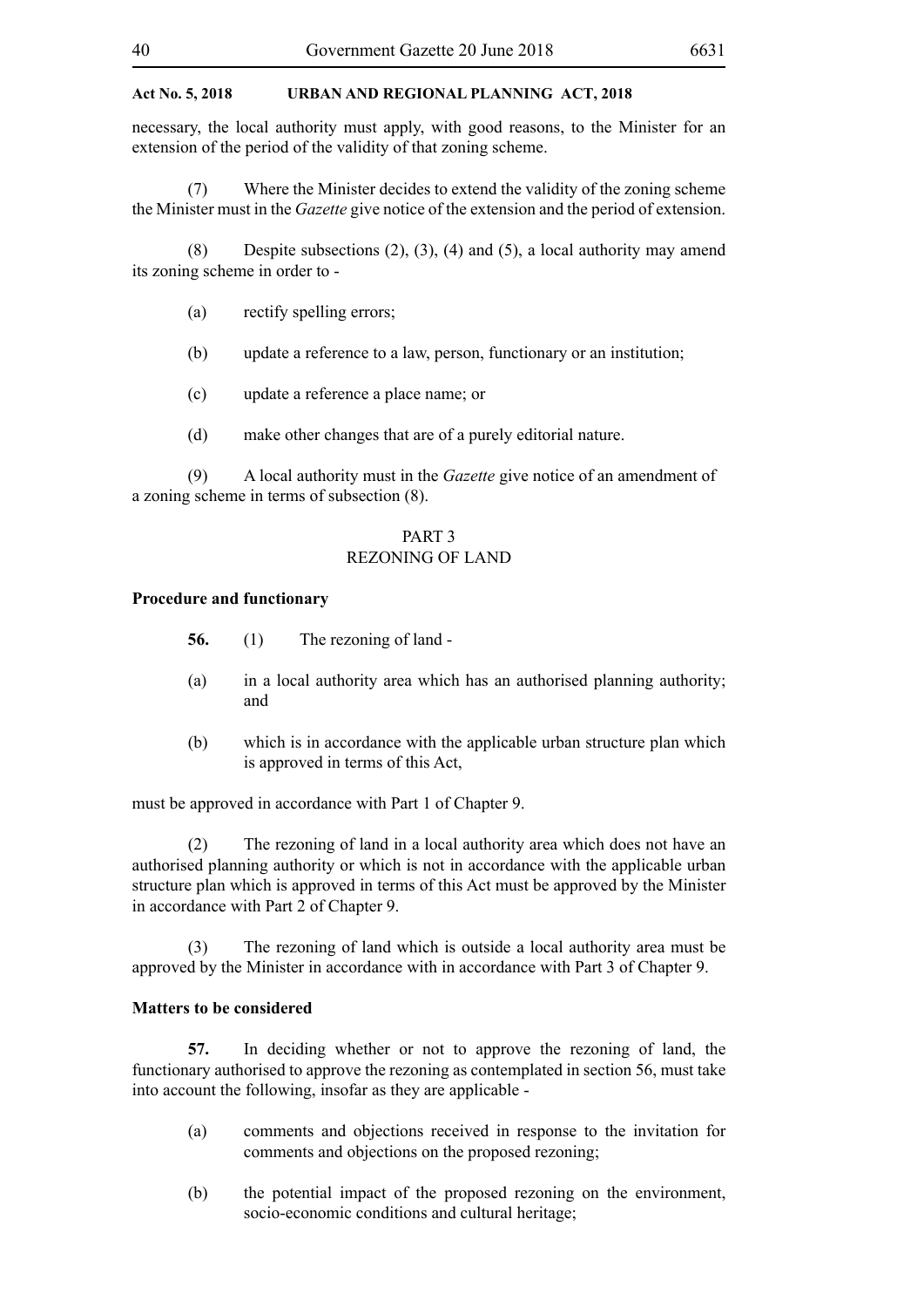- (c) whether the requirements of other applicable legislation have been complied with;
- (d) the impact of the proposed rezoning on existing or proposed developments or land uses in the area;
- (e) the provision of engineering services;
- (f) access to and capacity of the national road network or the municipal road network;
- (g) access to public transport, health and educational facilities;
- (h) the impact of the proposed rezoning on municipal services, water and electricity supply, sewage, waste management and removal, safety and security;
- (i) the protection or preservation of cultural and natural resources, including unique areas or features and biodiversity;
- (j) the natural and physical qualities of the area;
- (k) the national spatial development framework and the applicable regional structure plan approved in terms of this Act;
- (l) the relevant urban structure plan approved in terms of this Act;
- (m) the relevant zoning scheme;
- (n) the objects set out in section 2;
- (o) the principles and standards referred to in section 3; and
- (p) any other relevant or prescribed information or documents.

# **Giving notice of approval**

**58.** The functionary which approved the rezoning of land as contemplated in section 56 must in the *Gazette* give notice of approval of the amendment to the zoning scheme concerned and such amendment comes into operation on the date of publication of the notice.

#### PART 4 **COMPENSATION**

# **Compensation**

- **59.** (1) If -
- (a) at the coming into operation of a zoning scheme; or
- (b) by the execution of work by a local authority under a zoning scheme which came into operation,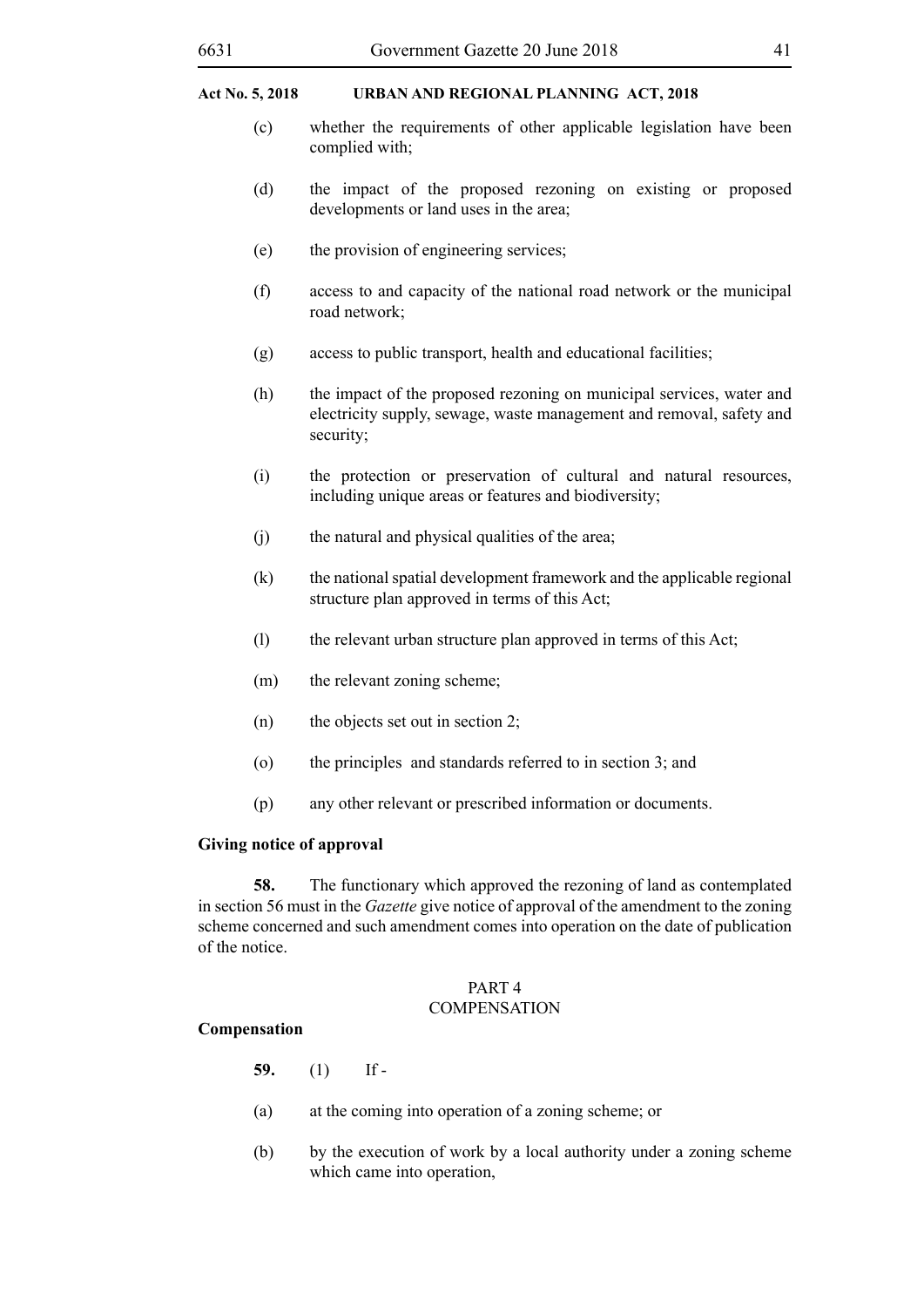any land or building is increased in value, the local authority responsible for the enforcement of that zoning scheme may within twelve months after the date of coming into operation of that scheme or within twelve months after the completion of the work, recover from the owner whose land or building is so increased in value an amount prescribed by the Minister.

(2) Any question arising as to the right of a local authority to recover any amount in respect of an increase in the value of any land or the amount and manner of payment must be dealt with in accordance with section 62.

- (3) An owner of land -
- (a) who has suffered any loss or damage due to
	- (i) alterations made to that land;
	- (ii) the removal or demolition of any improvements on land; or
	- (iii) the alteration, suspension or deletion of a condition relating to land,

as a result of the coming into operation of a zoning scheme; or

- (b) who, as a result of
	- (i) complying with a provision of a zoning scheme which has come into operation; or
	- (ii) the institution of a claim under this Part,

has incurred expenditure may, within the period stated in section 60(2), claim compensation from the relevant local authority.

- (4) A claim for compensation under subsection (3) may be for -
- (a) the amount by which the value of the land in question has decreased;
- (b) the amount of damage; or
- (c) the amount of reasonable expenditure.

(5) The relevant local authority must pay the owner contemplated in subsection (3), the amount agreed on between the owner and the local authority.

(6) If an agreement is not reached within 90 days after a claim for compensation as contemplated in subsection (4) is made, to the local authority must in writing refer the question whether the land concerned has decreased in value or not to the Minister for determination.

(7) The Minister must send the referral referred to in subsection (6), to the Board for its recommendation.

(8) On receipt of a referral under subsection (7), the Board must -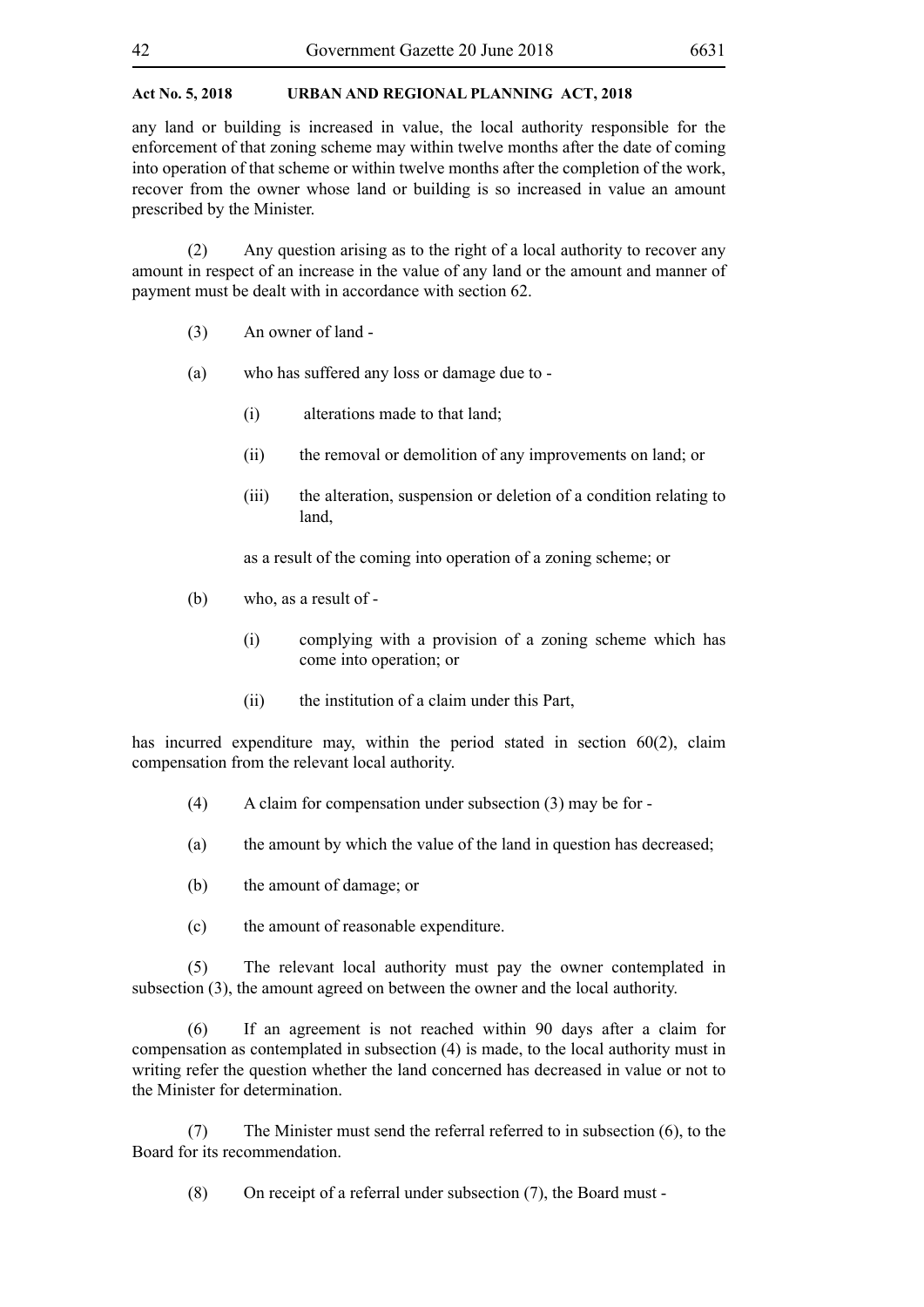- (a) consider the referral and make recommendations on it; and
- (b) send to the Minister a copy of the minutes of the proceedings considering the referral as well as a report containing its recommendations.

(9) On receipt of the Board's recommendations in terms of subsection (8), the Minister must make a decision and in writing inform the relevant local authority who must in writing inform the owner of the land.

#### **Institution of claim for compensation**

**60.** (1) A person intending to institute a claim for compensation under section 59(3), must send a written claim to the chief executive officer of the relevant local authority and the claim must in sufficient detail state the amount claimed and the reasons for the claim.

- (2) A claim contemplated in subsection (1), must be instituted -
- (a) within 12 months after the date of coming into operation of the zoning scheme giving rise to such claim; or
- (b) within six months after the date on which the amendment of a zoning scheme or a review of a zoning scheme or a rezoning becomes operational.

(3) If, in a claim instituted under subsection (1), the claimant alleges that land in question has been damaged by the execution of any work as a result of the coming into operation of a zoning scheme, a claim in respect of such damage must be instituted within 6 months after the completion of such work.

(4) The Minister may, on a written and motivated application, extend the period within which a claim for compensation under subsection (2) or (3) may be made, if the Minister issatisfied that the failure to make such claim within the period concerned is based on good reasons.

(5) If compensation is awarded in terms of this Part to the owner of any land which is subject to a mortgage, the relevant local authority must pay to the mortgagee or, if more than one, to the mortgagees in the order of their priority, in satisfaction or reduction of any principal or interest secured by mortgages -

- (a) the compensation awarded to the owner of the land; or
- (b) if the compensation is more than sufficient to satisfy the total sum so secured, a sufficient portion,

and with the approval of any mortgagee the amount of compensation which would otherwise be payable to the mortgagee must be paid to the owner of land.

(6) If there is any dispute, in terms of subsection (5), as to the amount owing on the security of any mortgage on land referred to in that subsection, the compensation payable to the owner of land must be kept by the relevant local authority, until the parties have reached a settlement or one or other of the parties to such dispute has obtained a final order of court determining the amount owing.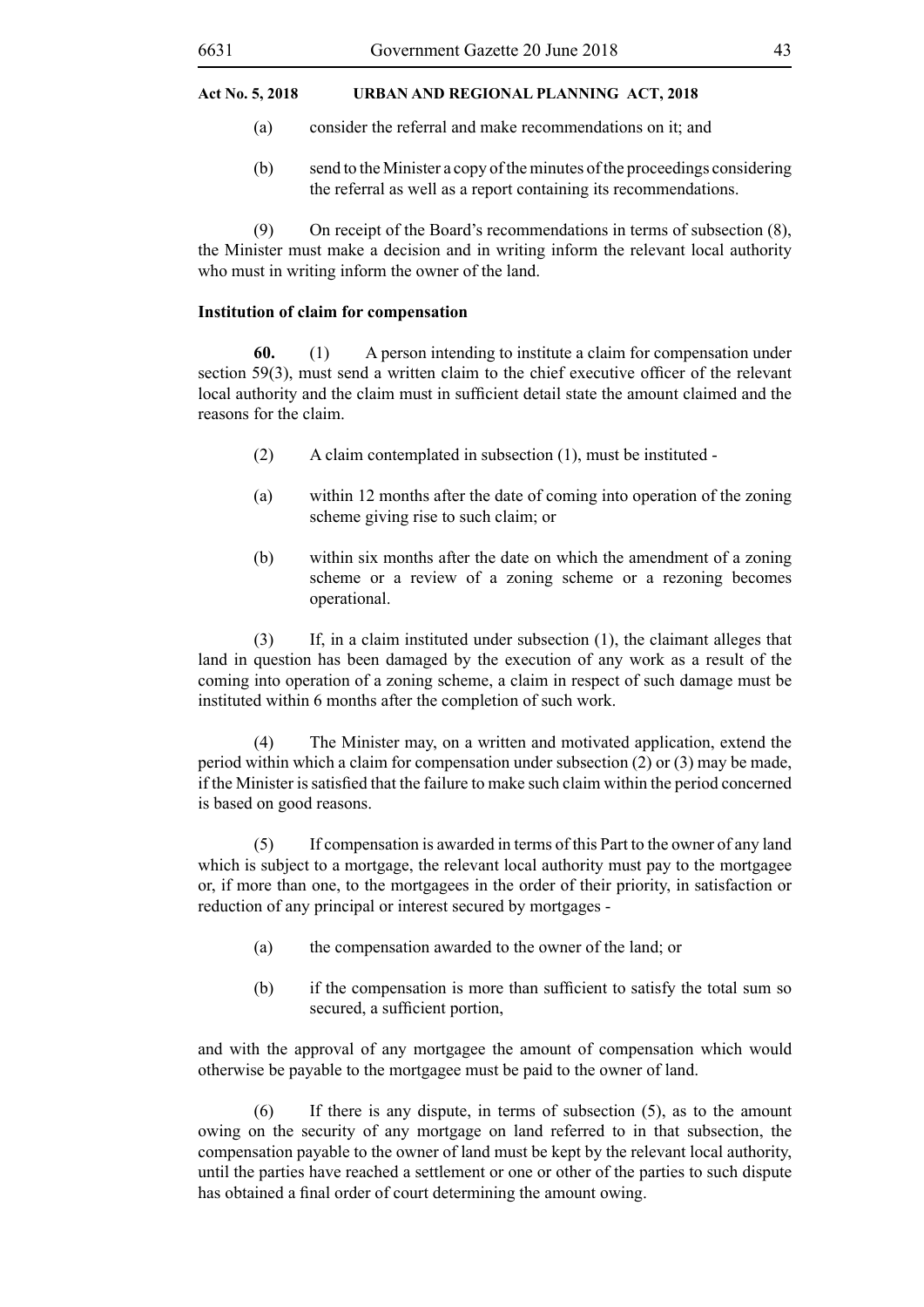#### **Limitations in respect of claims for compensation**

**61.** (1) Compensation is not payable under section 60, in respect of the damage to land or loss suffered or expenses incurred as result of the implementation of the provisions of a zoning scheme which came into operation and which -

- (a) determines the space of buildings;
- (b) fixes building lines;
- (c) regulates the position of buildings on each premises in relation to other buildings;
- (d) regulates or empowers the local authority to regulate the character, size or height, harmony, design or external appearance of buildings, including the materials used in the construction of buildings;
- (e) limits the number of buildings which may be erected on any land;
- (f) determines the maximum area which may be built on any land;
- (g) restricts the manner in which buildings may be used;
- (h) regulates, in the interests of safety, the height and position of existing and proposed walls, fences or hedges near the corners or bends of streets;
- (i) with a view to prevent obstruction of traffic, requires that at any building, excluding a building used as a residence -
	- (i) areas where persons who are employed or resident on the premises can park their vehicles must be provided;
	- (ii) areas where vehicles can be loaded, unloaded or fuelled must be provided; or
	- (iii) areas where persons who are employed or resident on the premises can park their vehicles as well as areas where vehicles can be loaded, unloaded or fuelled must be provided;
- (j) prohibits or restricts building operations permanently on the basis that, by reason of the situation or nature of the land, the construction of buildings on that land would be likely to involve danger to life or danger or injury to health or excessive expenditure of public money in the provision of roads, sewers, water supply or other public services;
- (k) prohibits, otherwise than by way of prohibition of building operations, the use of land for a purpose likely to involve danger to life or danger to health or serious detriment to the neighbourhood or restricts, otherwise than by way of restriction of building operations, the use of land so far as may be necessary for preventing such danger, or detriment; or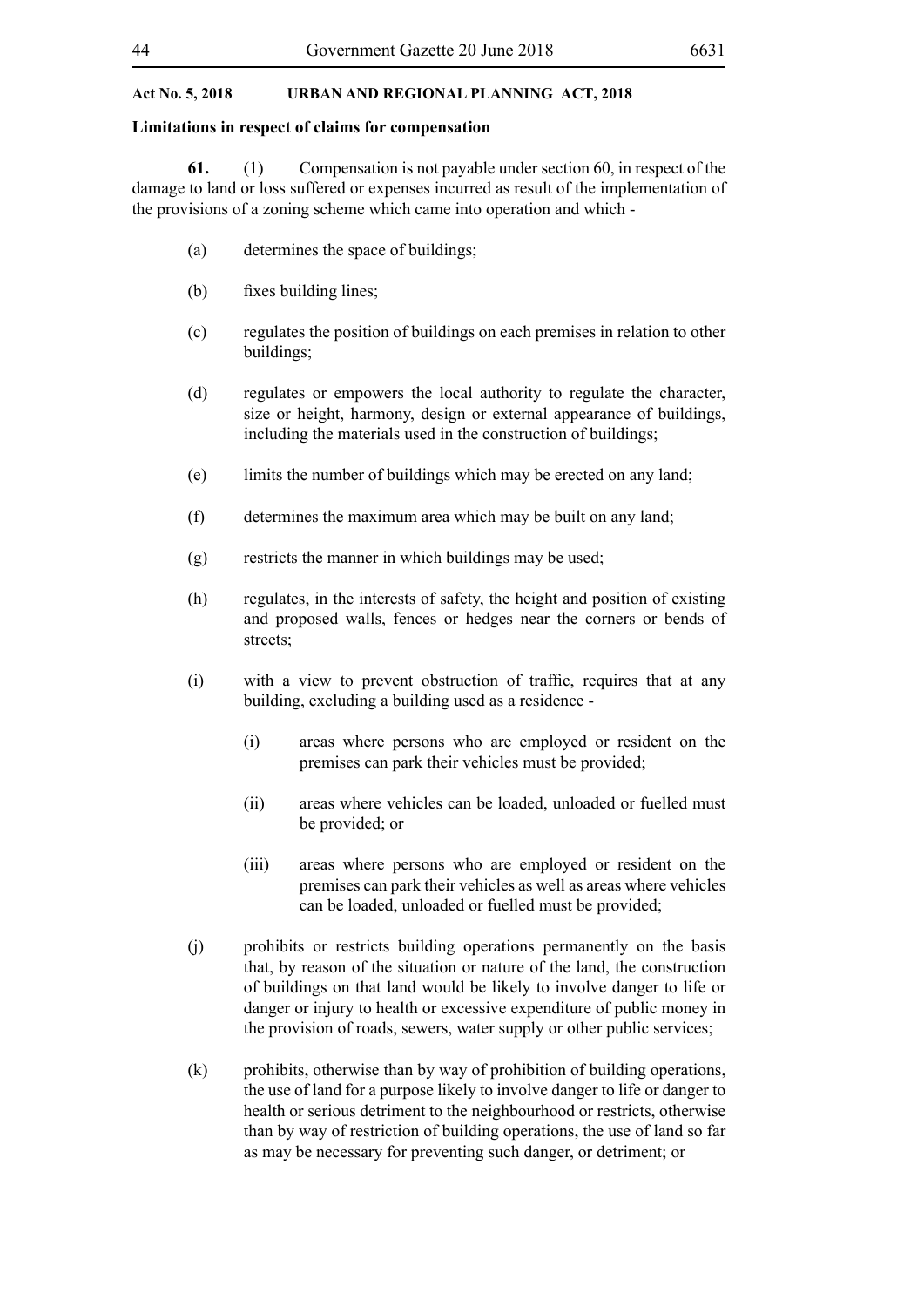(l) limits the number or determines the sites of new roads entering an existing road or the site of a proposed road,

but, compensation is payable,

- $(i)$  if, by fixing any building line in terms of a provision of a zoning scheme as contemplated in paragraph (b), the area of the land of any owner fronting the street or the proposed street will be diminished to such an extent as to render it substantially less suitable for the erection of a building or buildings in conformity with the zoning scheme, whether by reason of the shape of the land or otherwise; and
- (ii) on the enforcement of a provision of a zoning scheme as contemplated in paragraph (g), which requires that any building must be used in a manner different from that in which it was being used at the date on which the resolution to prepare the scheme took effect and such use has been continuous up to the date of such enforcement.

(2) Compensation is not payable in respect of the operation of any provision of a zoning scheme if such provision could have been made and enforced under any other law without liability by the local authority concerned to pay compensation.

(3) If a person is entitled to compensation under this Part in respect of any matter or thing and he or she would be entitled to compensation in respect of the same matter or thing under any other law, the person will not be entitled to compensation in respect of that matter or thing both under this Act and that other law and he or she is also not entitled to any greater compensation under this Act than he or she would have been under that other law.

(4) A person does not have a right to compensation in respect of any action taken by a local authority under section 54(5), except where a building or work which a local authority has removed, pulled down or altered already existed before the zoning scheme came into operation.

(5) Compensation is not payable in terms of this Part in respect of any building constructed or any work done in contravention of any provision of a zoning scheme.

(6) If a zoning scheme is substituted with another zoning scheme no compensation is payable in respect of any land by reason that the land has been injuriously affected by the new zoning scheme, if the provisions of the new zoning scheme are the same or substantially the same as the provision of the substituted zoning scheme.

# **Determining claims for compensation**

- **62.** (1) Any question arising under this Act as to -
- (a) the right of a claimant to recover compensation under this Part;
- (b) the right of a local authority to recover any amount under this Part; or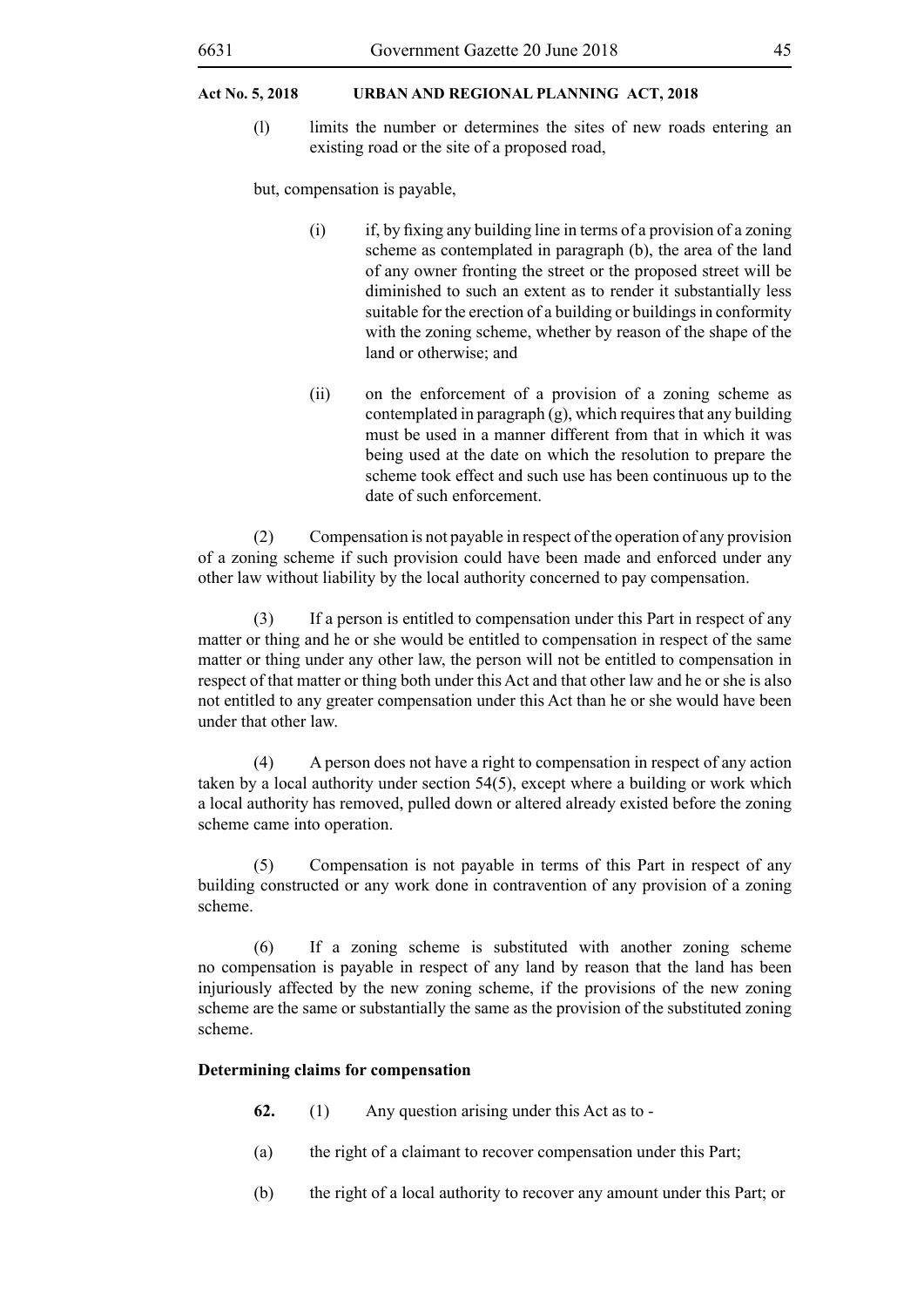(c) the amount payable by way of compensation under this Part,

must be determined under the Arbitration Act, 1965 (Act No. 42 of 1965), unless the relevant local authority and the persons concerned, agree otherwise.

(2) The relevant local authority may at any time within three months from the date of an award of compensation under this Part in respect of the property injurious affected, give notice to the claimant of its intention to amend or to withdraw and substitute the zoning scheme which gave rise to the claim for compensation.

(3) If notice has been given in terms of subsection (2), the relevant local authority must within six weeks from the date of the notice amend or substitute the relevant zoning scheme with the new zoning scheme.

#### CHAPTER 6

# ESTABLISHMENT OF TOWNSHIPS, ALTERATION OF BOUNDARIES OF APPROVED TOWNSHIP, DISESTABLISHMENT OF APPROVED TOWNSHIP AND CHANGE OF NAME OF APPROVED TOWNSHIP

# PART 1 ESTABLISHMENT OF TOWNSHIPS

#### **Establishment of townships**

**63.** A township may only be established in terms of this Act.

#### **Procedure and functionary**

- **64.** The establishment of a township -
- (a) in a local authority area which has an authorised planning authority; and
- (b) which is in accordance with the urban structure plan which has been approved in terms of this Act,

must be approved in terms of Part 1 of Chapter 9.

(2) The establishment of a township in a local authority area which does not have an authorised planning authority or which is not in accordance with the urban structure plan which has been approved in terms of this Act must be approved by the Minister in accordance with Part 2 of Chapter 9.

(3) The establishment of a township outside a local authority area must be approved by the Minister in accordance with Part 3 of Chapter 9.

# **Matters to be considered**

**65.** In deciding whether or not to approve an establishment of a township, the functionary authorised to approve such an establishment as contemplated in section 64, must take into account the following -

(a) comments and objections received in response to the invitation for comments and objections on the proposed township;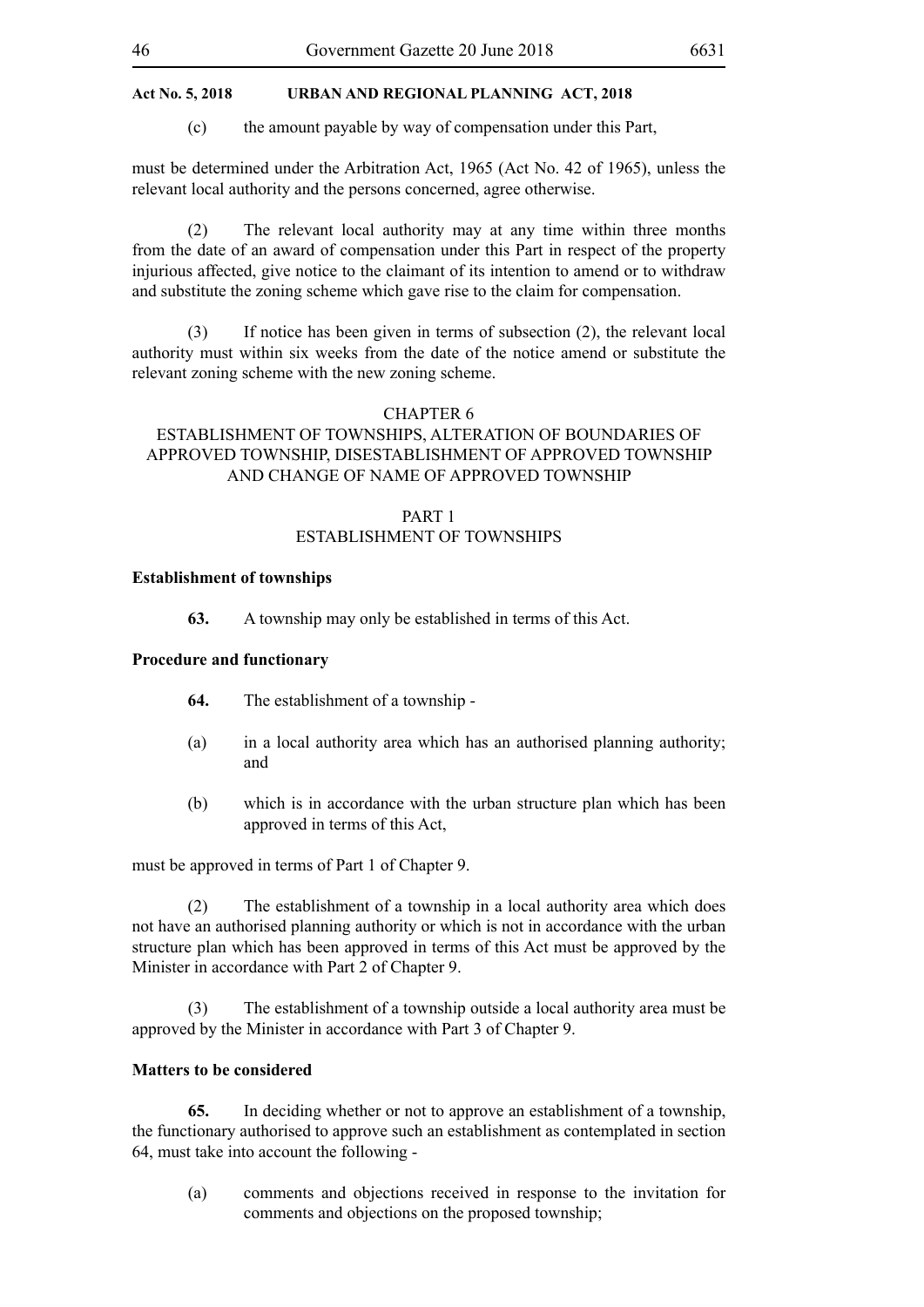- (b) the potential impact of the proposed township on the environment, socio-economic conditions and cultural heritage;
- (c) whether the requirements of other applicable legislation have been complied with;
- (d) the impact of the proposed township on existing or proposed developments or land uses in the area;
- (e) the provision of engineering services;
- (f) access to and capacity of the national road network or the municipal road network;
- (g) access to public transport, health and educational facilities;
- (h) the impact of the proposed township on municipal services, water and electricity supply, sewage, waste management and removal, safety and security;
- (i) the protection or preservation of cultural and natural resources, including agricultural resources, unique areas or features and biodiversity;
- (j) the natural and physical qualities of the area;
- (k) whether the land in question is suitable in respect of area, position, aspect, contour, extension and soil;
- (l) the existence of servitudes or encumbrances which may affect the establishment of the proposed township and if the land is subject to a servitude or encumbrance, whether the holder of such servitude or encumbrance has given written consent to the establishment of the proposed township;
- (m) the extent of the townlands and the number, size and position of any erven and land to be reserved for the State or for any local authority purposes or in the general interest of the inhabitants;
- (n) the need and desirability of the proposed township;
- (o) the proposed name of the proposed township;
- (p) the proposed design of the proposed township;
- (q) the purposes for which land in the proposed township may be used;
- (r) the endowment, if any, which must be made to a local authority or to a future local authority;
- (s) the national spatial development framework and the applicable regional structure plan approved in terms of this Act;
- (t) the applicable urban structure plan approved in terms of this Act;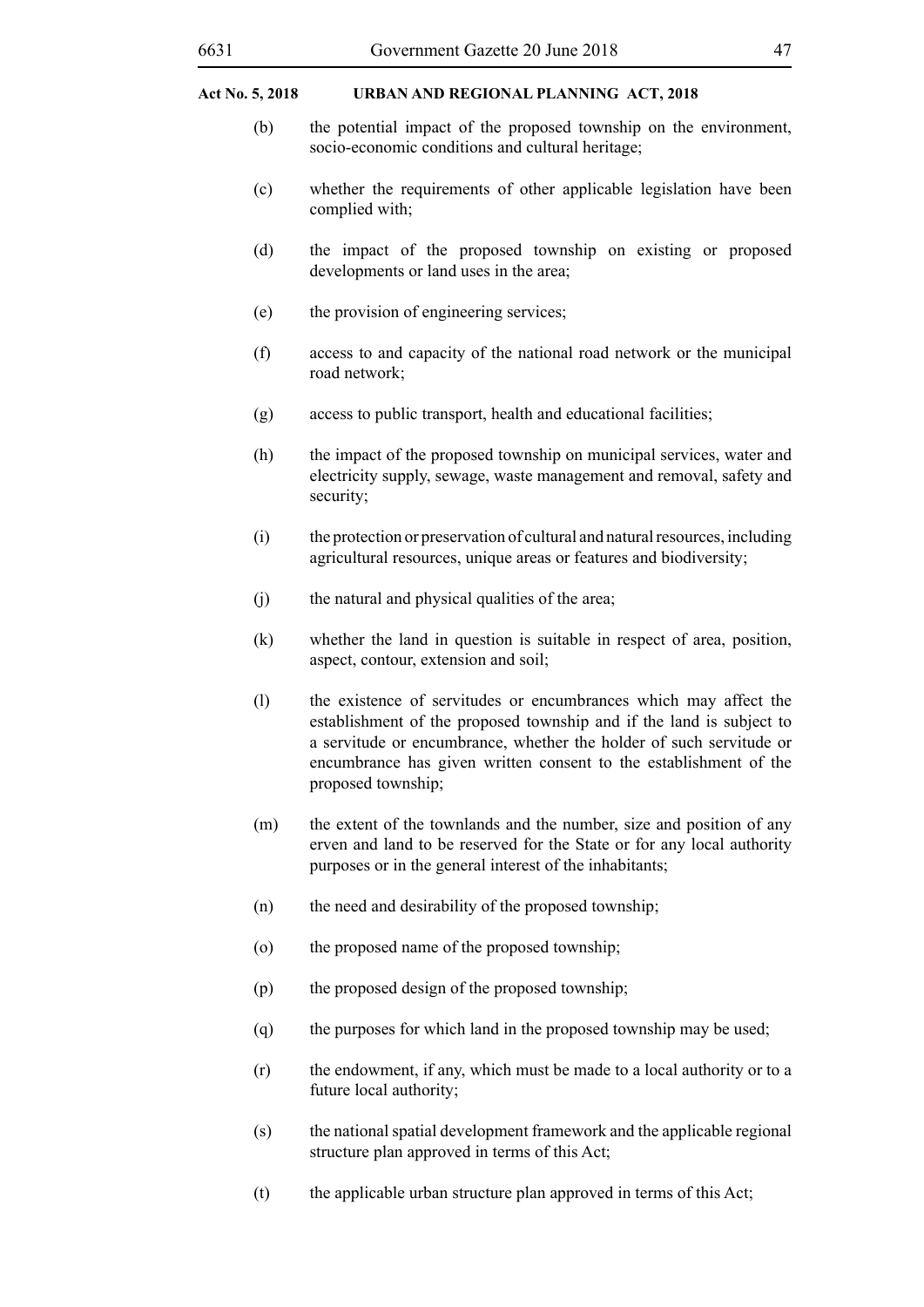- (u) the applicable zoning scheme approved in terms of this Act;
- (v) the objects set out in section 2;
- (w) the principles and standards referred to in section 3; and
- (x) any other relevant or prescribed information or documents.

#### **Conditions of approval**

**66.** (1) The functionary authorised to approve an establishment of a township as contemplated in section 64, may in giving such an approval impose conditions which the functionary considers necessary, in relation to -

- (a) the manner or purpose for which the land may be used or occupied;
- (b) the number, nature, coverage, height and situation of buildings or structures which may be erected on the land;
- (c) the provision of and transfer to a local authority of public places;
- (d) the extend of the applicant's obligations to provide engineering services;
- (e) the reservation of erven for the State or for municipal purposes;
- (f) the minimum building value of any buildings or structures to be erected on the land concerned;
- (g) the deviation and flow of stormwater courses;
- (h) the provision of the parking for motor vehicles;
- (i) the construction at the cost of the owner of land of retaining walls;
- (j) the construction of roads or streets to give access where no access exists or where access is not satisfactory;
- (k) the endowment, if any, which must be made to a local authority or the State in trust for a future local authority; or
- (l) any other conditions which the functionary considers necessary or desirable in the interests of the safety, health and well-being of the residents of the township or the public.

(2) The functionary authorised to imposed conditions in terms of subsection (1) may specify conditions to be complied with before the sale of land or the transfer of land.

(3) A functionary may not, in terms of subsection (1), impose conditions which are in conflict with -

- (a) the applicable urban structure plan; and
- (b) the applicable zoning scheme,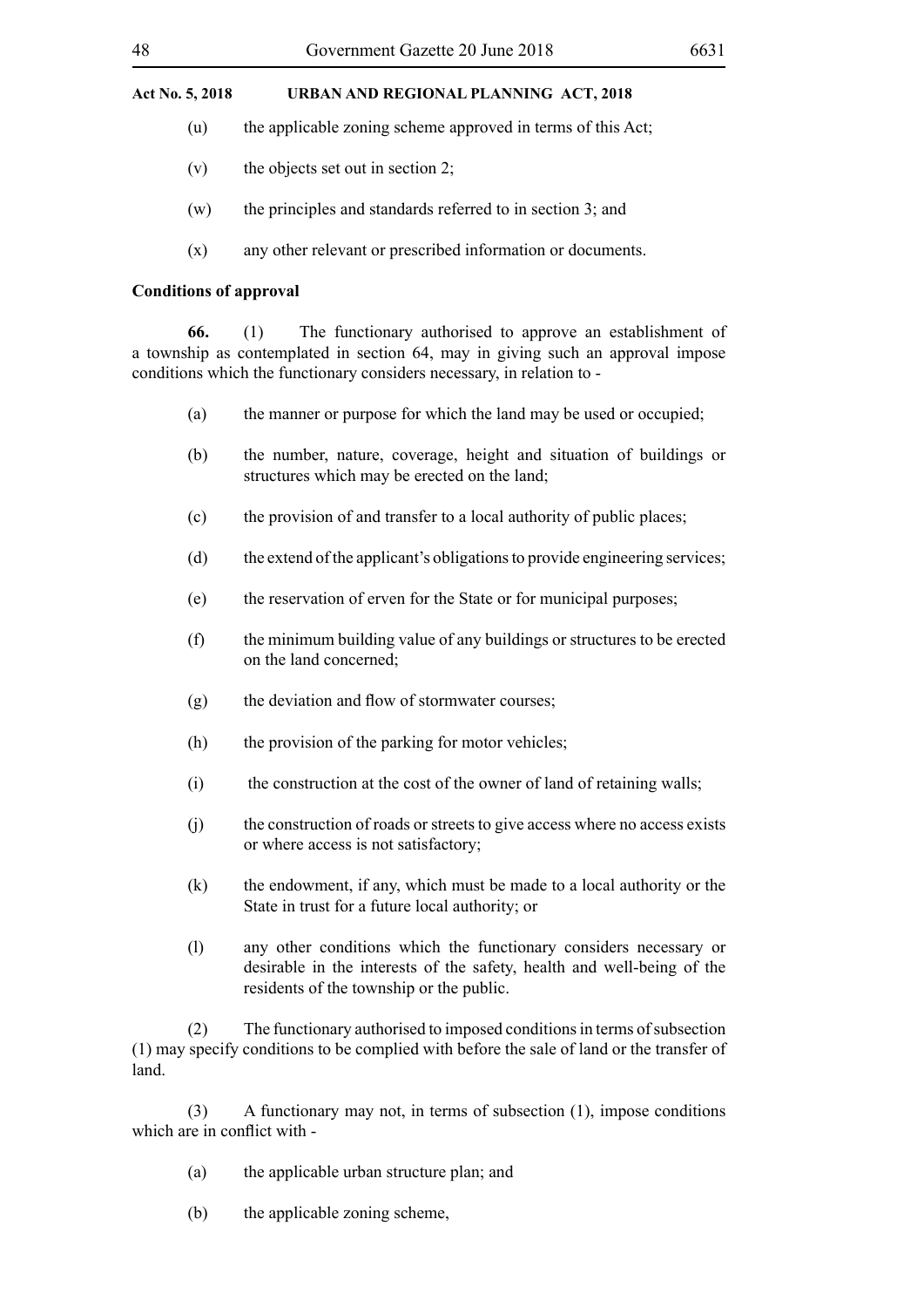which have been approved in terms of this Act.

(4) The conditions referred to in subsection (1) may be imposed on all erven or portions of land or on only some of the erven or portions of land.

(5) If the making of an endowment forms part of the conditions imposed under subsection (1), the endowment must be made in the prescribed form and manner and during the prescribed period.

(6) An endowment is not payable in terms of this section, where land is transferred or rented to a local authority, regional council or the State.

(7) An endowment payable in terms of this section must be used to establish public places or to carry out improvements or maintenance on public places or may be used for any other prescribed purposes.

(8) If conditions are imposed on any land as contemplated in subsection (1), the functionary imposing such conditions -

- (a) must, where a condition relates to the payment of an endowment; and
- (b) may, in any other case,

make the fulfilment of the condition a prerequisite for the sale of land or the transfer of the land or the transfer of a portion of the land.

 (9) If the fulfilment of a condition has been made a prerequisite for the transfer of land as contemplated in subsection (8), the Registrar of Deeds may not transfer the land in question, unless a certificate, issued by the functionary authorised to approve the establishment of a township as contemplated in section 64, is lodged with the Registrar of Deeds certifying that the condition has been fulfilled.

(10) If, by virtue of a condition imposed under this section a person is required to transfer land to the State, a regional council or a local authority such land must be so transferred at the expense of the person who has to transfer the land.

(11) No transfer duty, stamp duty or deeds registration fees are payable in the case that land is in terms of this section transferred or rented to a local authority, a regional council or the State and no stamp duty is payable in respect of the diagrams or documents concerned.

(12) If an application for the establishment of a township is recommended by the Board -

- (a) the Minister may not amend the conditions recommended by the Board or impose further conditions without consulting the Board; and
- (b) the Board may not recommend and the Minister may not impose any conditions which are in conflict with the applicable urban structure plan or zoning scheme.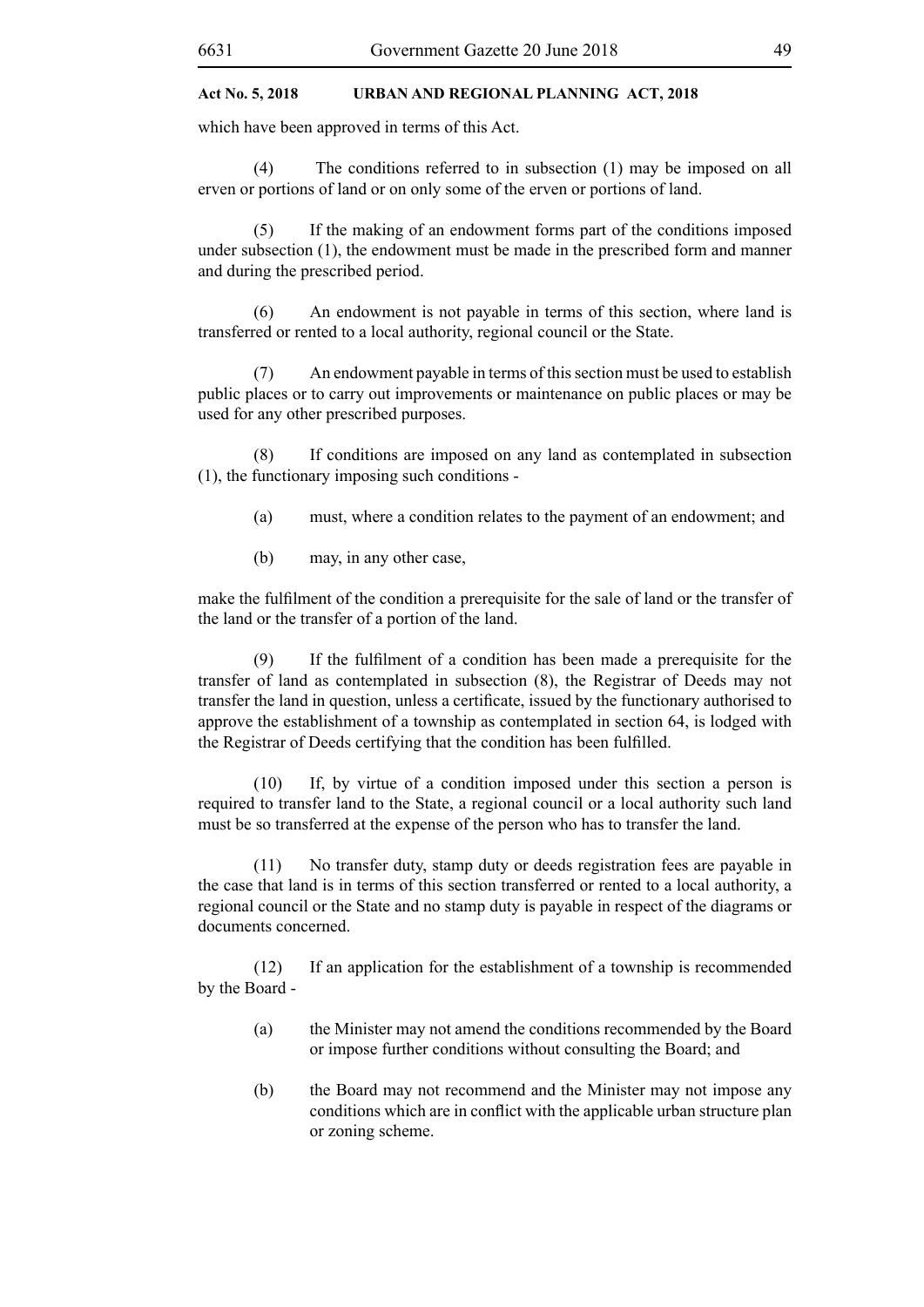#### **Prohibition on approval of building plans conflicting with conditions of approval**

**67.** After the approval of the establishment of a township as contemplated in section 64, the relevant local authority may not approve building plans which are in conflict with the conditions imposed in terms of section 66.

#### PART 2

#### STEPS AFTER APPROVAL OF ESTABLISHMENT OF TOWNSHIP

# **Survey of land and lodging of plans, diagrams and other documents with Surveyor-General**

**68.** After the approval of the establishment of a township as contemplated in section 64, the person in respect of whom such approval has been made must as soon as possible survey the land in question and lodge with the Surveyor-General, for his or her approval, such plans, diagrams or other documents as the Surveyor-General may require.

#### **Lodging of deeds, plans, diagrams and other documents with Registrar of Deeds**

**69.** (1) On receipt of the Surveyor-General's approval under section 68, the person in respect of whom the approval has been made must, within six months from the date of approval of the plans, diagrams or other documents, lodge with the Registrar of Deeds for endorsement or registration -

- (a) the title deed under which the land is owned; and
- (b) the plans and diagrams and documents as approved by the Surveyor-General.

(2) Subject to subsection (3), if the person contemplated in subsection (1) fails to lodge the deed, plans, diagrams or documents within the period referred to in that subsection, the approval to establish a township lapses.

(3) The functionary which approved the establishment of a township as contemplated in section 64, may on good grounds extend the period referred to in subsection (1) for a period of one year.

(4) On receipt of the relevant documents under subsection (1), the Registrar of Deeds, must -

- (a) if all the land owned under the title deed referred to in that subsection has been taken up in the proposed township, endorse each title deed and the duplicate original copies of the title deed, stating that the land concerned has been laid out as a township; or
- (b) if only a portion of the land owned under the title deed referred to in that subsection has been taken up in the proposed township, issue under the hand and seal to the local authority or person concerned a certificate of township title for the portion so comprised and before issuing the certificate of township title must write off on the title deed of the remainder of the land the area of the portion described in such certificate and send the diagrams relating to the area to the Surveyor-General to make the necessary deductions.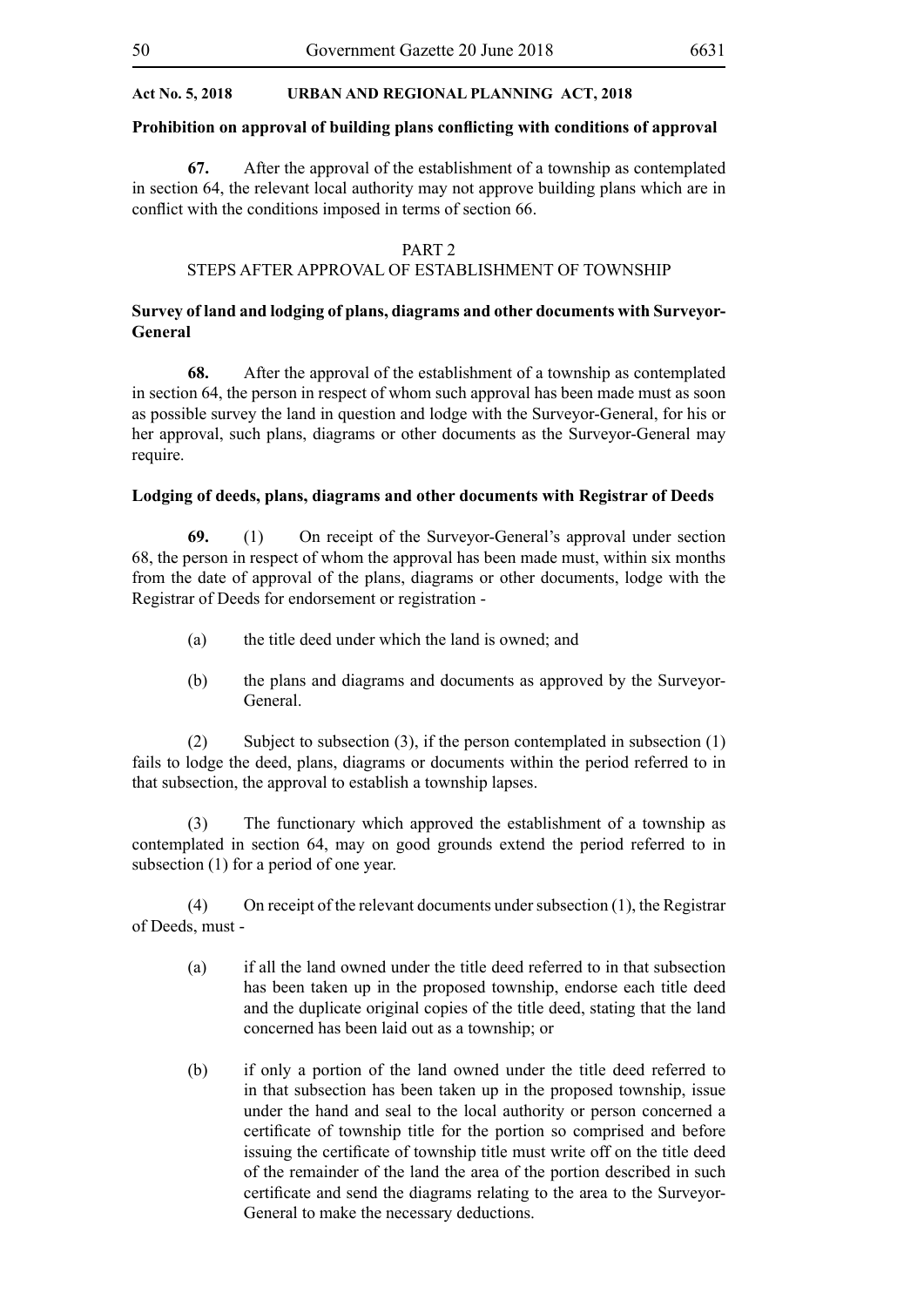(5) The certificate referred to in subsection 4(b) is for all purposes the sole title deed for the portion of land described in it.

 (6) If the land owned under a certificate of township title is mortgaged with a bond or if any encumbrance of any kind is disclosed on the title deed submitted to the Registrar of Deeds under this section, the Registrar of Deeds must, after the issuing of a certificate of township title -

- (a) endorse on the mortgage bond or document evidencing the encumbrance, the statement that such a certificate has been issued in respect of the land;
- (b) make an entry of that fact in the relevant register; and
- (c) endorse on the certificate that the land owned under such certificate has been hypothecated or otherwise encumbered by the mortgage bond or document in accordance with this subsection,

but the written consent of the lawful holder of the bond or other encumbrance must in every case be submitted to the Registrar of Deeds.

(7) If the Registrar of Deeds has made the endorsements or entry as contemplated in subsection (6), the land owned under the certificate of township title is regarded to be hypothecated or otherwise encumbered, as fully and effectually as if it has been originally hypothecated or encumbered by the mortgage bond or other encumbrance.

(8) Having endorsed or registered the title deeds contemplated in subsection (1), the Registrar of Deeds must in writing notify the functionary which approved the establishment of the township as contemplated in section 64 and the person in respect of whom an establishment of a township has been approved, of such endorsement or registration.

(9) After giving notice in terms of subsection (8), the Registrar of Deeds may not register further transactions in connection with land situated in the township concerned until such township has been declared as an approved township in terms of section 71.

#### **Ownership of public places in township**

**70.** The ownership of any public place on land in a township vests, from the date of approval by the Surveyor-General of the plans and diagrams or documents in terms of section 68, in the local authority or in the State in trust for a future local authority.

#### **Declaration of township as approved township**

**71.** (1) After section 68 and section 69 have been complied with, the functionary which approved the establishment of a township as contemplated in section 64, must -

(a) by notice in the *Gazette*, declare the township represented by the general plan concerned to be an approved township; and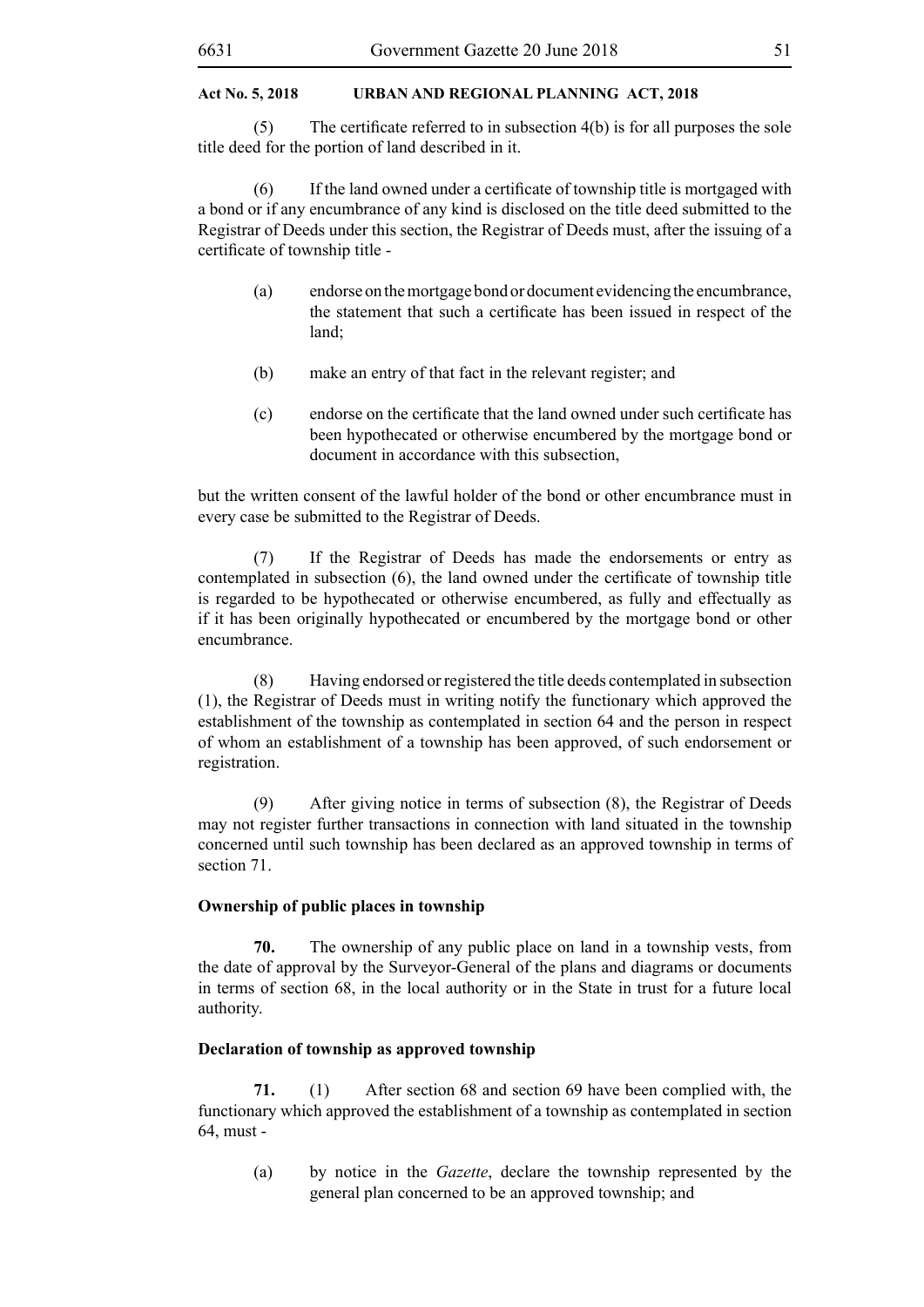(b) in the schedule to the notice referred to in paragraph (a), specify the conditions of approval.

#### PART 3

#### PROHIBITIONS PENDING DECLARATION OF APPROVED TOWNSHIP

# **Prohibition of certain agreements pending declaration of approved township**

**72.** (1) After an owner of land has taken steps to establish a township, the owner may, subject to subsection (2) -

- (a) enter into an agreement with a person for the sale, exchange, donation or disposal in any other manner of an erf in such a township; or
- (b) grant an option to purchase or otherwise acquire an erf in such a township.

(2) For the purpose of an agreement contemplated in subsection (1), the owner contemplated in that subsection may not accept money from any person until the township is declared as an approved township in terms of section 71.

(3) For the purposes of subsection (2), a person is not considered to have accepted money, if the money is paid by the purchaser into the trust account of a legal practitioner and is held in trust for the purchaser -

- (a) until the township is established and the conditions imposed under section 66(2) and section 66(8) are fulfilled, in which case the money must be paid to the person; or
- (b) until
	- (i) the owner becomes insolvent, in which case the money must be repaid to the purchaser; or
	- (ii) it appears that the township will not be established or the owner is unable or willing to comply with the conditions referred to in section 66(2) or 66(8), in which case money must be repaid to the purchaser.

(4) Subsection (2) does not prohibit the owner contemplated in subsection (1) from purchasing the land on which the owner intends to establish a township subject to a condition that at the declaration of such township as an approved township, one or more erven in that area will be transferred to the seller.

(5) Any obligation in an agreement which, except as provided in subsection (3), requires a person to pay any money, before a township is declared as an approved township in terms of section 71, is invalid.

(6) A person who contravenes subsection (2), commits an offence and is on conviction liable to a fine not exceeding N\$ 100 000 or to imprisonment for a period not exceeding 10 years or to both such fine and such imprisonment.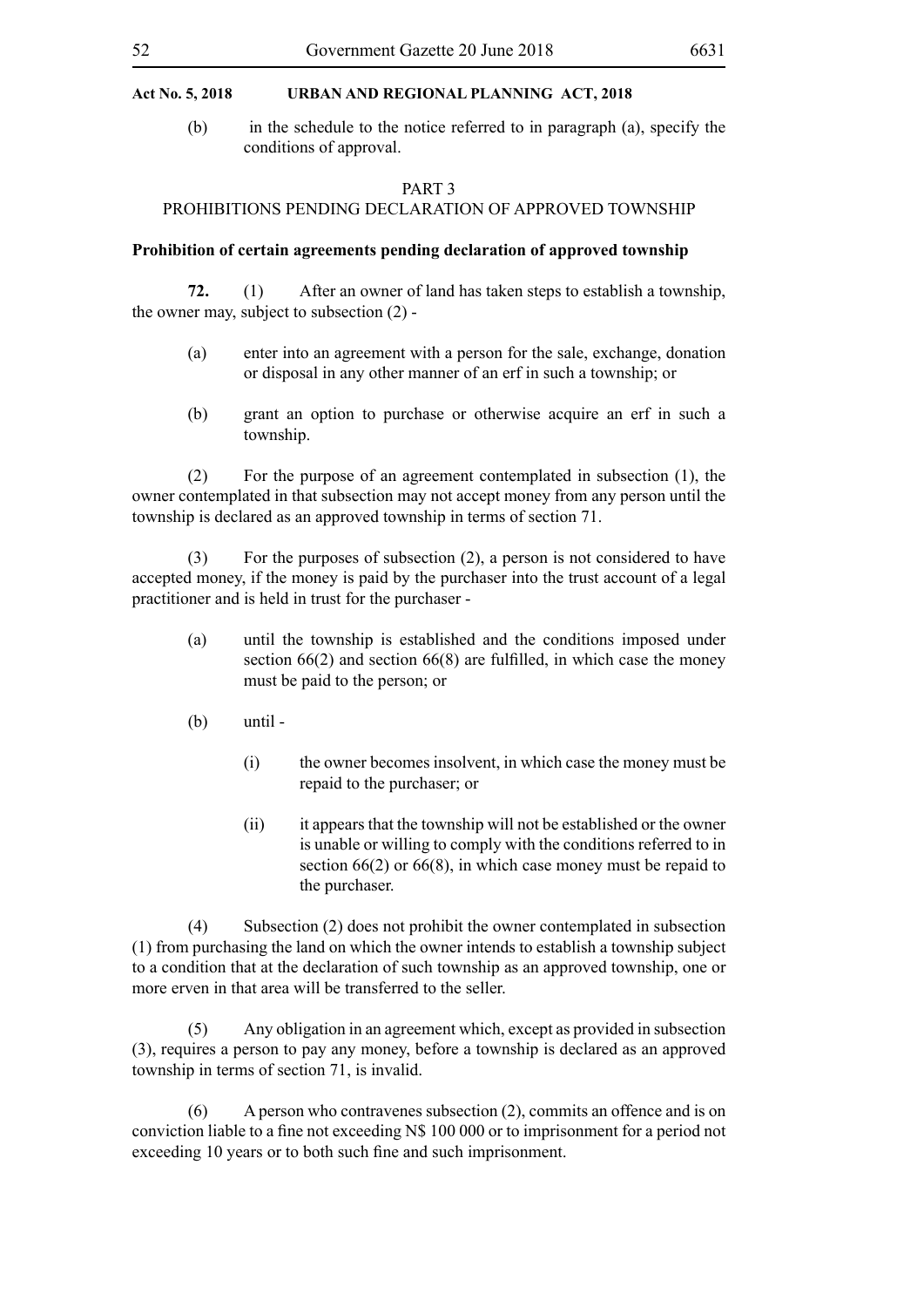#### **Prohibition of registration of transfer of erven**

**73.** The Registrar of Deeds may not in the deeds registry register the transfer of an erf in a township -

- (a) by which the ownership of an erf is transferred before the township has been declared as an approved township in terms of section 71;
- (b) unless the conditions that are, under this Chapter, required to be registered against the title deed of such an erf is part of the transfer; or
- (c) unless the conditions contemplated in section 66(2) and 66(8), which are required to be complied with before the transfer of an erf, are complied with.

#### PART 4

# ALTERATION OF BOUNDARIES OF APPROVED TOWNSHIPS

#### **Alteration of boundaries of approved township**

**74.** (1) The boundaries of an approved township may only be altered in accordance with this Act.

- (2) If any area of land constitutes, by reason of its situation -
- (a) a portion of an approved township; or
- (b) adjoins an approved township,

the boundaries of that approved township may be altered to include that area.

#### **Procedure and functionary**

**75.** (1) The alteration of boundaries of an approved township must be approved by the functionary which is authorised to approve the establishment of a township in terms of section 64.

(2) The provision of sections  $64, 65, 66, 67, 68, 69$  and  $70$ , insofar as they are applicable, apply with the necessary changes to an alteration of boundaries of an approved township.

#### **Giving notice of approval**

**76.** After the requirements of sections 64, 65, 66, 67, 68, 69 and 70, have been complied with, the functionary which approved the alteration of boundaries must give notice of the alteration in the *Gazette* and the conditions, if any, subject to which the alteration has been approved and the alteration of boundaries comes into operation on the date of publication of the notice.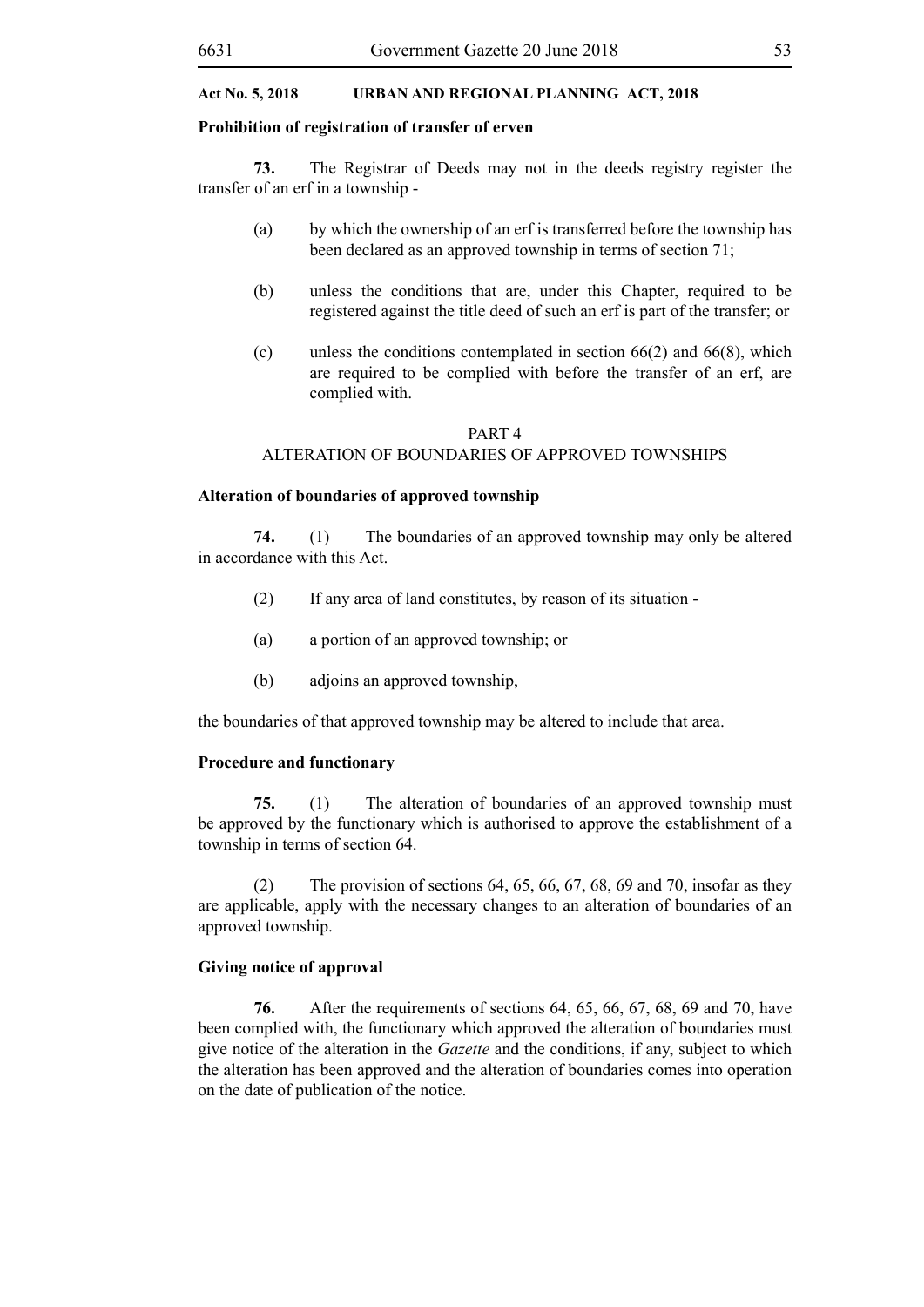#### PART 5

# DISESTABLISHMENT OF APPROVED TOWNSHIP OR PORTION OF APPROVED TOWNSHIP

# **Who may apply for disestablishment of approved township or portion of approved township**

**77.** (1) The owner of all land and erven in an approved township may apply for approval to disestablish that township or a portion of that township.

- (2) The reference to owner in subsection (1), does not include ownership in respect of -
	- (a) public places;
	- (b) erven or land which has been reserved for the State;
	- (c) erven or land which has been reserved for any public purpose;
	- (d) erven or land which in terms of this Act or a prior law regulating township establishments, has been transferred to a local authority or the State in trust for a future local authority;
	- (e) erven or land which has been reserved for local authority purposes; and
	- (f) erven or land which has been reserved for the endowment to a local authority.

#### **Procedure and functionary**

**78.** (1) The disestablishment of an approved township or a portion of an approved township must be approved by the functionary which is authorised to approve the establishment of the township as contemplated in section 64.

(2) The provisions of sections 64, 65 and 66, insofar as they are applicable, apply with the necessary changes to a disestablishment of an approved township or portion of an approved township.

#### **Giving notice of approval**

**79.** After approving the disestablishment of an approved township or a portion of an approved township, the functionary which is authorised to approve the disestablishment as contemplated in section 78 must give notice of approval of the disestablishment in the *Gazette* and the conditions, if any, subject to which the disestablishment has been approved and the disestablishment comes into operation on the date of publication of the notice.

#### **Alteration or cancellation of general plan**

**80.** (1) If an approved township or a portion of an approved township is disestablished as contemplated in section 78, the Surveyor-General must cancel the relevant general plan or the relevant portion of the general plan filed in the deeds registry or the Surveyor-General's office.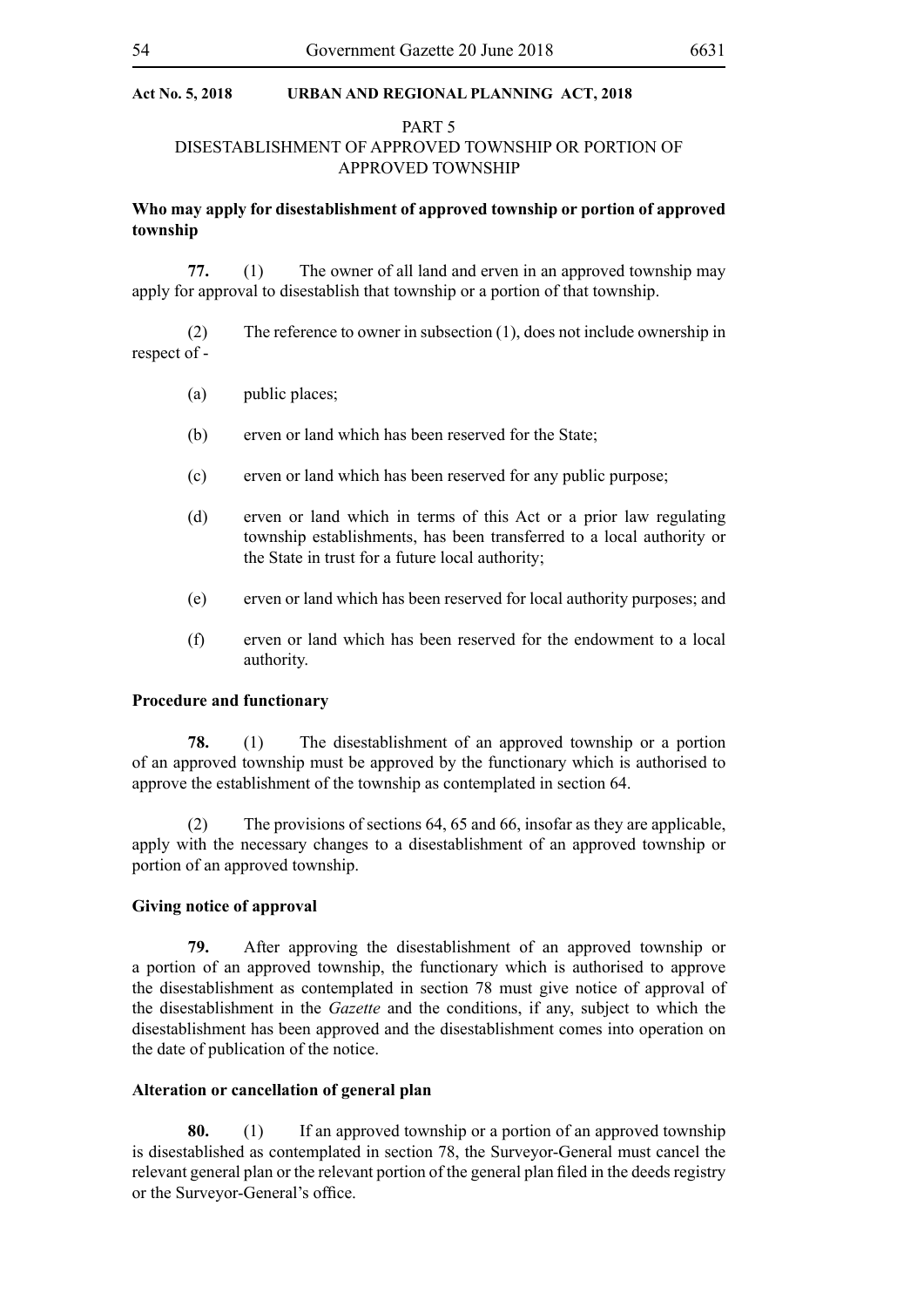(2) The Surveyor-General may, for the purpose of rectifying an error, in accordance with section 25 of the Land Survey Act, alter or amend a general plan of an approved township.

#### **Alteration or cancellation of general plan on application**

**81.** (1) An owner of an approved township intending to have the general plan of an approved township altered or cancelled by the Surveyor-General in terms of section 25 of the Land Survey Act, must first apply for the Minister's approval to do so.

(2) The reference to owner in subsection (1), does not include ownership in respect of -

- (a) public places;
- (b) erven or land which has been reserved for the State;
- (c) erven or land which has been reserved for any public purpose;
- (d) erven or land which in terms of this Act or a prior law regulating township establishments has been transferred to a local authority or the State in trust for a future local authority;
- (e) erven or land which has been reserved for local authority purposes; and
- (f) erven or land which has been reserved for the endowment to a local authority.

(3) The procedure set out in Part 3 of Chapter 9 applies with necessary changes to an application referred to in subsection (1).

(4) After the Minister has approved or refused an application contemplated in subsection (1), the Minister must in writing inform the applicant and the Surveyor General.

 (5) An applicant who has been notified in terms of subsection (4) that his or her application has been approved, must lodge with the Surveyor General, the Minister's approval as well as such plans, diagrams or other documents the Surveyor General may require for the purpose of making the proposed alteration or cancellation of the relevant general plan.

#### **Giving notice of approval**

**82.** If a general plan is altered or cancelled under section 81, the Surveyor-General must notify the applicant referred to in that section, the Minister and the Registrar of Deeds.

# **Effect of alteration or cancellation of general plan**

**83.** (1) If the general plan of an approved township or a portion of an approved township -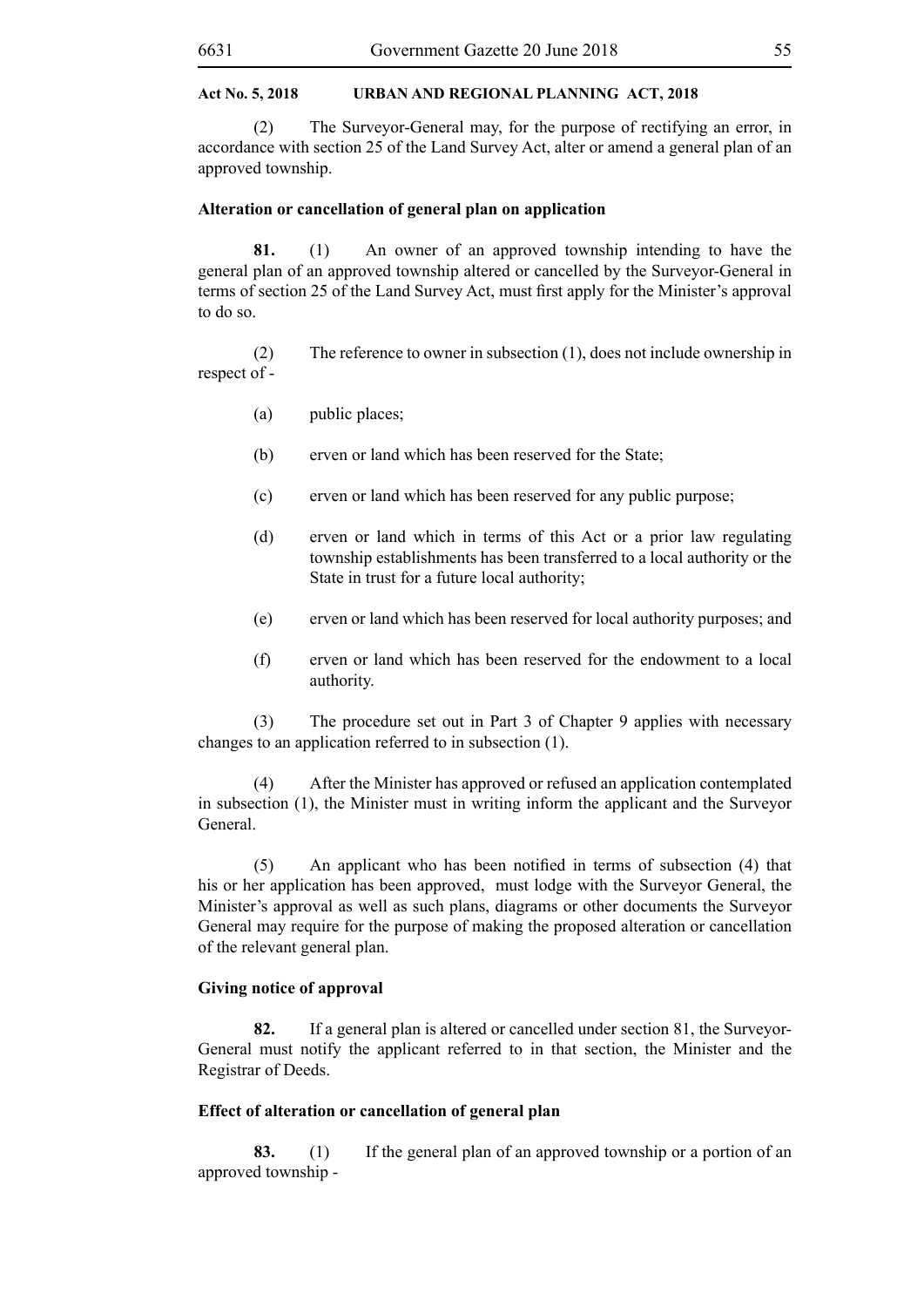- (a) is cancelled in terms of this Part; or
- (b) has so been altered in terms of this Part, that any public place has been closed in terms of any other law,

the ownership of land taken up by a public place, re-vests in the person on whose application the establishment of the township took place and the Registrar of Deeds must record the re-vesting and must make the necessary endorsements.

(2) If a regional council or a local authority has incurred expenditure in respect of land which has been transferred to it as contemplated in section 66(10) or is legally bound to incur such expenditure, such land does not in terms of subsection (1) re-vest in the person contemplated in that subsection, until -

- (a) such expenses have been reimbursed; or
- (b) the regional council or local authority
	- (i) has been indemnified for the expenditure to be incurred; or
	- (ii) has waived any claim in respect of such expenditure.

(3) If the ownership of any land re-vests in the person on whose application the establishment of the township has taken place, in terms of subsection (1) -

- (a) such land must be transferred, in the case where it is not registered in the name of that owner, to the owner at his or her own cost; and
- (b) the Registrar of Deeds must endorse, in the case where the land is registered in the name of the owner of the approved township, the fact of the re-vesting on the title deed of that owner and record such revesting in the relevant registers.

#### PART 6

# CHANGE OF NAME OF APPROVED TOWNSHIP

# **Change of name of approved township**

**84.** (1) The name of an approved township may only be changed in terms of this Act.

(2) The owner of all erven and land in an approved township, whether such land is situated inside or outside a local authority area, must obtain the approval of the Minister to change the name of the approved township.

(3) The reference to an owner in terms of subsection (1), does not include ownership of -

- (a) public places;
- (b) erven or land which has been reserved for the State;
- (c) erven or land which has been reserved for any public purpose;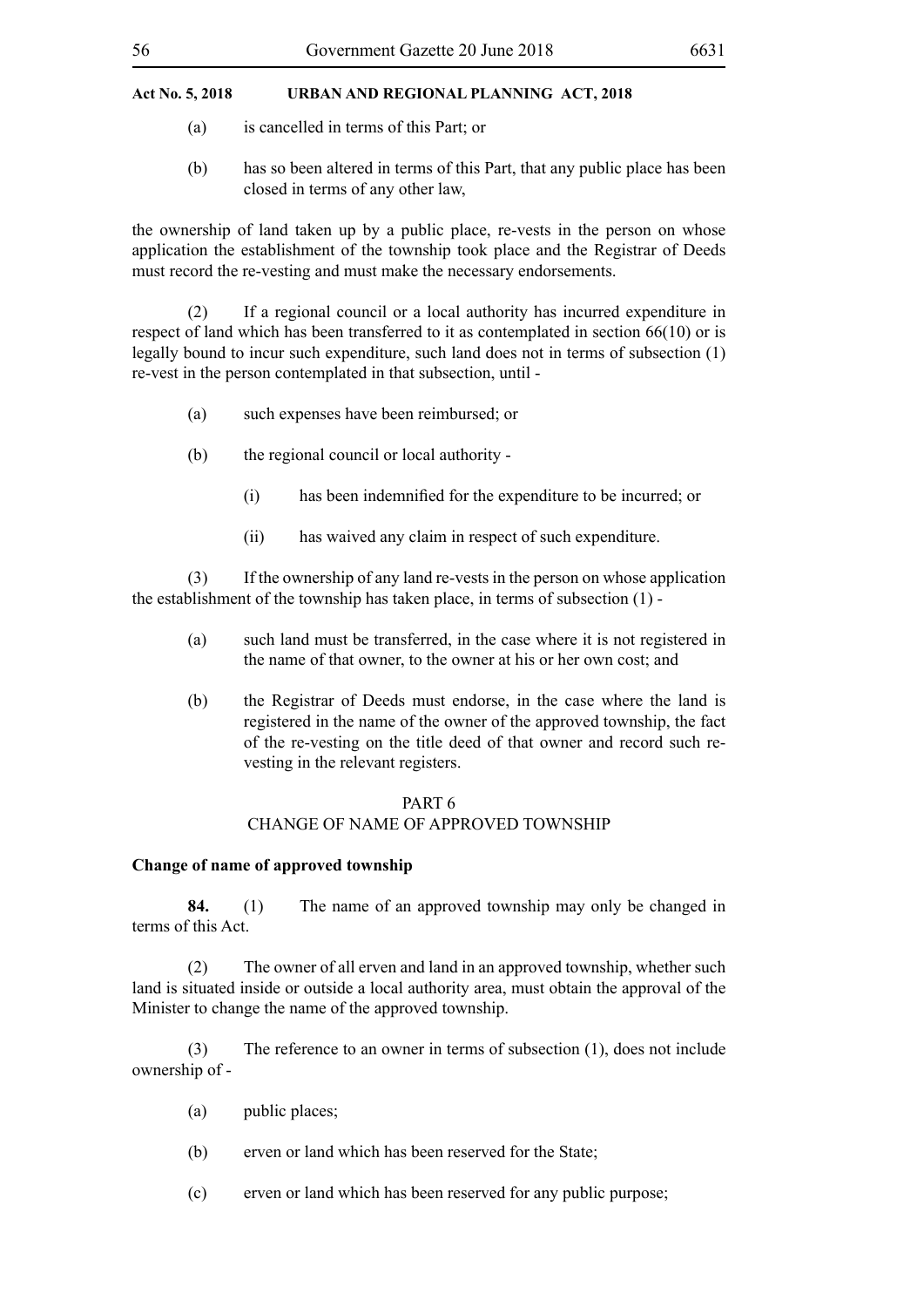- (d) erven or land which in terms of this Act or a prior law regulating township establishments, has been transferred to a local authority or the State in trust for a local authority to be established;
- (e) erven or land which has been reserved for local authority purposes; and
- (f) erven or land which has been reserved for the endowment to a local authority.

#### **Procedure and functionary**

**85.** The procedure set out in Part 3 of Chapter 9 applies with the necessary changes to an application referred to in section 84.

#### **Giving notice of approval**

**86.** (1) After approving the change of name of an approved township as contemplated in section 85, the Minister must give notice of the approval in the *Gazette* and the change of name comes into operation on the date of publication of the notice.

(2) The Registrar of Deeds must endorse the change of name as approved by the Minister and must make the necessary notes and endorsements on the relevant title deeds.

# CHAPTER 7 SUBDIVISION OR CONSOLIDATION OF LAND

# PART 1 SUBDIVISION OR CONSOLIDATION OF LAND

#### **Subdivision or consolidation of land**

**87.** Subject to any other law dealing with the subdivision of land, a person may not subdivide or consolidate land unless that subdivision or consolidation is approved in terms of this Act.

#### **Procedure and functionary**

- **88.** (1) The subdivision or consolidation of land -
- (a) in a local authority area which has an authorised planning authority; and
- (b) which is in accordance with the urban structure plan which has been approved in terms of this Act,

must be approved in accordance with Part 1 of Chapter 9.

(2) The subdivision or consolidation of land in a local authority area which does not have an authorised planning authority or which is not in accordance with the urban structure plan which has been approved in terms of this Act must be approved by the Minister in accordance with Part 2 of Chapter 9.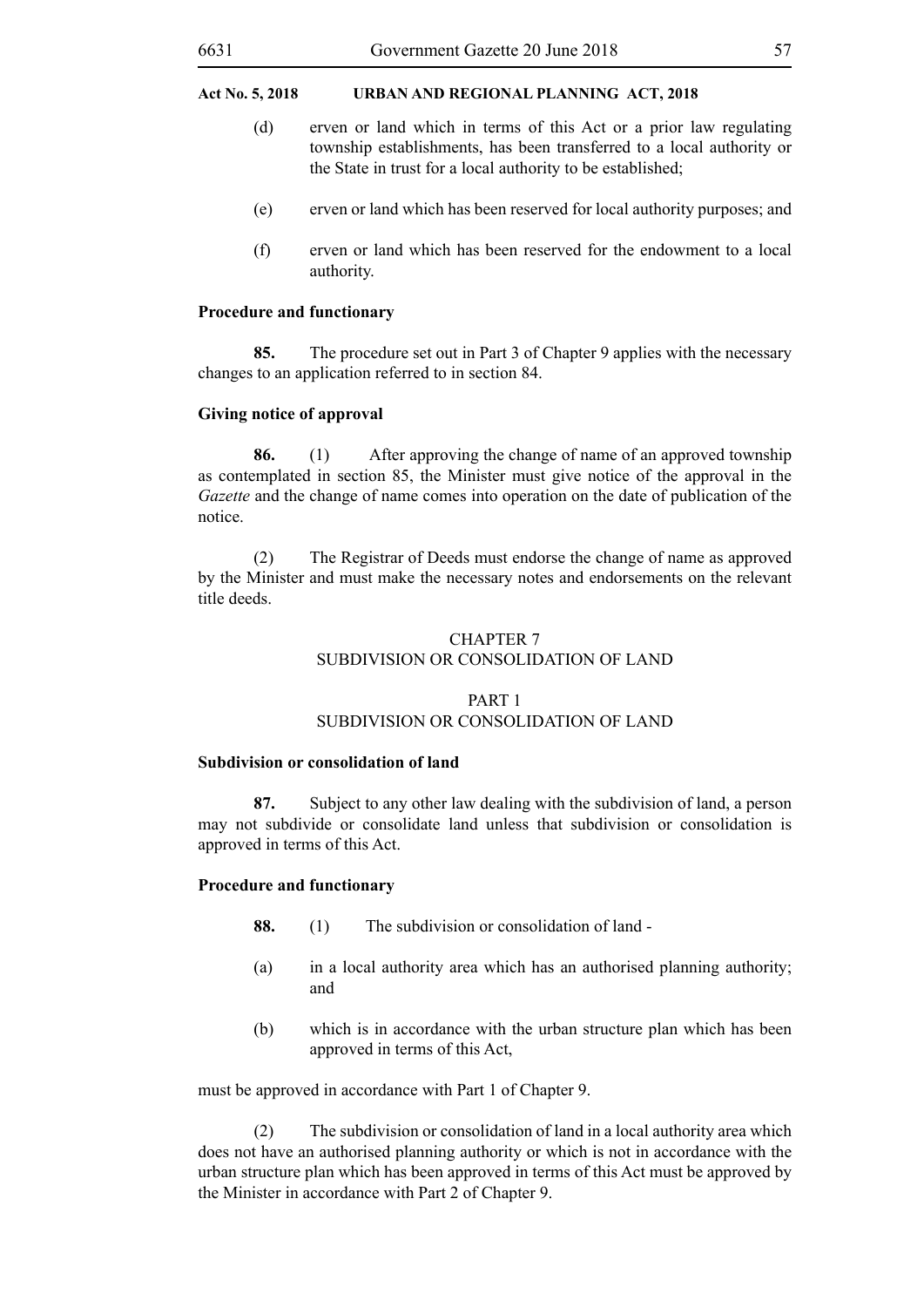(3) The subdivision or consolidation of land outside a local authority area must be approved by the Minister in accordance with Part 3 of Chapter 9.

#### **Matters to be considered**

**89.** The functionary authorised as contemplated in section 88 to approve a subdivision or consolidation of land must in considering the proposed subdivision or consolidation take into account the matters set out in section 65, insofar as they are applicable.

# **Conditions of approval**

**90.** The functionary authorised as contemplated in section 88 to approve a subdivision or consolidation of land, may impose conditions similar to the conditions set out in section  $66(1)$  and the provisions of section  $66(2)$  to  $(12)$ , apply with the necessary changes in respect of the conditions imposed.

#### PART 2

# STEPS AFTER APPROVAL OF SUBDIVISION OR CONSOLIDATION OF LAND

# **Lodging of deeds, plans, diagrams and other documents with Surveyor-General and Registrar of Deeds**

**91.** (1) The owner of land in respect of which a subdivision or a consolidation has been approved as contemplated in section 88 must, within 12 months from the date of approval lodge for approval with the Surveyor-General such plans, diagrams or other documents as the Surveyor-General may require.

(2) The owner contemplated in subsection (1) must, within six months after the date on which the Surveyor-General has approved the general plan and diagram, lodge with the Registrar of deeds the prescribed documents.

(3) On receipt of the documents referred to in subsection (2), the Registrar of Deeds must endorse, issue or cancel the necessary deeds to effect the subdivision or consolidation in question.

(4) If an owner contemplated in subsection (1) or (2) fails to lodge the plans, diagrams or documents concerned within the period referred to in those subsections the approval contemplated in section 88 lapses, unless the functionary which approved the subdivision or consolidation in terms of section 88 on good grounds extends those periods for a further period of six months.

#### **Ownership of public places**

**92.** If a subdivision entails the creation of public places, the ownership of such public places vests in the local authority in whose local authority area the land is situated from the date on which the general plan and documents are approved as contemplated in section 91.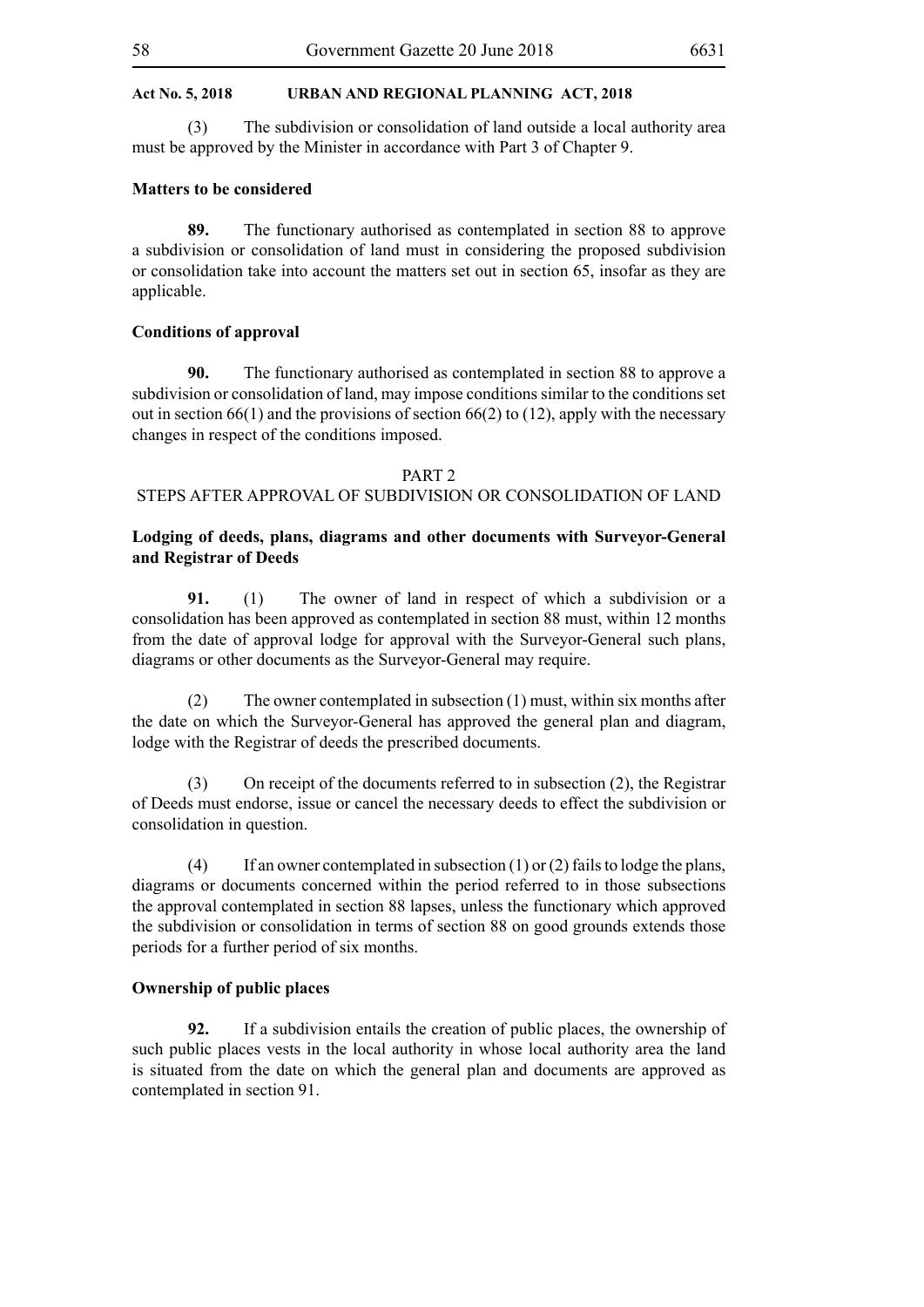# CHAPTER 8

## ALTERATION, SUSPENSION OR DELETION OF CONDITIONS RELATING TO LAND

#### **Procedure and functionary**

**93.** (1) The Minister may in public interest alter, suspend of delete a condition of title or a condition of approval and the provisions of Part 3 of Chapter 9 apply with the necessary changes where the Minister intends to alter, suspend of delete a condition in terms of this subsection.

(2) The alteration, suspension or deletion of conditions of title or conditions of approval -

- (a) in a local authority area which has an authorised planning authority; and
- (b) which is in accordance with the urban structure plan which has been approved in terms of this Act,

must be approved in accordance with Part 1 of Chapter 9.

(3) The alteration, suspension or deletion of conditions of title and conditions of approval in a local authority area which does not have an authorised planning authority or which is not in accordance with the urban structure plan which has been approved in terms of this Act must be approved by the Minister in accordance with Part 2 of Chapter 9.

(4) The alteration, suspension or deletion of conditions of title and conditions of approval in respect of land within an approved township outside a local authority area must be approved by the Minister in accordance with Part 3 of Chapter 9.

#### **Conditions subject to alteration, suspension or deletion**

**94.** (1) The following conditions are subject to alteration, suspension or deletion -

- (a) a condition of title or a condition of approval which relates to
	- (i) the subdivision or consolidation of the land;
	- (ii) the purpose for which the land may be used; or
	- (iii) requirements that must be complied with relating to the construction of buildings or the use of the land;
- (b) a condition of approval for rezoning of land;
- (c) a condition of approval for the establishment of a township; or
- (d) a condition of approval for the subdivision or consolidation of land.

(2) The following conditions of title do not fall under the ambit of subsection (1) -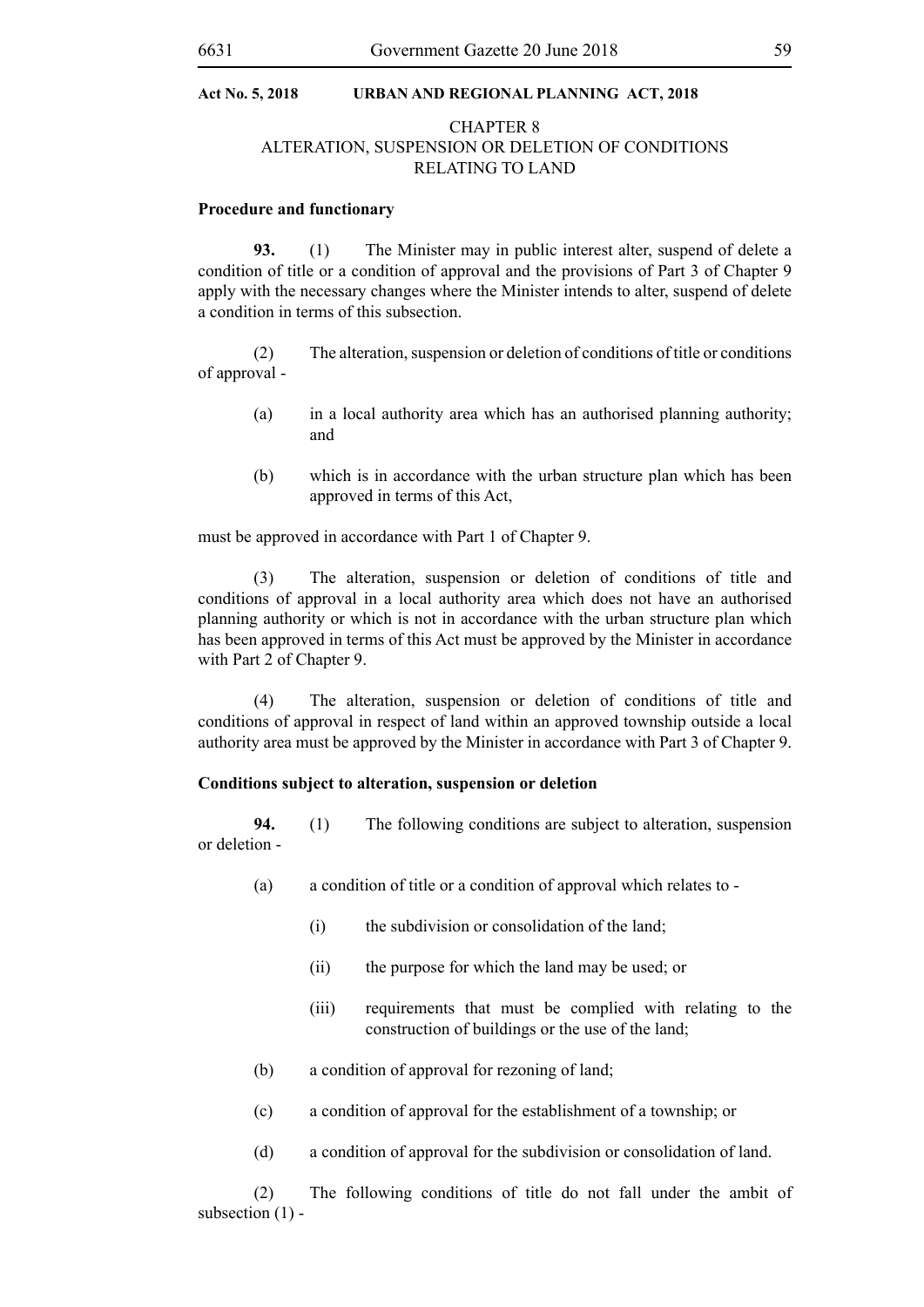- (a) a condition of title which affect rights to minerals; and
- (b) servitudes that create real or personal rights.

#### **Matters to be considered**

**95.** The functionary authorised to alter, suspend or delete conditions relating to that land as contemplated in section 93, must in considering the alteration, suspension or deletion of conditions relating to land take into account the matters set out in section 65, insofar as they are applicable.

#### **Giving notice of approval**

**96.** (1) After the approval of an alteration, suspension or deletion of conditions relating to land the functionary which approved the alteration, suspension or deletion as contemplated in section 93, must give notice of the approval of the alteration, suspension or deletion of the conditions in the *Gazette* and the notice must indicate conditions, if any, subject to which the approval has been made.

(2) The alteration, suspension or deletion which is approved as contemplated in section 93, comes into operation on the date of publication of the notice contemplated in subsection (1).

# CHAPTER 9 APPLICATION PROCEDURES

#### PART 1

# PROCEDURE WHERE A LOCAL AUTHORITY IS AN AUTHORISED PLANNING AUTHORITY AND APPLICATION IS IN ACCORDANCE WITH ITS APPROVED URBAN STRUCTURE PLAN

# **Procedure where a local authority is an authorised planning authority and application is in accordance with its approved urban structure plan**

**97.** (1) An application must be lodged with the authorised planning authority in whose local authority area the land is situated, for -

- (a) the rezoning of land;
- (b) the establishment of a township;
- (c) the alteration of the boundaries of an approved township;
- (d) the disestablishment of an approved township or a portion of an approved township;
- (e) the subdivision or consolidation of land; or
- (f) the alteration, suspension or deletion of conditions relating to land,

where the application is in accordance with that authorised planning authority's urban structure plan which has been approved in terms of this Act.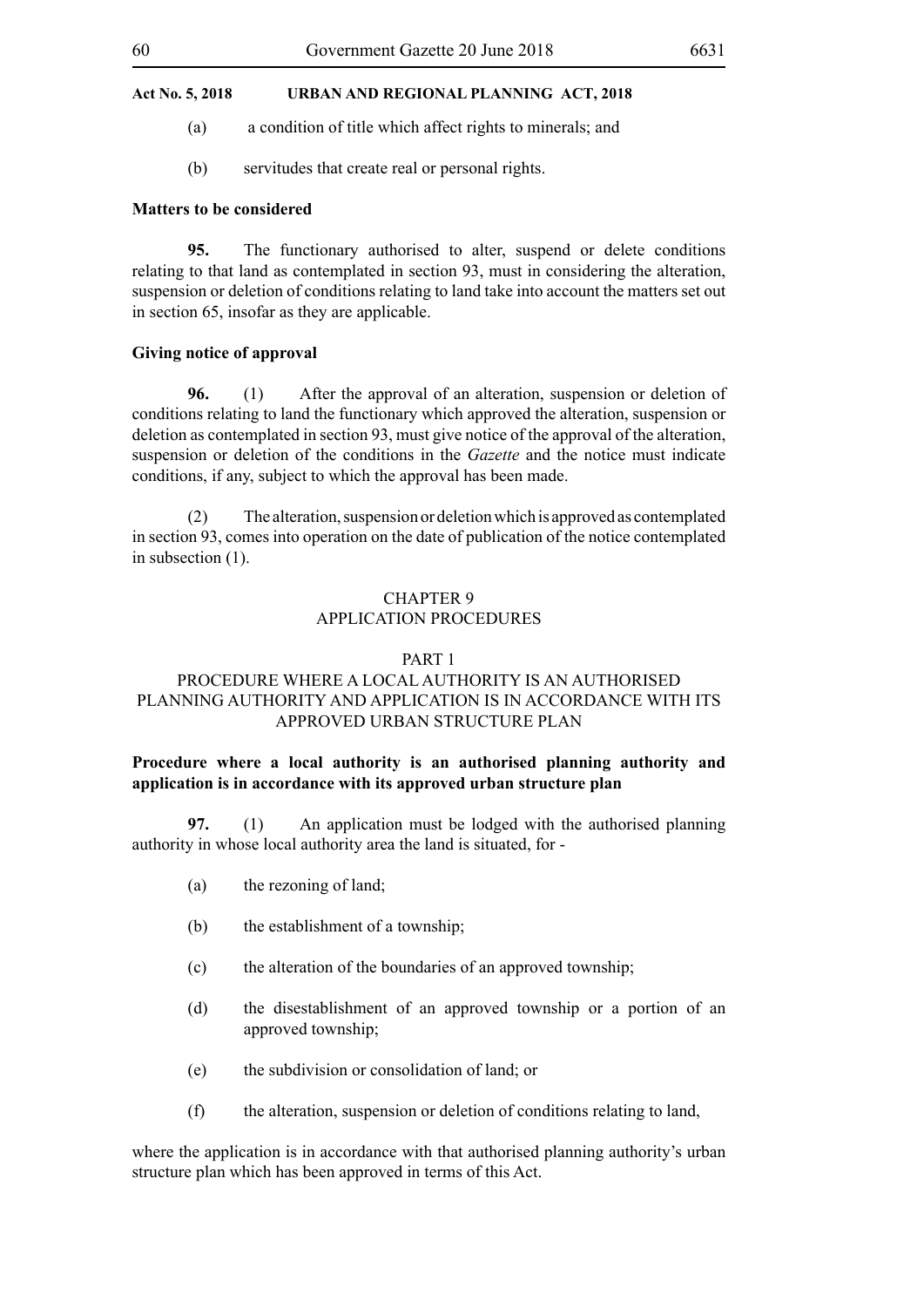(2) The application contemplated in subsection (1), must be lodged by the owner of the land in question or a person authorised in writing by the owner.

(3) The application contemplated in subsection (1) must be lodged with the chief executive officer of the authorised planning authority and must be -

- (a) made in the form determined by the authorised planning authority;
- (b) accompanied by plans, diagrams, documents or other information that the authorised planning authority may require; and
- (c) accompanied by the fees determined by the authorised planning authority in terms of section 131(2), if any.

#### **Continuation of application**

**98.** If the ownership of land, in respect of which an application contemplated in section 97 has been made, changes and the new owner notifies the authorised planning authority that must approve the application in writing of the intention to continue with such application, the authorised planning authority may, consent to the continuation of the application by the new owner on such conditions as it may consider expedient.

#### **Giving notice of application**

**99.** (1) On receipt of a complete application in terms of section 97, the chief executive officer of the authorised planning authority must request the applicant to give notice of the application in the prescribed manner to -

- (a) the prescribed persons; and
- (b) the general public,

for objections.

- (2) The notice referred to in subsection (1) must -
- (a) state the purpose of the application;
- (b) state that a copy of the application and its accompanying documents will be open for inspection during the hours and at the place mentioned in the notice:
- (c) invite persons to lodge written objections with the chief executive officer of the authorised planning authority or the contact person mentioned in the notice;
- (d) state how objections must be lodged; and
- (e) state the date before which objections must be lodged.

#### **Hearing**

**100.** (1) On the expiry of the period for the lodging of objections, referred to in section 99(1), the authorised planning authority must within the prescribed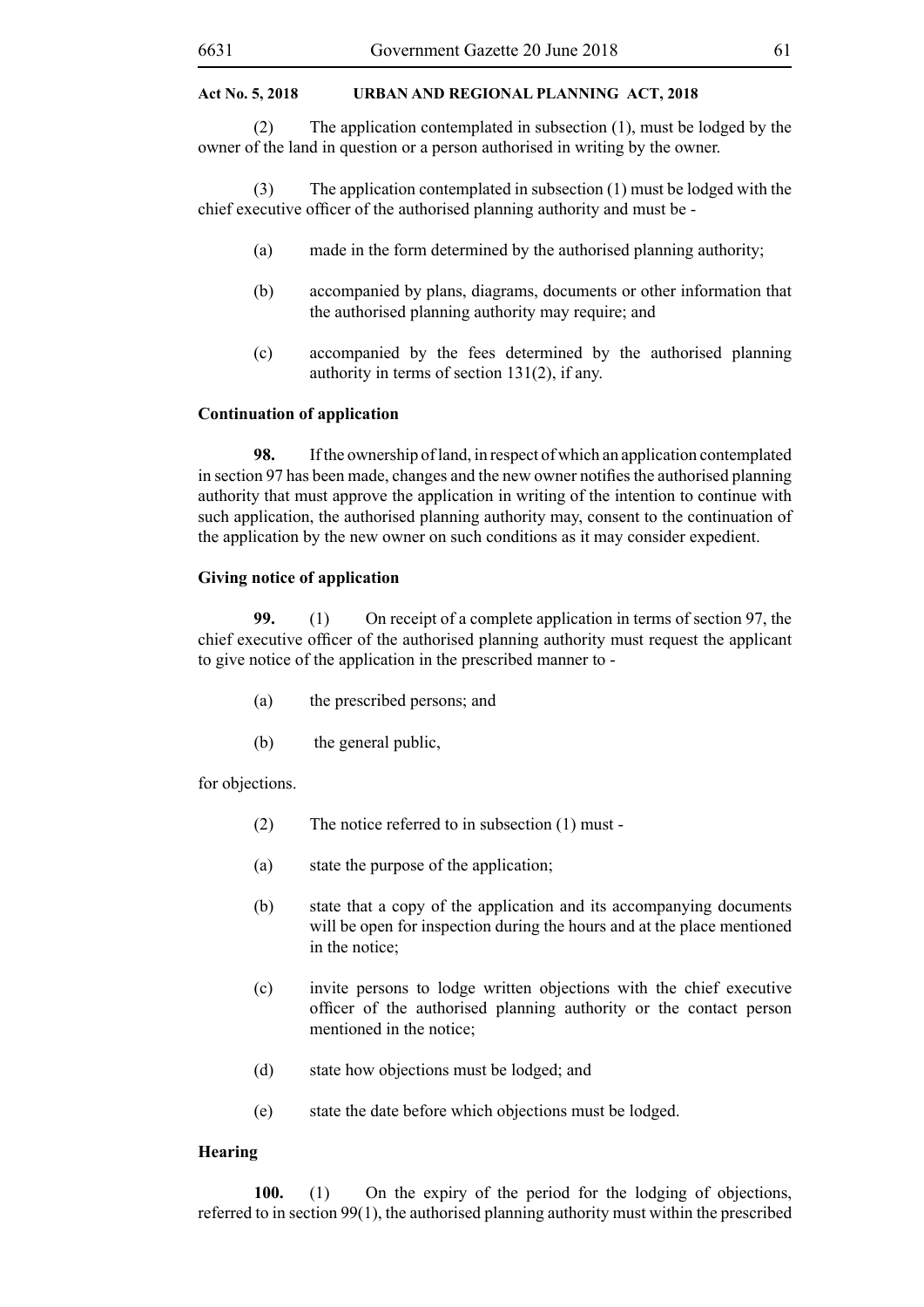period determine the date, place and time for the hearing of an application contemplated in section  $97(1)$ .

(2) The authorised planning authority must hold a hearing for every application in respect of which written objections have been lodged in terms of section 99(1).

(3) For the purpose of a hearing in terms of this section, the authorised planning authority -

- (a) may itself hold the hearing;
- (b) may establish a committee consisting of three members of the authorised planning authority to hold the hearing and to make recommendations to the authorised planning authority on an application contemplated in section 97(1); and
- (c) must develop rules of procedure for the purposes of a hearing in terms of this section.

 (4) The chief executive officer of the authorised planning authority must in writing give -

- (a) the applicant contemplated in section  $97(1)$ ; and
- (b) every person who lodged written objections in terms of section 99(1),

reasonable notice of the date and place and time of the hearing referred to in subsection (1).

- (5) The notice of the hearing in terms of subsection (4), must -
- (a) specify the place, date and time of the hearing;
- (b) state the purpose of the hearing; and
- (c) inform parties of their rights contemplated in subsection (7) to be present or represented and to state their case or to lead evidence in support of their case.
- (6) The hearing referred to in subsection (1), is open to the public.

(7) At the hearing referred to in subsection (1), the authorised planning authority or a person who lodged a written objection in terms of section 99(1) may personally or through a legal practitioner or any other person or institution nominated in writing by that person -

- (a) state their case;
- (b) call witnesses to testify and to present other evidence to support their case;
- (c) cross-examine any person called as a witness by any opposite party; and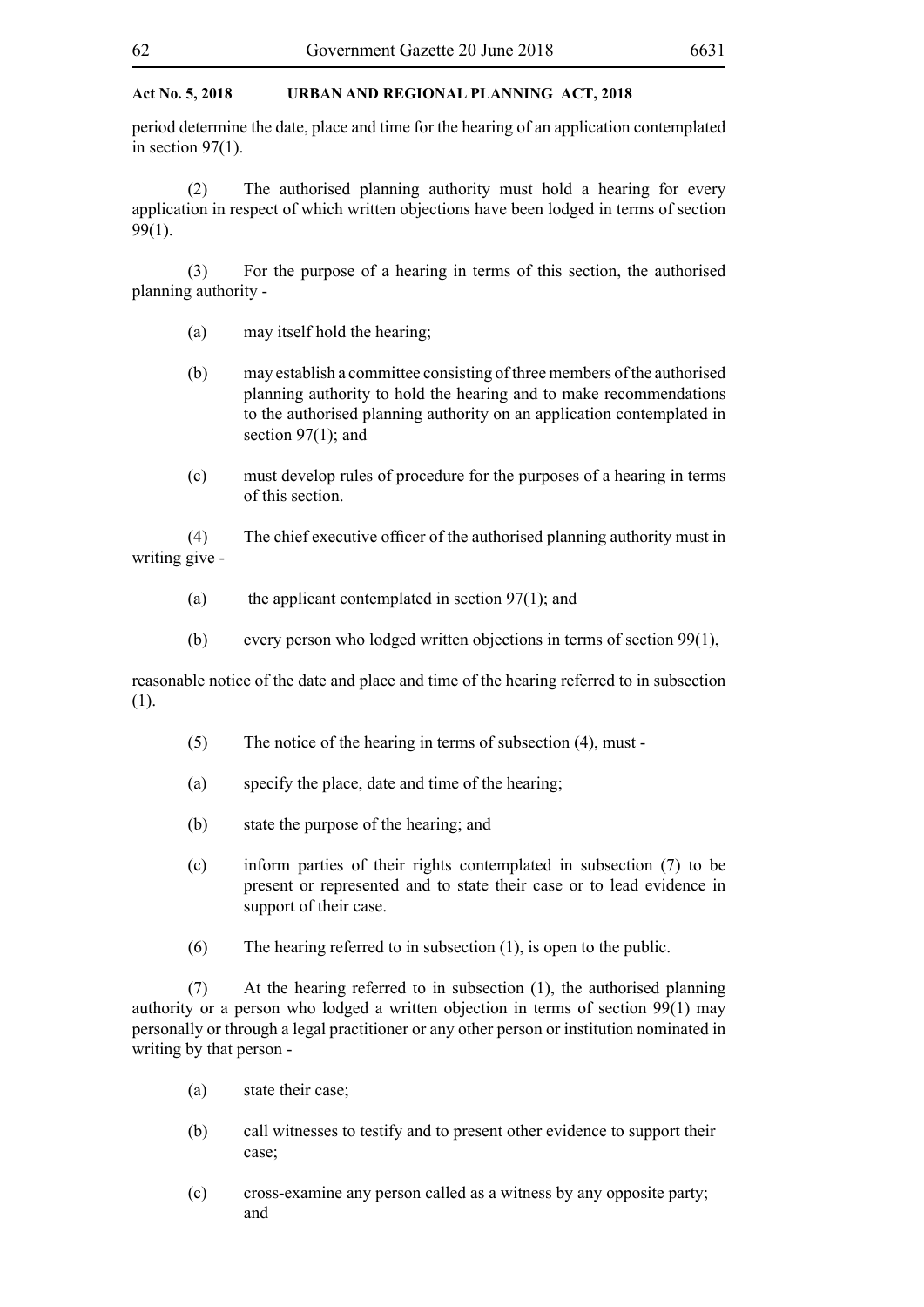(d) have access to the relevant documents produced in evidence.

#### **Decision on application**

**101.** (1) The authorised planning authority must decide on an application referred to in section 97(1) within the prescribed period.

- (2) The authorised planning authority may -
- (a) approve the application, with conditions or without conditions; or
- (b) decide not to approve the application and give reasons for the decision.

 (3) The chief executive officer of the authorised planning authority must in writing inform the applicant of -

- (a) the approval of the application; or
- (b) the decision not to approve the application and the reasons for the decision.

 (4) The chief executive officer of the authorised planning authority must in writing inform every person, who lodged written objections in terms of section 99(1), of the decision taken in terms of subsection (2).

#### **Appeal**

**102.** A person who is aggrieved by the decision of an authorised planning authority made in terms of section  $101(2)$ , may appeal against that decision to the Minister in the manner set out in section 129.

#### **Effective date of decision**

**103.** The decision that is the subject of an appeal in terms of section 102, is suspended pending the decision by the Minister on the appeal.

# **Procedure in respect of authorised planning authority's own land**

**104.** If an authorised planning authority, in respect of land of which it is the owner, intends to -

- (a) rezone land;
- (b) establish a township;
- (c) alter the boundaries of an approved township;
- (d) disestablish an approved township or a portion of an approved township;
- (e) subdivide or consolidate land; or
- (f) alter, suspend or delete conditions relating to land,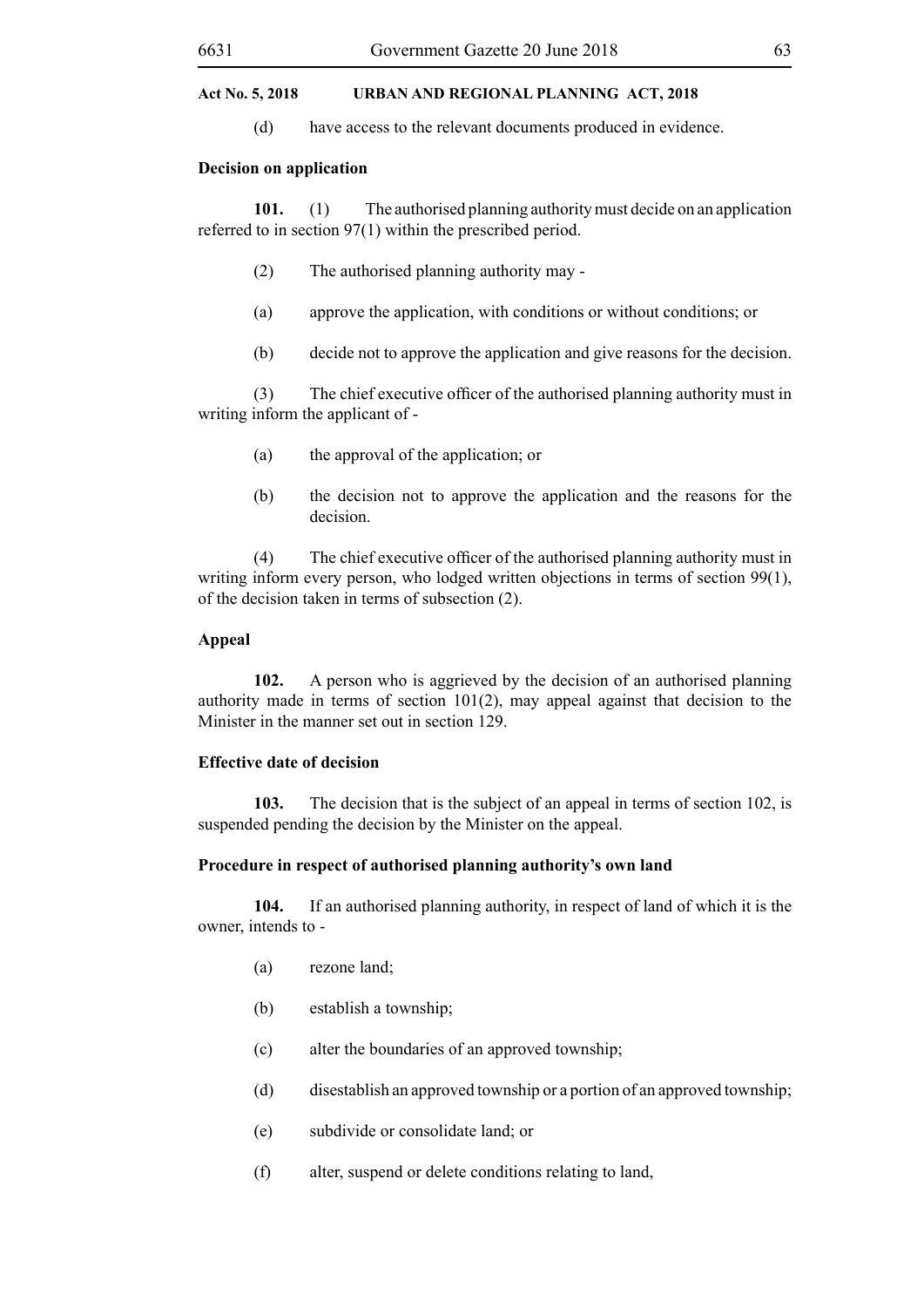and the intended action is in accordance with its urban structure plan which has been approved in terms of this Act, the provision of sections 99, 100, 101, 102, and 103, apply with the necessary changes to the intended action.

#### PART 2

# PROCEDURE WHERE A LOCAL AUTHORITY IS NOT AN AUTHORISED PLANNING AUTHORITY OR APPLICATION IS NOT IN ACCORDANCE WITH APPROVED URBAN STRUCTURE PLAN OF AUTHORISED PLANNING AUTHORITY

**Procedure where a local authority is not an authorised planning authority or where application is not in accordance with approved structure plan of authorised planning authority**

- **105.** (1) An application for -
- (a) the rezoning of land;
- (b) the establishment of a township;
- (c) alteration of the boundaries of an approved township;
- (d) the disestablishment of an approved township or a portion of an approved township;
- (e) the subdivision or consolidation of land; or
- (f) the alteration, suspension or deletion of conditions relating to land,

must -

- (i) where the local authority, in whose local authority area the land is situated, is an authorised planning authority and the proposed application is not in accordance with that authorised planning authority's urban structure plan which has been approved in terms of this Act, be lodged with that authorised planning authority; or
- (ii) where the local authority in whose local authority area the land is situated is not an authorised planning authority, be lodged with that local authority.

(2) The application contemplated in subsection (1), must be lodged by the owner of the land in question or a person authorised in writing by the owner.

(3) The application contemplated in subsection (1) must be lodged with the chief executive officer of the local authority or the authorised planning authority and be -

- (a) made in the form determined by that local authority or the authorised planning authority;
- (b) accompanied by plans, diagrams, documents or information that the local authority or the authorised planning authority may require; and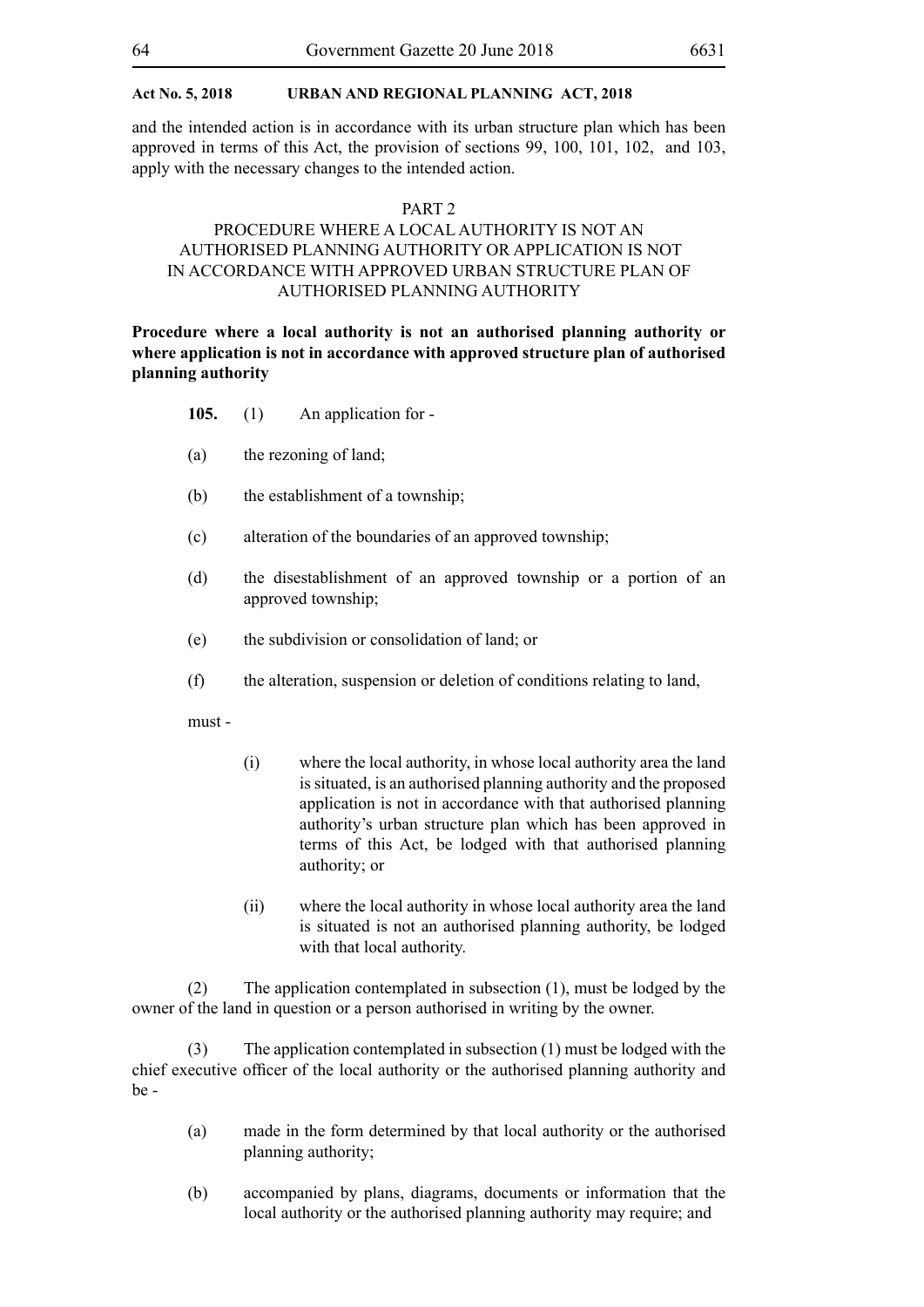(c) accompanied by the fees determined by the local authority or authorised planning authority in terms of section 131(2), if any.

#### **Continuation of application**

**106.** If the ownership of land, in respect of which an application as referred to in section 105 has been made, changes and the new owner notifies the functionary that must approve the application in writing of the intention to continue with such application, the functionary may, consent to the continuation of the application by the new owner on such conditions as the functionary may consider expedient.

### **Giving notice of application**

**107.** (1) On receipt of a complete application in terms of section 105, the chief executive officer of the local authority or the authorised planning authority must request the applicant to give notice of the application in the prescribed manner to -

- (a) prescribed persons; and
- (b) the general public,

for objections.

- (2) The notice referred to in subsection (1) must -
- (a) state the purpose of the application;
- (b) state that a copy of the application and its accompanying documents will be open for inspection during the hours and at the place mentioned in the notice;
- (c) invite the persons to whom it is addressed to cause written objections to be lodged with the chief executive officer of the local authority or the authorised planning authority or the contact person mentioned in the notice;
- (d) state how the objections must be lodged; and
- (e) state the date before which objections must be lodged.

# **Hearing**

**108.** (1) On the expiry of the period for the lodging of objections referred to in section 107(1), the local authority or the authorised planning authority must within the prescribed period decide whether to hold a hearing and if it decides to hold a hearing must determine the date, place and time for the hearing.

(2) If the local authority or the authorised planning authority decides to hold a hearing in terms of subsection  $(1)$ , the chief executive officer of the local authority or the authorised planning authority must in writing give -

- (a) the applicant; and
- (b) every person who lodged written objections in terms of section  $107(1)$ ,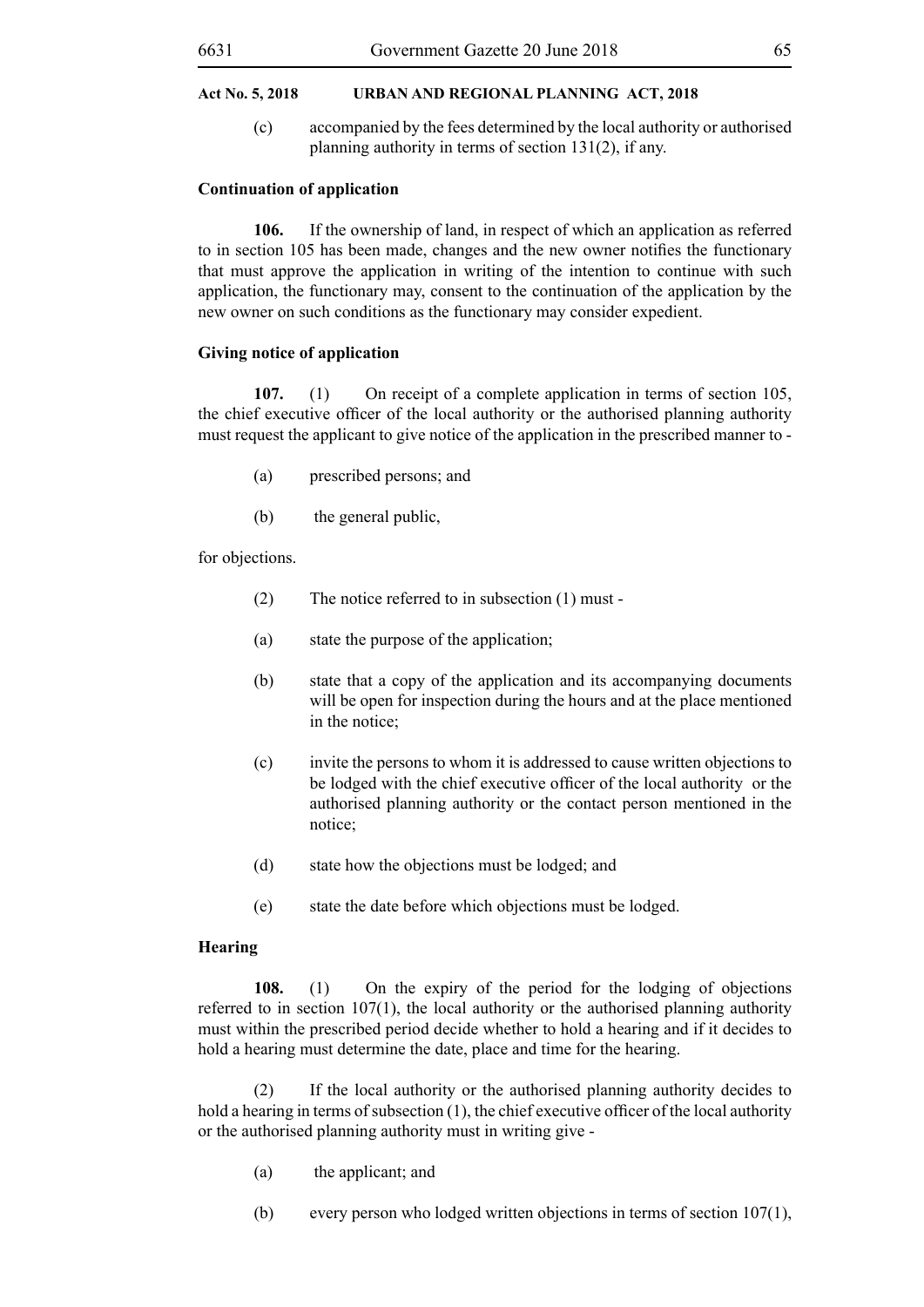reasonable notice of the date and place and time of the hearing referred to in subsection (1).

- (3) The notice of the hearing in terms of subsection (2), must -
- (a) specify the place, date and time of the hearing;
- (b) state the purpose of the hearing; and
- (c) inform parties of their rights contemplated in subsection (6) to be present or represented and to state their case or to lead evidence in support of their case.

(4) For the purpose of a hearing in terms of this section, the local authority or the authorised planning authority -

- (a) may itself hold the hearing;
- (b) may establish a committee consisting of three members of the local authority or the authorised planning authority to hold the hearing and to make recommendations to the local authority or the authorised planning authority on an application contemplated in section 105(1); and
- (c) must develop rules of procedure for the purposes of a hearing in terms of this section.
- (5) The hearing referred to in subsection (1), is open to the public.

(6) At the hearing referred to in subsection (1), the local authority or the authorised planning authority or a person who lodged a written objection in terms of section 107(1) may personally or through a legal practitioner or any other person or institution nominated in writing by that person -

- (a) state their case;
- (b) call witnesses to testify and to present other evidence to support their case;
- (c) cross-examine any person called as a witness by any opposite party; and
- (d) have access to the relevant documents produced in evidence.

# **Recommendation of application to Board**

**109.** (1) The local authority or the authorised planning authority must make a recommendation on an application contemplated in section 105(1) within the prescribed period.

- (2) The local authority or the authorised planning authority, may -
- (a) recommend the application contemplated in section 105(1) to the Board; or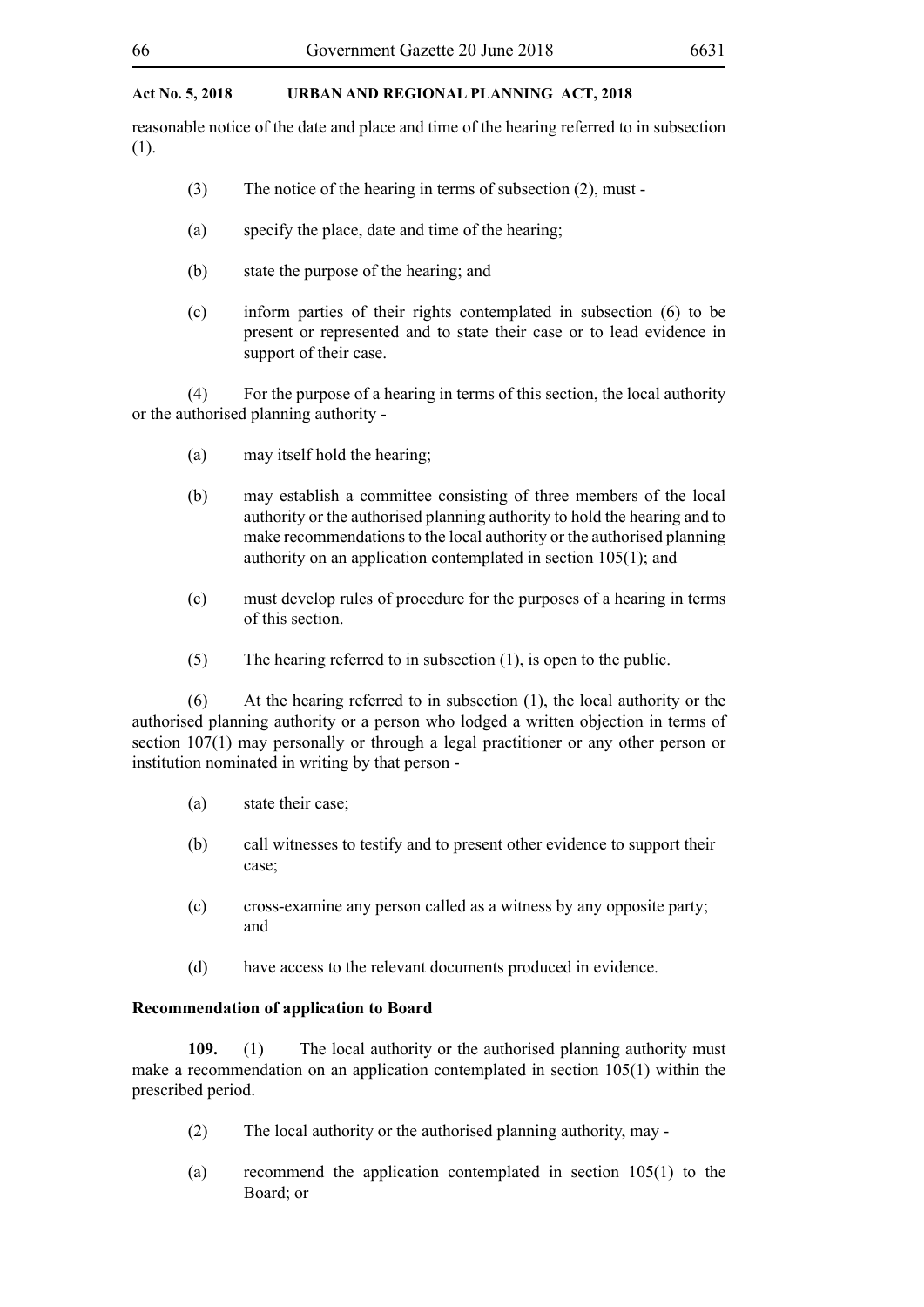#### 6631 Government Gazette 20 June 2018 67

# **Act No. 5, 2018 URBAN AND REGIONAL PLANNING Act, 2018**

(b) decide not to recommend the application contemplated in section 105(1) to the Board and must give its reasons for the decision.

(3) The chief executive officer of the local authority or the authorised planning authority must in writing inform the applicant of -

- (a) the decision to recommend the approval of the application to the Board; or
- (b) the decision not to recommend the application and the reasons for the decision.

 (4) The chief executive officer of the local authority or the authorised planning authority must in writing inform every person who lodged written objections in terms of section 107(1) of the decision taken in terms of subsection (2).

- $(5)$  If -
- (a) the local authority or the authorised planning authority has recommended the application to the Board; and
- (b) no appeal is pending in terms of section 110 or if an appeal is pending after the finalisation of the appeal,

the chief executive officer of the local authority or the authorised planning authority must send to the Minister, for submission to the Board -

- (i) the application and its accompanying documents;
- (ii) proof of notice referred to in section  $107(1)$ ;
- (iii) objections, if any, received in respect of the application;
- (iv) its decision to hold a hearing or not to hold hearing and reasons for the decision; and
- (v) its recommendations on the application and the reasons for the recommendations.

# **Appeal**

**110.** A person who is aggrieved by the decision of the local authority or the authorised planning authority, made in terms of this section 109(2), may appeal against that decision to the Minister in the manner set out in section 129.

# **Effective date of decision**

**111.** The decision that is the subject of an appeal in terms of section 110 is suspended pending the decision by the Minister on the appeal.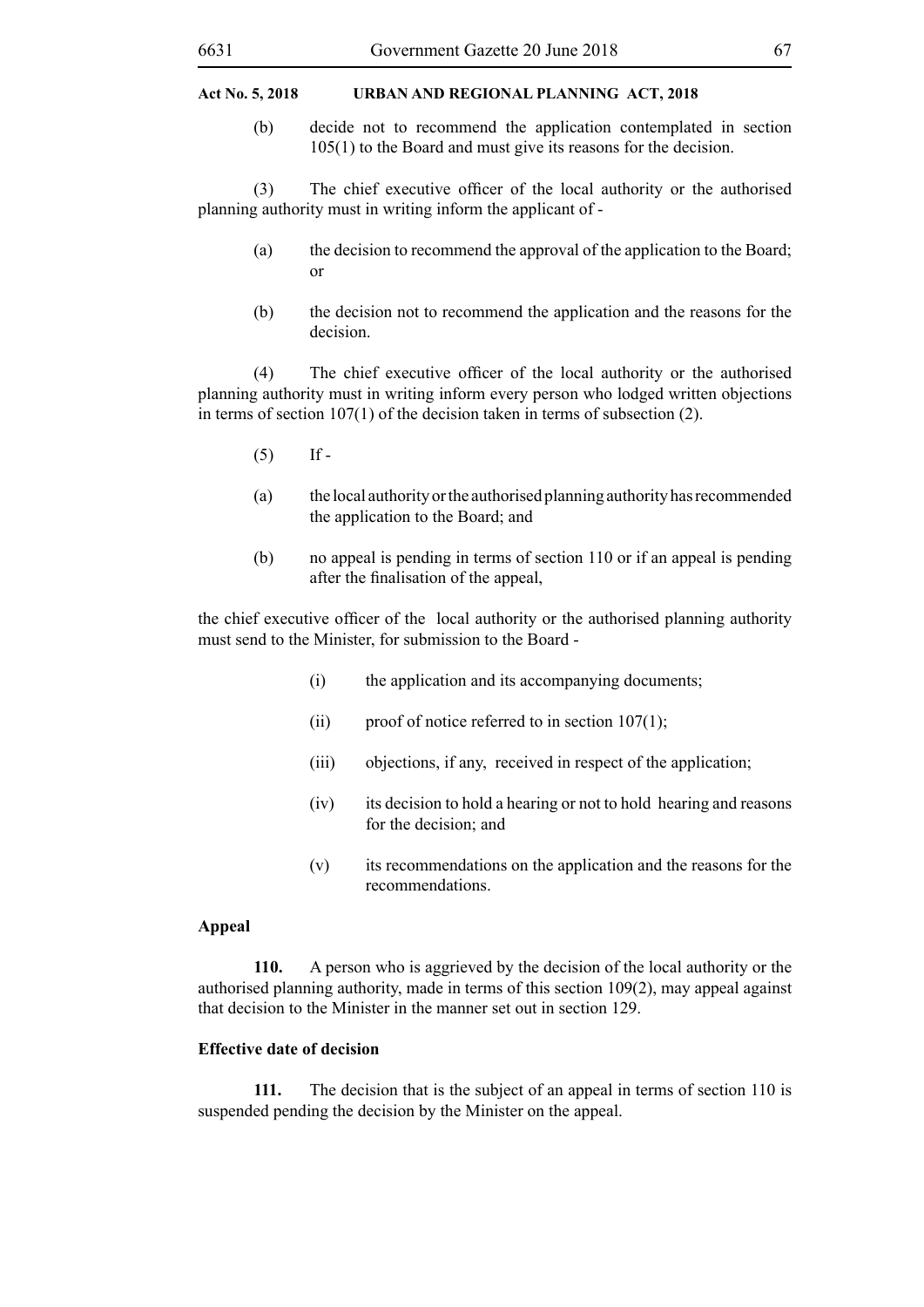# **Procedure at Board**

**112.** (1) On receipt of the application and accompanying information in terms of section 109(5), the Board must within the prescribed period determine the date, place and time for the hearing of the application.

(2) The Board must hold a hearing for every application in respect of which written objections are lodged in terms of section 107(1).

- (3) The secretary of the Board must give -
- (a) the applicant; and
- (b) the local authority or the authorised planning authority and persons who lodged written objections in terms of section 107(1),

reasonable notice of the date and place and time of the hearing.

- (4) The notice of the hearing in terms of subsection (3), must -
- (a) specify the place, date and time of the hearing;
- (b) state the purpose of the hearing; and
- (c) inform parties of their rights contemplated in subsection (6) to be present or represented and to state their case or to lead evidence in support of their case.
- (5) The hearing referred to in subsection (1), is open to the public.

(6) At the hearing contemplated in subsection (1), the authorised planning authority, local authority, the applicant or the person who lodged a written objection in terms of section 107(1) may personally or through a legal practitioner or any other person or institution nominated in writing by that person -

- (a) state his or her or its case;
- (b) call witnesses to testify and to present other evidence to support his or her or its case;
- (c) cross-examine any person called as a witness by any opposite party; and
- (d) have access to documents produced in evidence.
- (7) At the conclusion of the hearing referred to in subsection (1), the

Board -

- (a) may recommend to the Minister to approve the application;
- (b) may recommend to the Minister not to approve the application; or
- (c) may recommend that the application be approved with or without conditions; and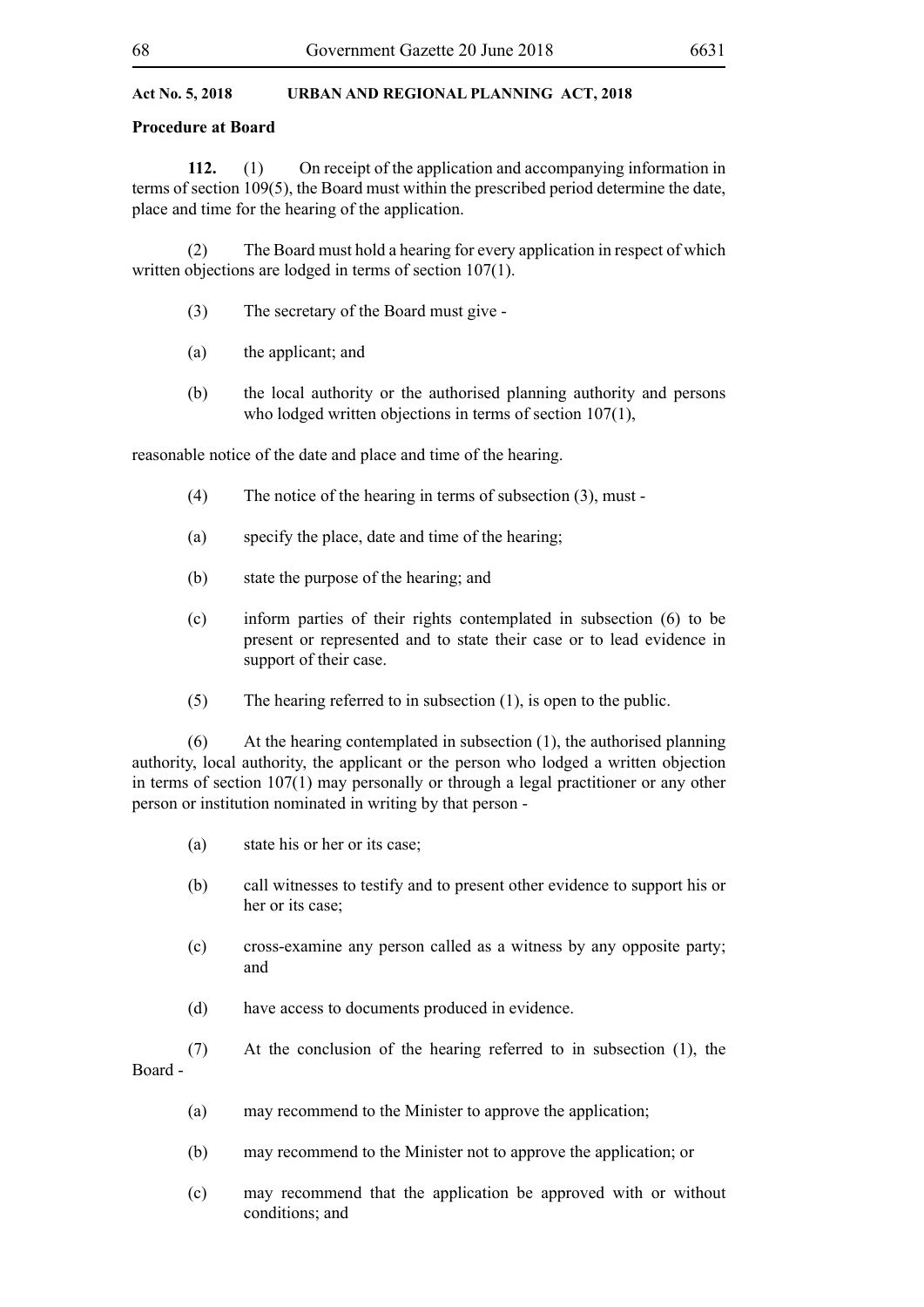(d) must send to the Minister, the application, the accompanying objections, a copy of the minutes of its proceedings and a report containing its recommendations.

#### **Minister's decision on application**

**113.** (1) The Minister must consider the application, the Board's recommendations and accompanying information received in terms of section 112(7) and may -

- (a) approve the application, with or without conditions; or
- (b) decide not to approve the application.
- (2) The Minister must in writing inform the applicant of -
- (a) the approval of the application; or
- (b) the decision not to approve the application and the reasons for the decision.

(3) If an application is approved in terms of subsection  $(1)(a)$ , the Minister must in writing inform the local authority or the authorised planning authority, the Board, the Registrar of Deeds and the Surveyor-General of the approval and conditions, if any, subject to which the application has been approved.

# **Procedure in respect of local authority or authorised planning authority's own land**

**114.** If a local authority or an authorised planning authority, in respect of land of which it is the owner, intends to -

- (a) rezone land;
- (b) establish a township;
- (c) alter the boundaries of an approved township;
- (d) disestablish an approved township or a portion of an approved township;
- (e) subdivide or consolidate land; or
- (f) alter, suspend or delete conditions relating to land,

and the intended action is not in accordance with its urban structure plan which has been approved in terms of this Act, that authorised planning authority or local authority must comply with sections 107, 108, 109, 110, 111, 112 and 113 which apply with the necessary changes to the intended action.

#### 6631 Government Gazette 20 June 2018 69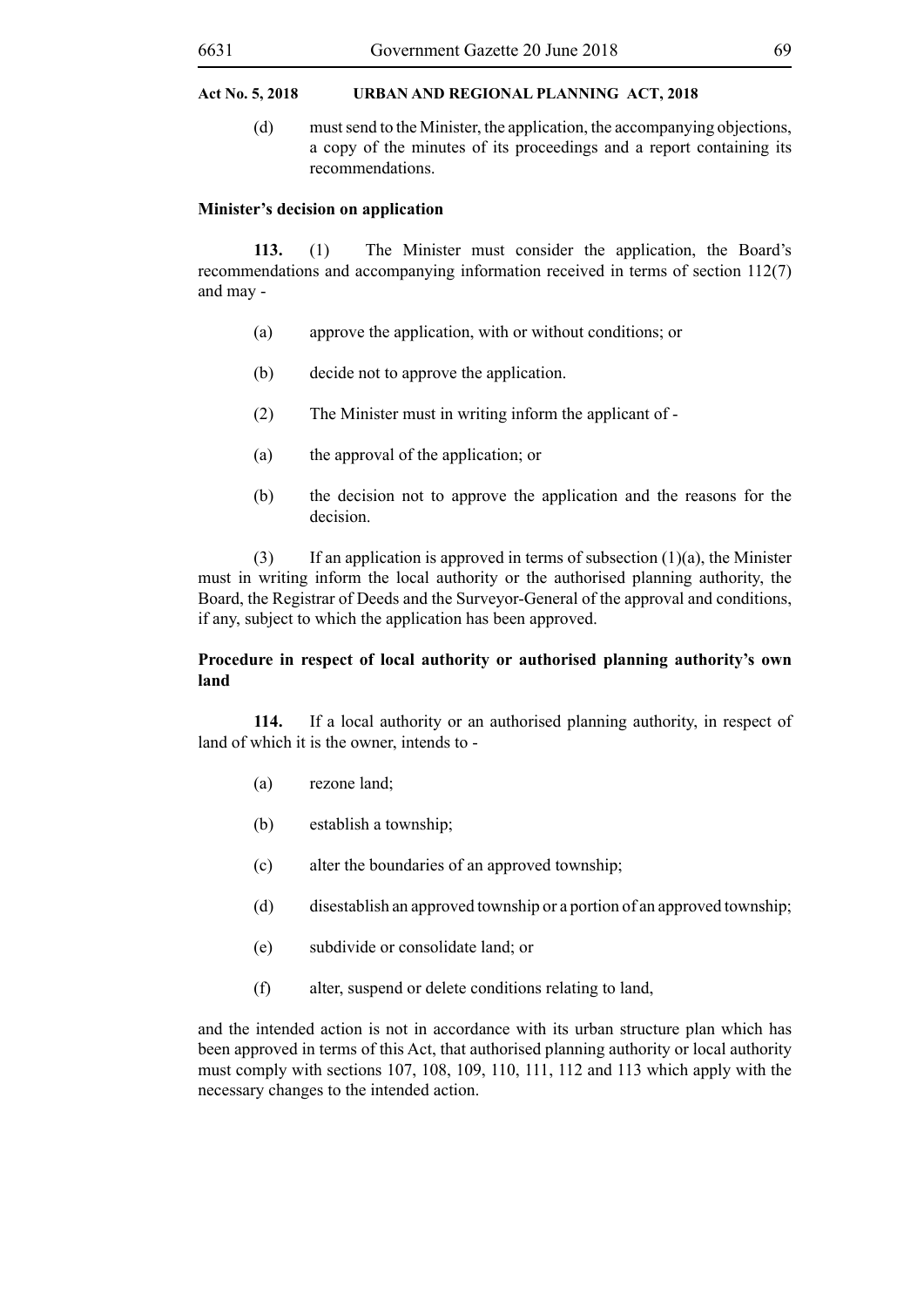# PART 3 PROCEDURE IN RESPECT OF LAND SITUATED OUTSIDE LOCAL AUTHORITY AREA

#### **Procedure in respect of land situated outside a local authority area**

- **115.** (1) An application for -
- (a) the rezoning of land;
- (b) the establishment of a township;
- (c) the alteration of the boundaries of an approved township;
- (d) the disestablishment of an approved township or a portion of an approved township;
- (e) the change of name of an approved township;
- (f) the subdivision or consolidation of land; or
- (g) the alteration, suspension or deletion of conditions relating to land,

in respect of land which is situated outside a local authority area, must be approved by the Minister.

(2) The application contemplated in subsection (1), must be lodged by the owner of the land in question or a person authorised in writing by the owner.

(3) The application must be in writing and must with sufficient detail notify the regional council in whose area of jurisdiction the land is situated of the proposed application and request the regional council's written comments and objections.

(4) The application contemplated in subsection (1), must be lodged with the Permanent Secretary and be -

- (a) made in the form determined by the Minister;
- (b) accompanied by plans, diagrams, documents or information that the Permanent Secretary may require;
- (c) accompanied by proof of notice referred to in subsection (3), and the regional council's written comments and objections; and
- (d) accompanied by prescribed fees, if any.

(5) On receipt of an application and the accompanying documents in terms of subsection (4), the Permanent Secretary must forward the application and documents to the Board.

# **Continuation of application**

**116.** If the ownership of land, in respect of which an application contemplated in section 115 has been made, has changed and the new owner notifies the Minister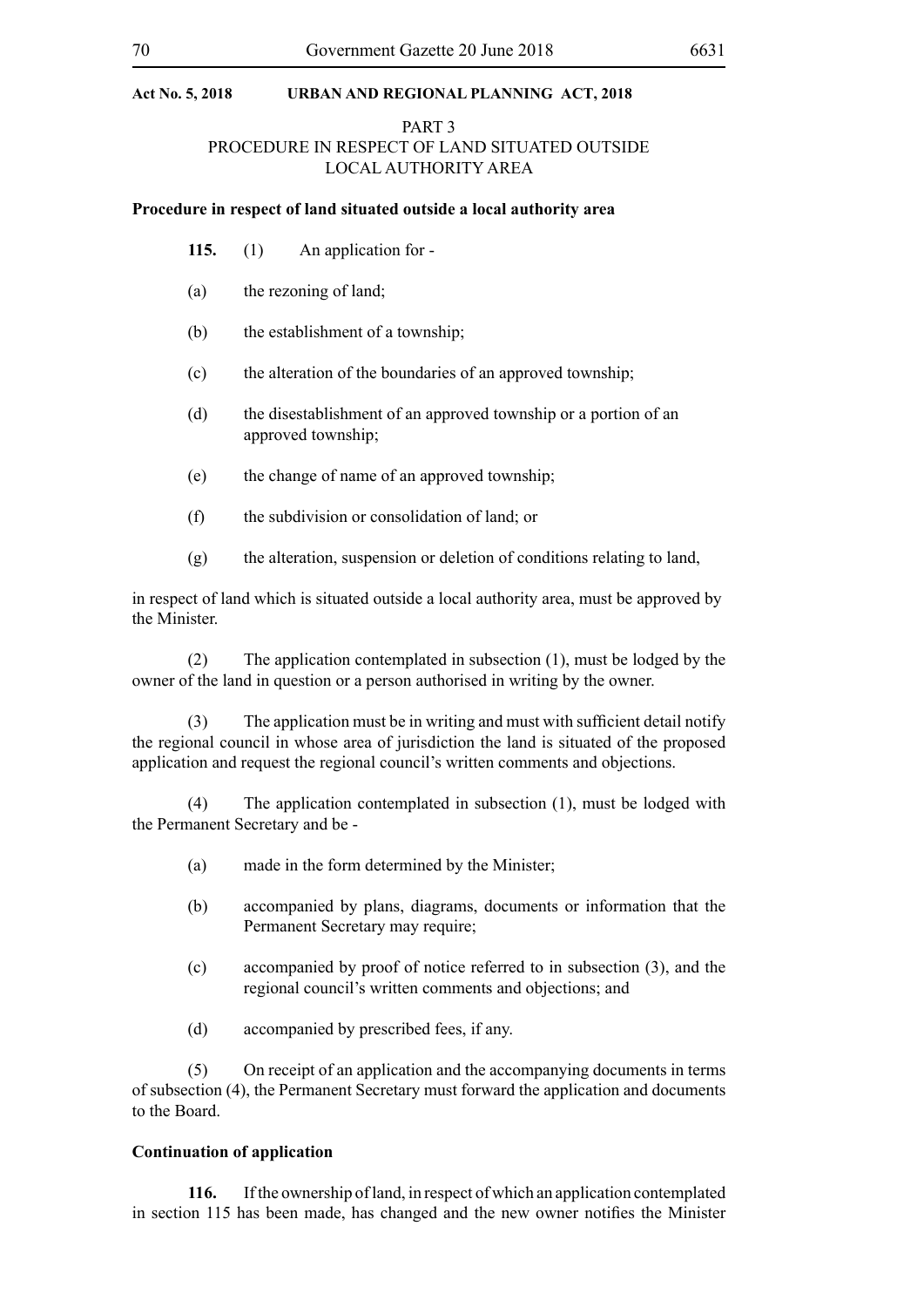in writing that he or she intends to continue with such application, the Minister may, consent to the continuation of the application by the new owner on such conditions as the Minister may consider expedient.

#### **Giving notice of application**

**117.** (1) On receipt of the application and accompanying information in terms of section 115(5), the Board must give notice of the application in the prescribed manner to -

- (a) prescribed persons; and
- (b) the general public,

for objections.

- (2) The notice referred to in subsection (1) must -
- (a) state the purpose of the application;
- (b) state that a copy of the application and its accompanying documents will be open for inspection during the hours and at the place mentioned in the notice;
- (c) invite the persons to whom it is addressed to cause written objections to be lodged with the secretary of the Board and the contact person mentioned in the notice;
- (d) state how the objections must be lodged; and
- (e) state the date before which objections must be lodged.

(3) The secretary of the Board must within a reasonable period send to the applicant the objections received in terms of subsection (2).

#### **Hearing**

**118.** (1) On the expiry of the period for the lodging of objections referred to in section 117(1), the Board must within the prescribed period determine the date, place and time for the hearing.

(2) The Board must hold a hearing for every application in respect of which written objections are lodged in terms of section 115(3) or section 117(1).

- (3) The secretary of the Board must give -
- (a) the applicant;
- (b) the regional council referred to in section 115(3); and
- (c) every person who lodged written objections in terms of section 117(1),

reasonable notice of the date and place of the hearing.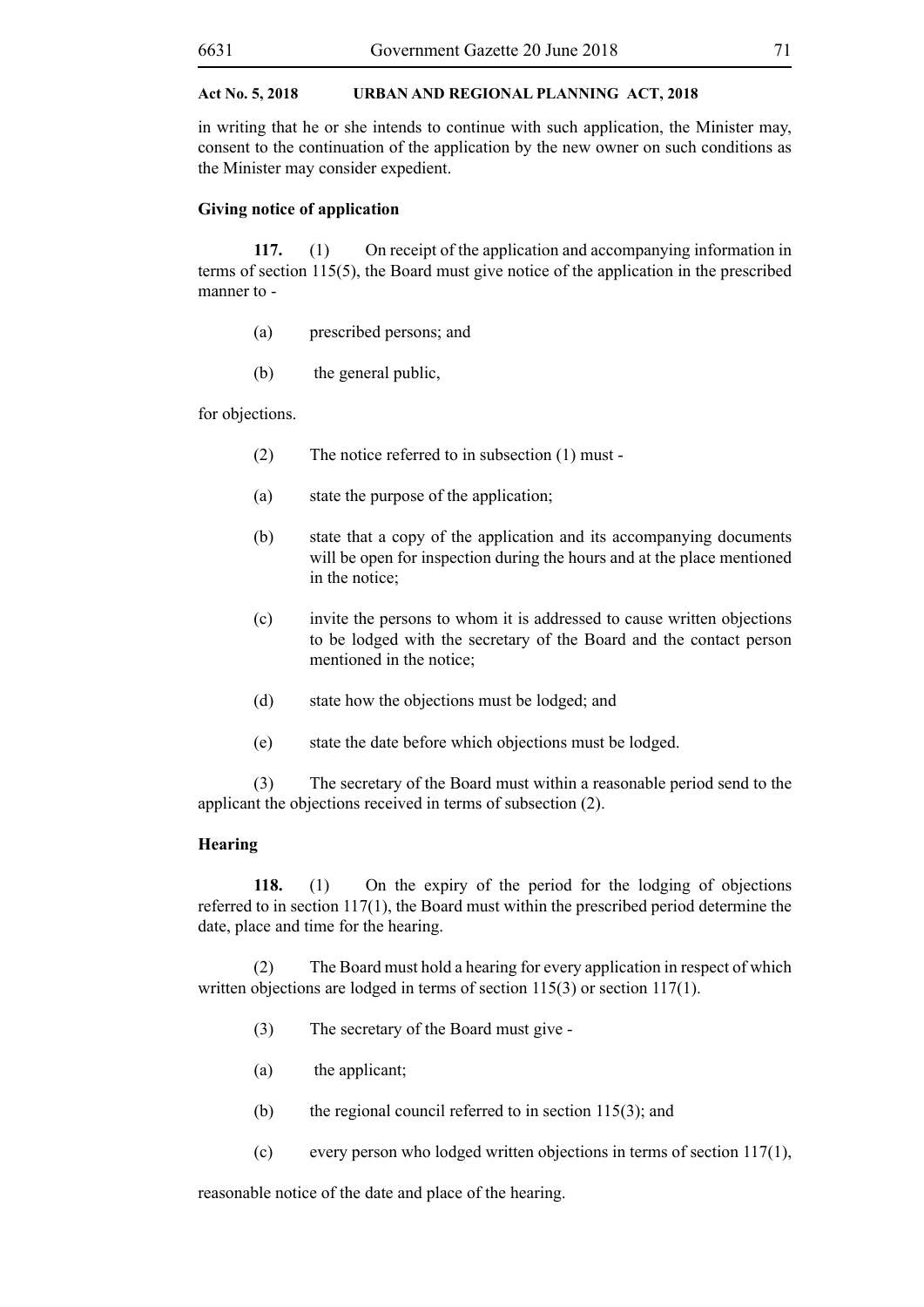- (4) The notice of the hearing in terms of subsection (3), must -
- (a) specify the place, date and time of the hearing;
- (b) state the purpose of the hearing; and
- (c) inform parties of their rights contemplated in subsection (6) to be present or represented and to state their case or to lead evidence in support of their case.
- (5) The hearing referred to in subsection (1), is open to the public.

(6) At the hearing referred to in subsection (1), the applicant or the person lodged written objections in terms of section 117(1) or section 115(3) may personally or through any other person or institution nominated in writing by the applicant or that person -

- (a) state his or her case;
- (b) call witnesses to testify and to present other evidence to support his or her case;
- (c) cross-examine any person called as a witness by any other person; and
- (d) have access to documents produced in evidence.
- (7) At the conclusion of the hearing referred to in subsection (1), the

Board -

- (a) may recommend to the Minister to approve the application;
- (b) may recommend to the Minister not to approve the application; or
- (c) may recommend to the Minister that the application be approved, with or without conditions; and

must send to the Minister, the application, the accompanying objections, a copy of the minutes of its proceedings and a report containing its recommendations.

# **Minister's decision on application**

**119.** (1) The Minister must consider the application, the Board's recommendations and accompanying information received in terms of section 118(7) and may -

- (a) approve the application, with or without conditions; or
- (b) decide not to approve the application.
- (2) The Minister must in writing inform the applicant of -
- (a) the approval of the application; or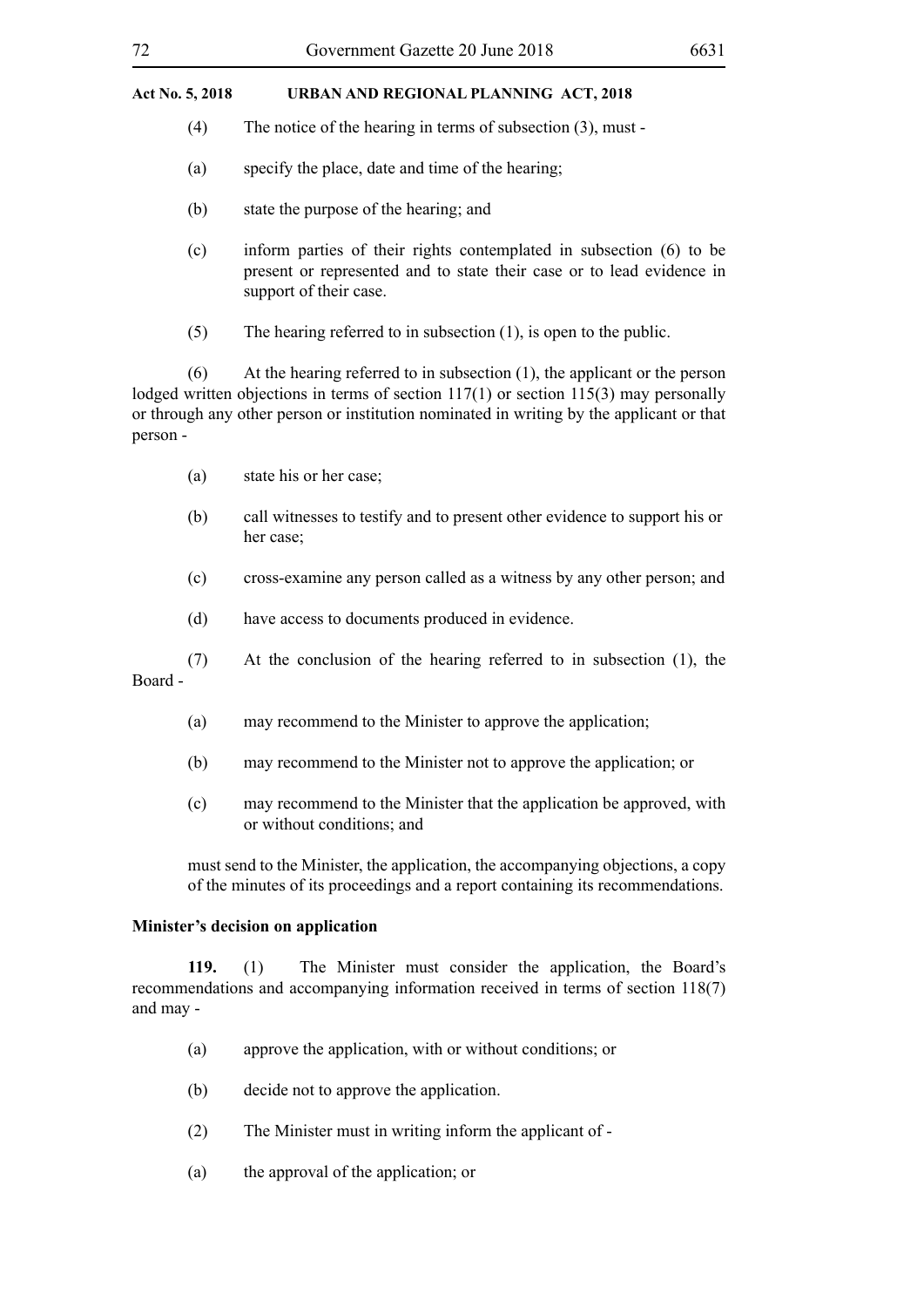(b) the decision not to approve the application and the reasons for his or her decision.

(3) If an application is approved in terms of subsection (1), the Minister must in writing inform every person who lodge a written objection in terms of section 117(1), the regional council referred to in section 115(3), the Board, the Registrar of Deeds and the Surveyor-General of the approval and conditions, if any, subject to which the application has been approved.

## CHAPTER 10 GENERAL PROVISIONS

#### **Calculation of days**

**120.** If this Act prescribes a particular number of days for performing an action, days do not include Saturdays, Sundays or public holidays and the period in question must be calculated as exclusive of the first day and inclusive of the last day.

#### **Service of notices and documents**

**121.** (1) A notice or document to be served on or to be given to any person in terms of this Act may be served on or given to a natural person -

- (a) by delivering the notice, document or communication by hand to the person;
- (b) who in writing has nominated, for the purposes of receiving a notice or document -
	- (i) any particular physical address, by delivering it by hand at that physical address to a person who apparently is over the age of 16 years and apparently resides or works there;
	- (ii) any particular postal address, by sending it by registered post or signature on delivery mail to that postal address;
- (c) who cannot be reached and has not made a nomination referred to in paragraph (b) -
	- (i) by delivering it by hand at the addressee's usual or last-known place of residence, to a person who apparently is over the age of 16 years and apparently resides at that place; or
	- (ii) by sending it by registered post or signature on delivery mail to the addressee's usual or last-known residential or postal address; or
- (d) who, in writing, has nominated a telefax number or e-mail address for the purposes of receiving a notice or document, by successful electronic transmission of the relevant notice or document to that telefax number or e-mail address.

(2) A notice or document to be served on or given to any person in terms of this Act, may be served on or be given to a company, close corporation or any other juristic person or a partnership -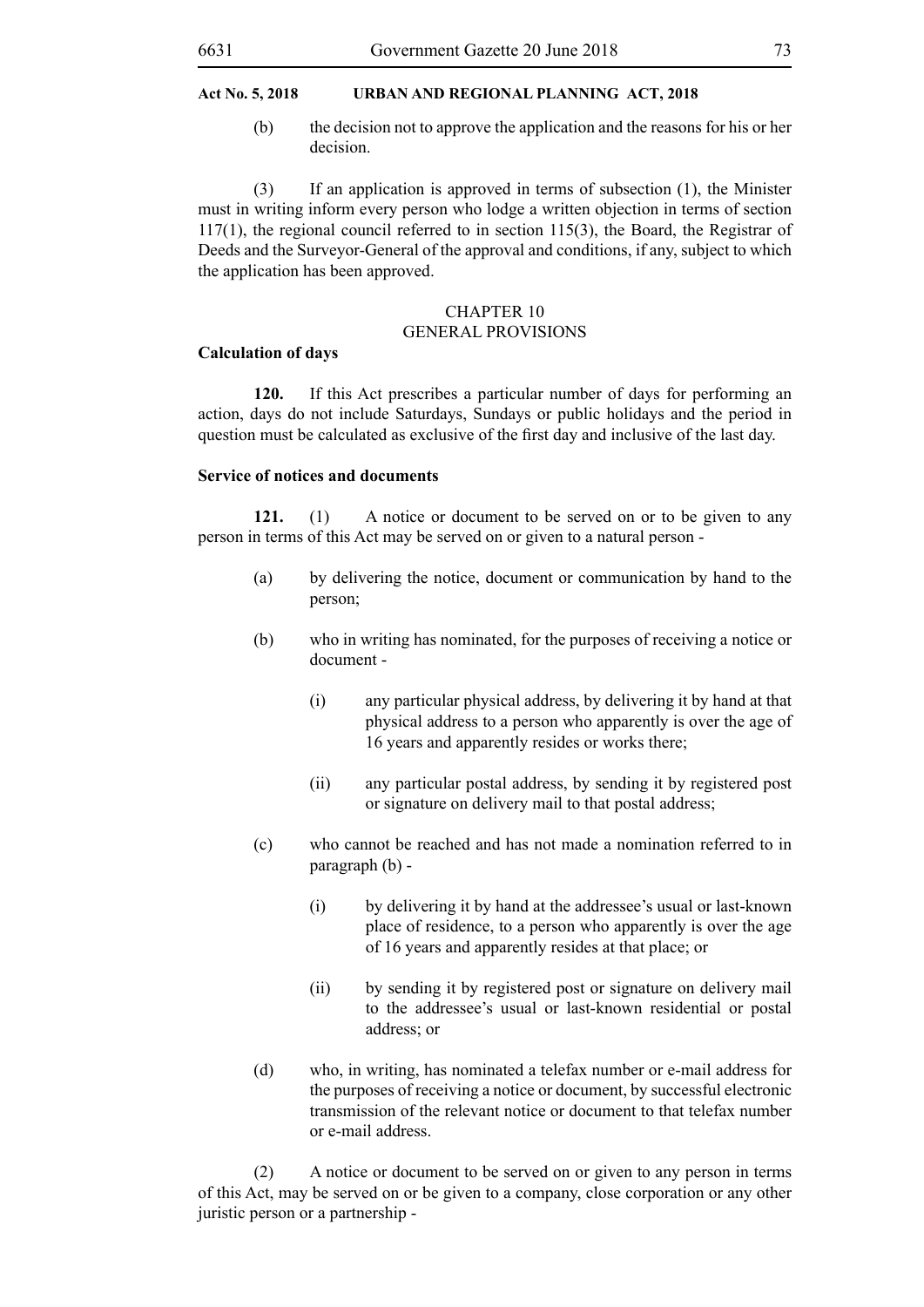| 74<br>Government Gazette 20 June 2018 | 6631 |
|---------------------------------------|------|
|---------------------------------------|------|

- (a) by delivering the notice or document by hand at the registered office or place of business of the company, close corporation, other juristic person or partnership, to a person who apparently holds a responsible position in the company, close corporation, other juristic person or partnership;
- (b) by sending it by registered post or signature on delivery mail to the registered office or place of business of the company, close corporation, other juristic person or partnership; or
- (c) which in writing has nominated a telefax number or e-mail address for the purposes of receiving such a notice or document, by successful electronic transmission of the relevant notice or document to that telefax number or e-mail address.

(3) If a notice or document has been served by registered post or signature on delivery mail, service must be regarded as having been received by the person to whom it was addressed at the time when it would, in the ordinary course of post, have arrived at the place to which it was addressed.

# **Keeping of records**

- **122.** (1) Every local authority or authorised planning authority must -
- (a) compile and maintain an updated version of its zoning scheme;
- (b) keep a record of its decisions and reasons for its decisions in respect of applications, authorisations and actions taken in terms of this Act and its zoning scheme;
- (c) make an updated copy of its zoning scheme available for inspection at all reasonable times by any person; and
- (d) on request by any person, make a copy of its updated zoning scheme available electronically or against payment of a reasonable fee for the printing of a copy to that person.

(2) The Permanent Secretary must keep or cause to be kept a record of decisions and actions made or taken by the Minister or the appeal committee referred to in section 129.

- (3) The Board must keep -
- (a) a record of recommendations and actions taken in terms of this Act; and
- (b) a record of zoning schemes approved in terms of this Act.

# **Acquisition or disposal of land for purpose of a zoning scheme or township establishment**

**123.** (1) Subject to any other law, the Minister or a local authority may if it is in the public interest -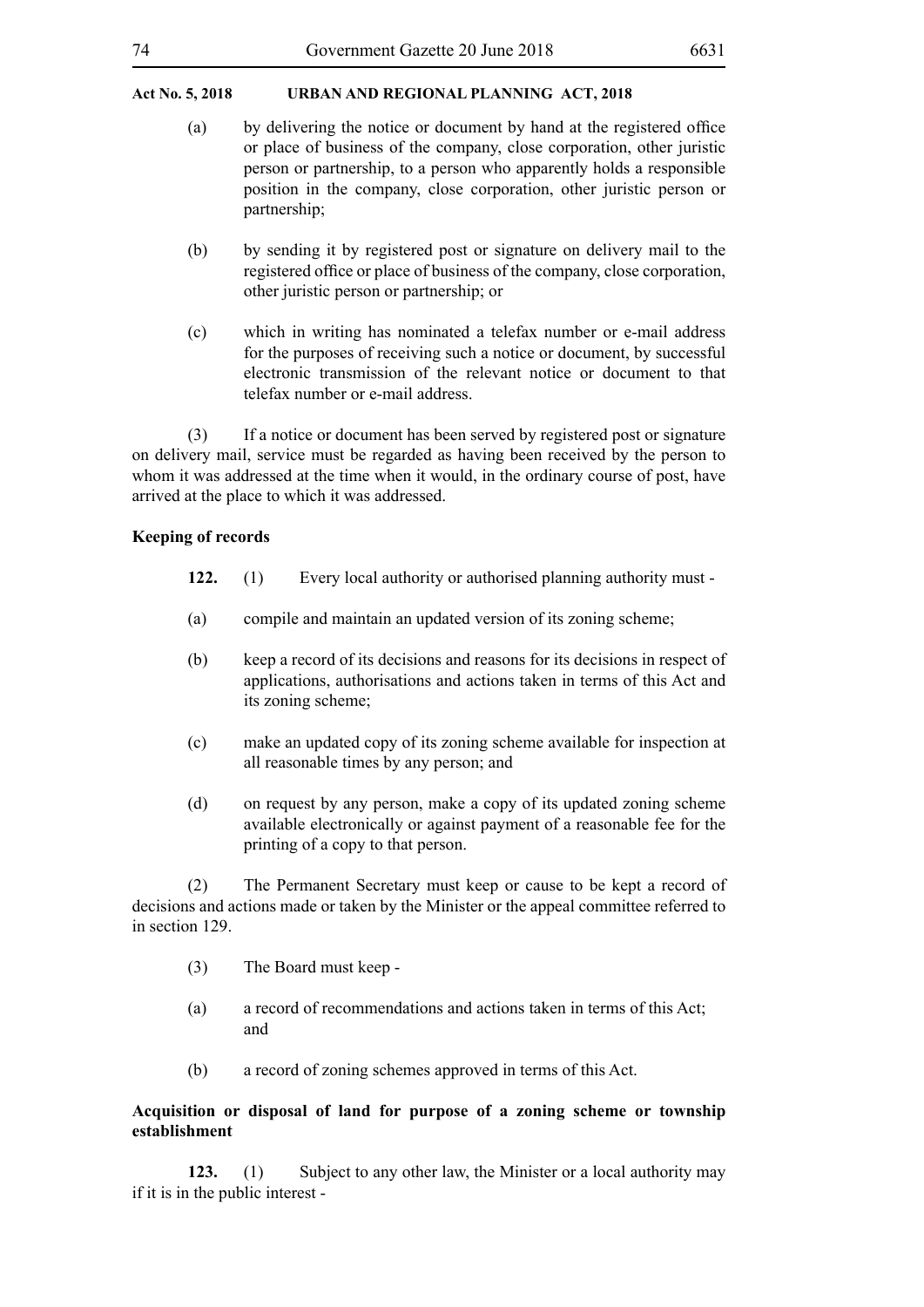- (a) purchase, by way of agreement, land or an interest in land for the purpose of a zoning scheme or for the purpose of township establishment;
- (b) exchange, by way of agreement, land or an interest in land for the purpose of a zoning scheme or for the purpose of township establishment; or
- (c) negotiate, by way of agreement, the relinquishing of encumbrances held over land or trading rights held to the exclusion of others for the purpose of a zoning scheme or for the purpose of township establishment.

(2) The Minister or a local authority with the prior approval of the Minister may, under the Expropriation Ordinance, 1978 (Ordinance No. 13 of 1978), expropriate land or an interest in land for the purpose of a zoning scheme or for the purpose of township establishment.

# **Site inspections**

**124.** (1) For the purpose of making a decision on an application in terms of this Act and if the circumstances of an application in terms of this Act so requires -

- (a) a person or persons authorised in writing by the local authority or the authorised planning authority;
- (b) a person authorised in writing by the Board; or
- (c) a staff member of the Ministry who is authorised in writing by the Minister,

may conduct a site inspection of the land or building which is the subject of an application or a proposal by a local authority, an authorised planning authority or the Minister in terms of Chapter 9 of this Act.

(2) The local authority, authorised planning authority or the person contemplated in subsection (1), must notify the applicant or the person who has made an objection to an application or an intended action, where the objector's property is also to be inspected, of its intention to carry out an inspection.

(3) An inspection in terms of this section must only be carried out if the person contemplated in subsection (2), agrees to the inspection and agrees on the date and time of the inspection.

(4) A person who has entered land or entered a building in terms of this section and who has gained knowledge of any information or matter relating to another person's private or business affairs in the process, must treat that information or matter as confidential and may not disclose it to any other person.

(5) A person commits an offence, if that person discloses to any other person trade secrets or any privileged information obtained whilst entering upon land or entering a building, except if the disclosure -

- (a) was made for the purposes of deciding the appeal made in terms of this Act; or
- (b) was ordered by a competent court or is required under law.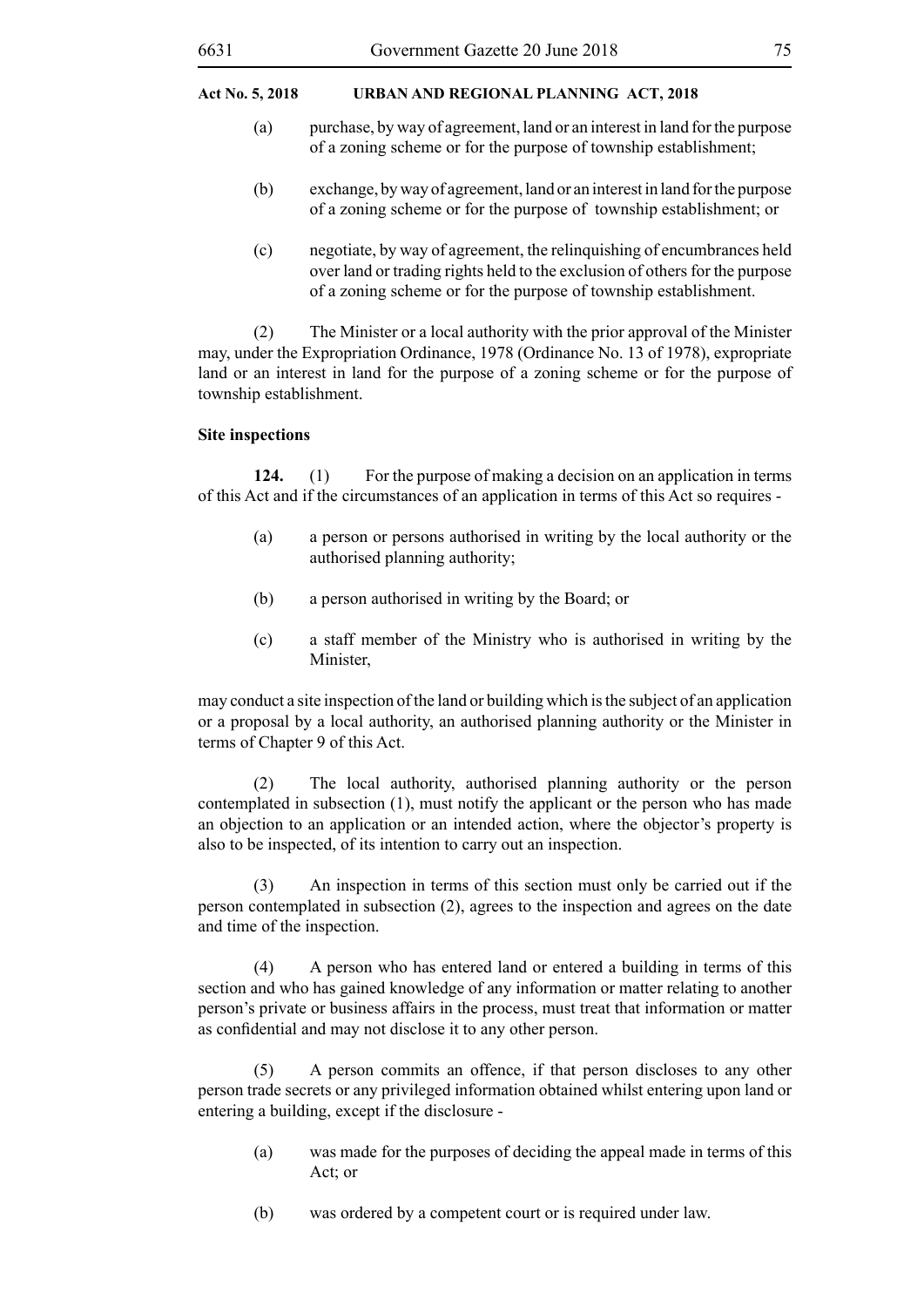(6) A person convicted of an offence under subsection  $(5)$ , is liable to a fine not exceeding N\$50 000 or to imprisonment not exceeding five years or to both such fine and such imprisonment.

(7) A person who wilfully obstructs a person from entering upon land or entering a building contemplated in this section commits an offence and is liable on conviction to a fine not exceeding N\$2 000 or to a period of imprisonment not exceeding six months or to both such fine and such imprisonment.

### **Entry on land**

**125.** (1) In so far as this section authorises the interference with a person's right to privacy and the privacy of that person's home as guaranteed by Article 13 of the Constitution, this section is enacted on the authority of Sub-Article (2) of that Article.

(2) A staff member of a local authority or an authorised planning authority or a staff member of the Ministry authorised by that local authority, authorised planning authority or the Minister may, with the permission of the occupier or owner of land and at a reasonable time, enter land or enter a building for the purposes of ensuring compliance with this Act or compliance with the zoning scheme.

- (3) The staff member, contemplated in subsection (2) -
- (a) must be in possession of a certificate signed by the Minister or the chief executive officer of the local authority or the authorised planning authority, stating that he or she has been authorised for the purposes of this section;
- (b) must produce the certificate on the request of any person being affected by the exercising of a power or the performance of a function in terms of this section;
- (c) may be accompanied by an interpreter or a member of the Namibian police force or a member of the municipal police; and
- (d) may question any person on that land who, in the opinion of the staff member, may be able to provide information on the matter in question.

(4) A person commits an offence if that person wilfully obstructs the staff member contemplated in subsection (2), or any person lawfully accompanying that staff member, from entering land or entering a building as contemplated in this section and is liable on conviction to a fine not exceeding N\$ 2 000 or to a period of imprisonment not exceeding six months or to both such fine and such imprisonment.

#### **Warrant for entry on land**

**126. (**1) A high court judge or a magistrate may, at the request of a staff member of a local authority or an authorised planning authority or a staff member of the Ministry who is authorised for this purpose, issue a warrant authorising that staff member to enter the land or the building for the purpose of section 125, if the -

(a) prior permission of the occupier or owner of land cannot be obtained after reasonable attempts; or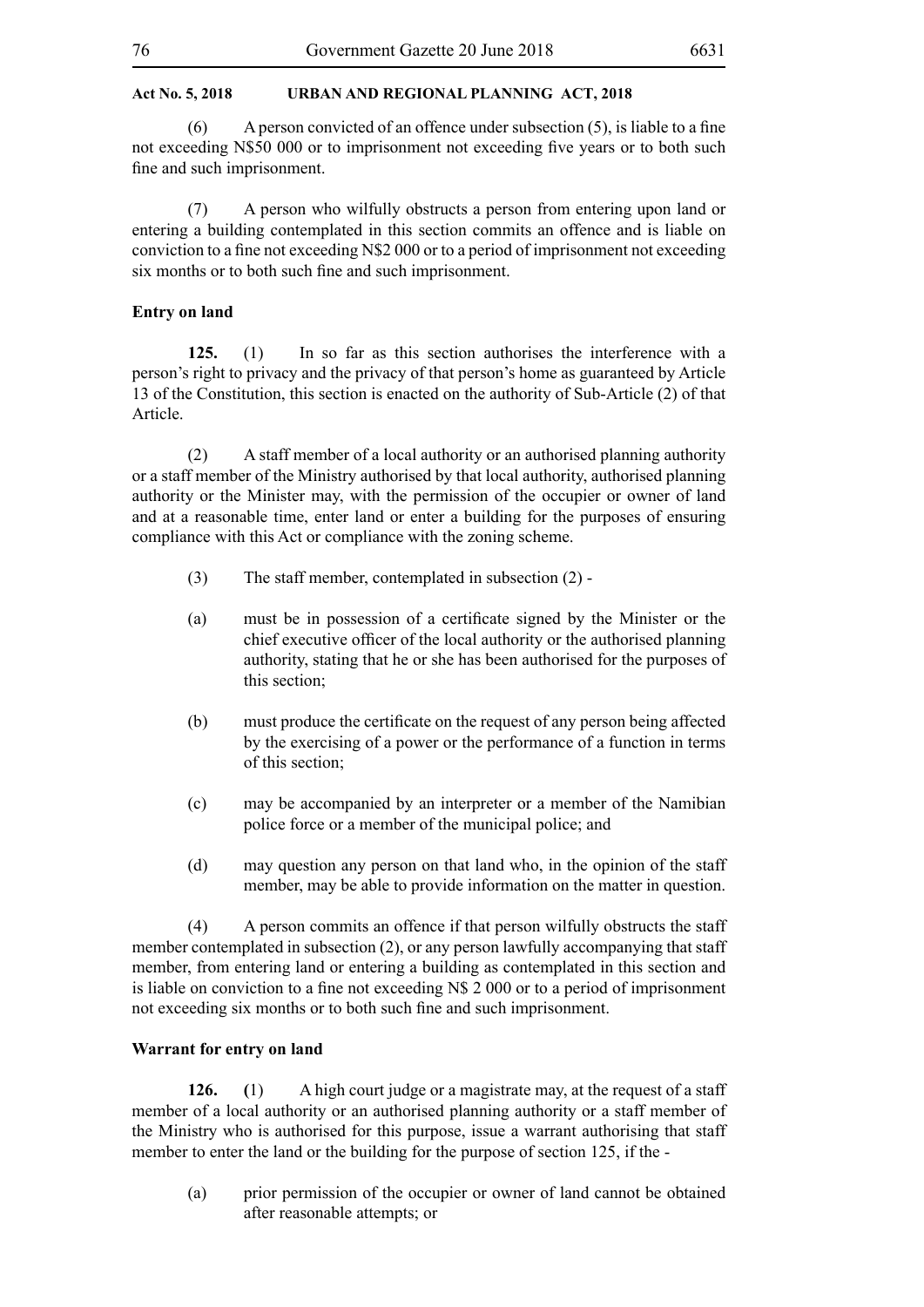(b) purpose of the inspection would be frustrated by prior knowledge.

(2) A judge or a magistrate may only issue a warrant under subsection (1), if the judge or magistrate is satisfied that there are reasonable grounds for suspecting that any activity that is contrary to the provisions of this Act or a zoning scheme has been or is about to be carried out on the land or building.

(3) A warrant issued under this section authorises the staff member concerned to enter the land or to enter the building on one occasion only and that entry must take place -

- (a) within 30 days of the date on which the warrant was issued; and
- (b) at a reasonable hour, except where the warrant was issued on the grounds of urgency.

# **Exemptions**

**127.** (1) The Minister, after consultation with the Board, may in writing in a specific case or generally by regulations exempt -

- (a) an application or a process in terms of this Act from certain provisions of this Act; or
- (b) a regional council, a local authority or an authorised planning authority from certain provisions of this Act.

(2) The Minister may not under subsection (1), make an exemption which is inconsistent with the purpose and objects of this Act.

# **Delegation**

**128.** (1) The Minister may delegate or assign his or her powers or duties in terms of this Act to a staff member in the Ministry.

(2) The Permanent Secretary may delegate or assign his or her powers or duties in terms of this Act to a staff member in the Ministry.

(3) A local authority or an authorised planning authority may delegate or assign any of its powers or duties in terms of this Act to a staff member in the local authority or the authorised planning authority.

(4) The functionary authorised to delegate or assign a power or duty in terms of this section, may not delegate or assign a power or duty -

- (a) to appoint members and alternate members of the Board;
- (b) to determine applications;
- (c) to make regulations or to issue notices in the *Gazette*;
- (d) to determine appeals; or
- (e) to give exemptions,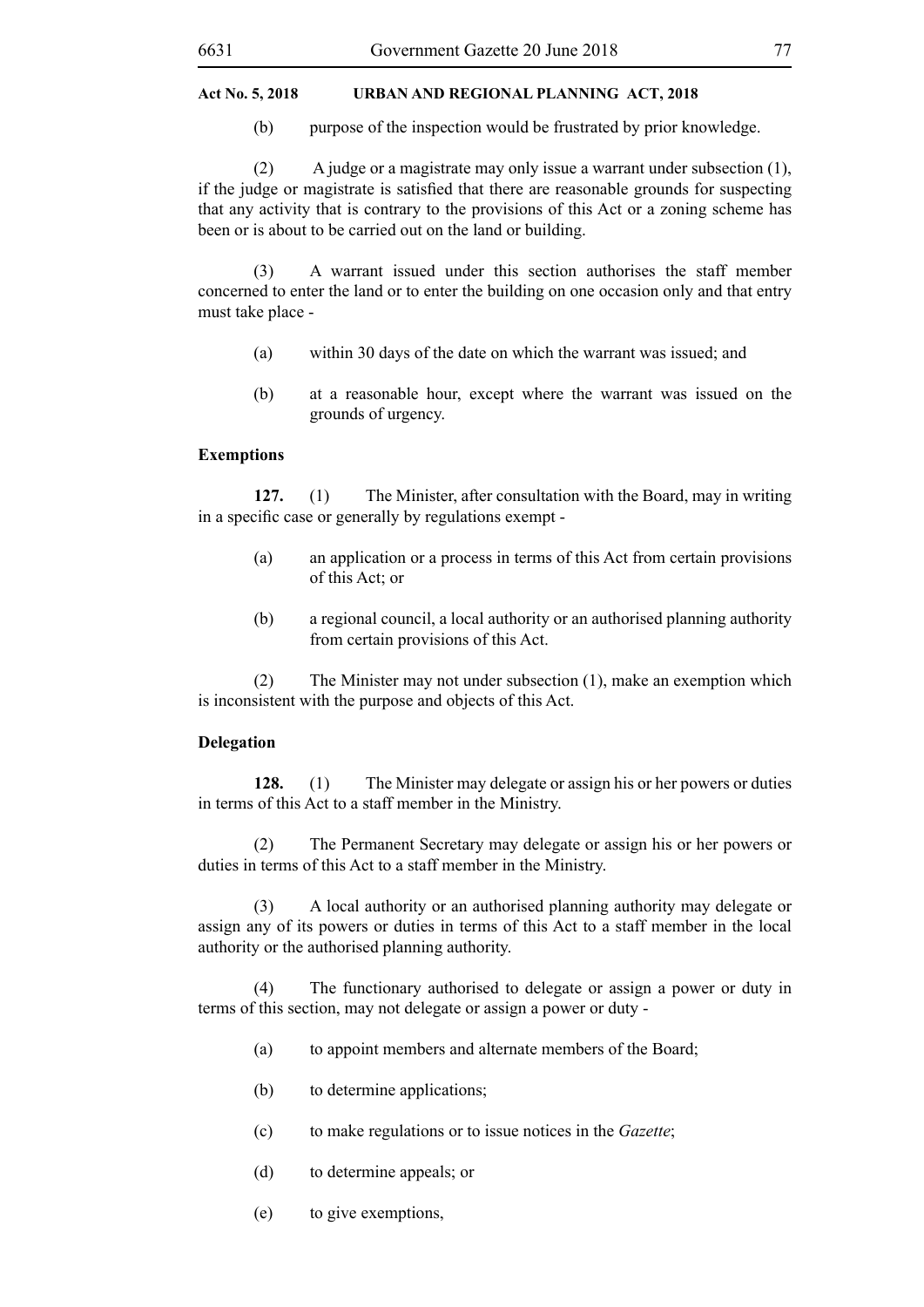in terms of this Act.

- (5) A delegation or assignment referred to in subsection  $(1)$ ,  $(2)$  or  $(3)$  -
- (a) must be in writing;
- (b) may be made subject to conditions;
- (c) may be withdrawn or amended in writing by the functionary;
- (d) does not prevent the functionary from exercising that power or performing that duty; and
- (e) does not divest the functionary of the responsibility regarding the exercise of the delegated power or the performance of the assigned duty.

#### **Appeals**

**129.** (1) Where a right to appeal is given in terms of a provision of this Act, such an appeal must be made within 21 days after the date on which the action or decision was taken.

(2) An appeal in terms of this Act must be made by lodging a notice of appeal -

- (a) with the Minister; and
- (b) with the functionary whose decision is the subject of the appeal.

(3) For the purpose of an appeal the Minister must appoint an appeal committee consisting of such number of persons as the Minister considers appropriate, who must be persons with the skills, knowledge and expertise relating to the subject of the appeal.

(4) The Minister must designate one of the members of the appeal committee to act as the chairperson of the appeal committee.

(5) All the members of an appeal committee constitute a quorum for a meeting of that committee.

(6) In a meeting of an appeal committee constituted in terms of this section -

- (a) the decision of the majority of the members is the decision of the appeal committee; and
- (b) the chairperson of the appeal committee has a casting vote in addition to a deliberative vote in the case of an equality of votes.

(7) An appeal committee constituted in terms of this section must make recommendations to the Minister.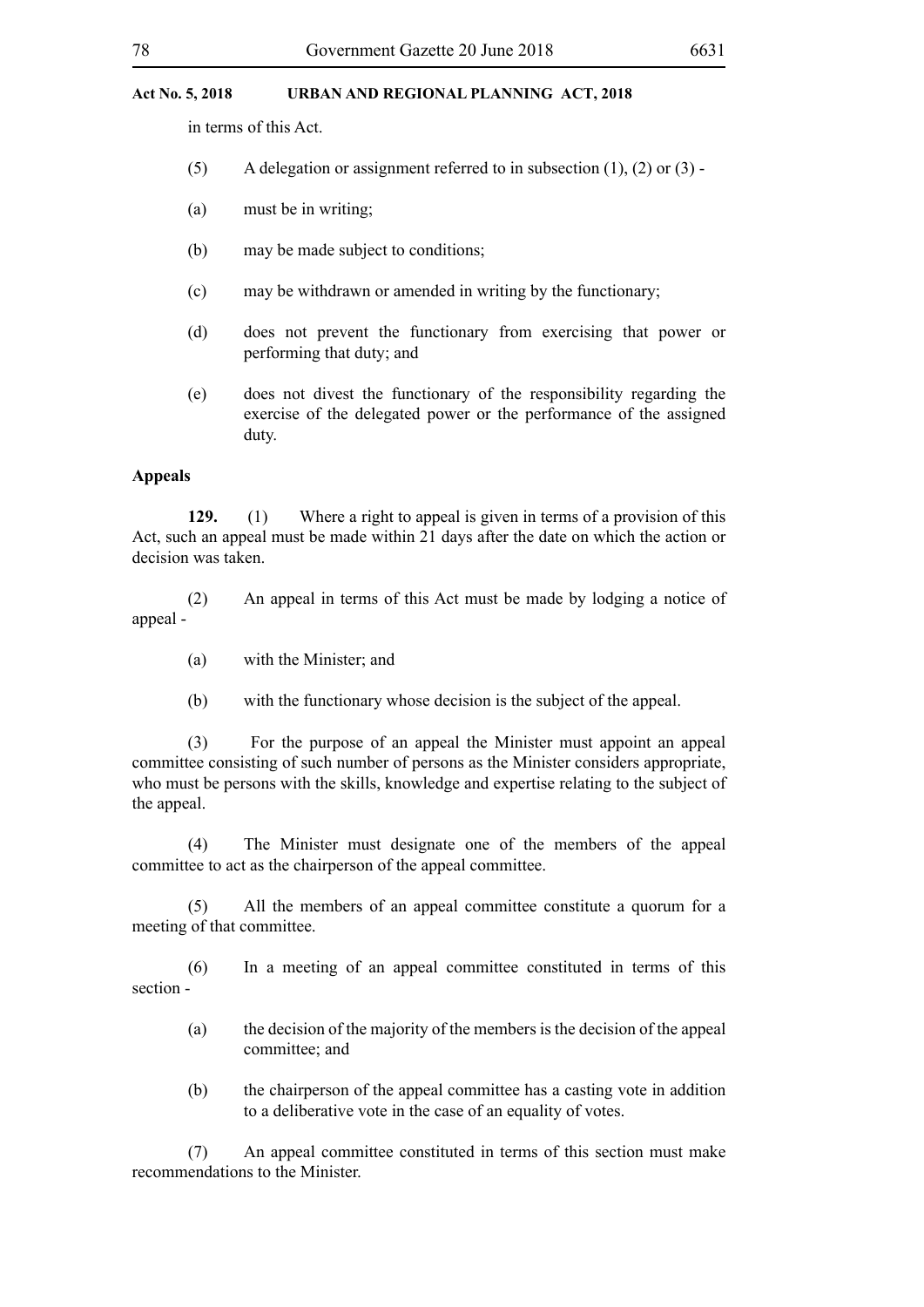(8) On receipt of a recommendation in terms of subsection (7), the Minister may -

- (a) confirm, set aside or amend the decision which is the subject of the appeal; or
- (b) make any order as he or she may consider necessary.

(9) A member of the appeal committee who is not a staff member in the employment of the State must be paid from money appropriated by Parliament such remuneration and allowances as the Minister determines with the concurrence of Minister responsible for finance.

(10) The appeal committee constituted in terms of this section must determine the procedures relating to the conducting of an appeal, if no procedures relating to such conducting of an appeal have been prescribed.

(11) The Permanent Secretary must designate a staff member of the Ministry to carry out the administrative functions relating to appeals made in terms of this Act.

# **Offences and penalties**

- **130.** (1) A person commits an offence, if that person **-**
- (a) in respect of an application under this Act, provides information which is false or misleading, knowing that it is false or misleading;
- (b) develops, subdivides or consolidates land contrary to a provision of a zoning scheme;
- (c) develops land without having obtained approval in terms of this Act;
- (d) subdivides or consolidates land without having obtained approval in terms of this Act;
- (e) develops, subdivides or consolidates land contrary to a condition, including a condition of approval **-**
	- (i) for rezoning;
	- (ii) for the subdivision or consolidation of land; or
	- (iii) for the alteration, suspension or deletion of conditions in relation to land.

(2) A person convicted of an offence under subsection (1) is liable to a fine not exceeding N\$ 100 000 or to imprisonment for a period not exceeding 10 years or to both such fine and such imprisonment.

#### **Regulations**

**131.** (1) The Minister may, by notice in the *Gazette*, make regulations in relation to -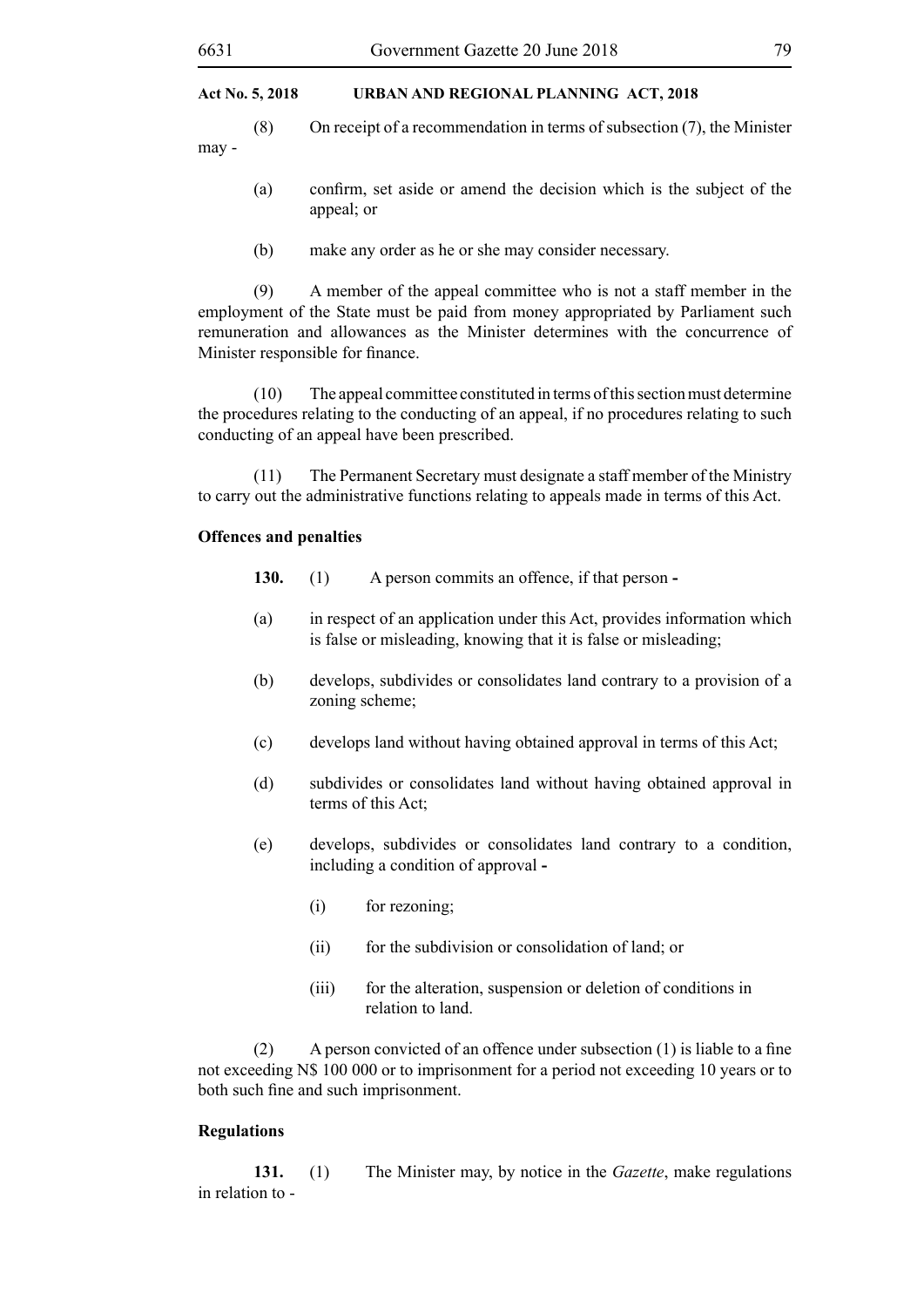- (a) any matter which in terms of this Act is required or permitted to be prescribed by regulation;
- (b) requirements to be complied with by a local authority to be declared an authorised planning authority in terms of section 16;
- (c) the timelines for the exercise of powers and performance functions in terms of this Act;
- (d) the form and manner in which an application in terms of this Act must be made;
- (e) the form and manner in which comments or objections must be made;
- (f) the form and manner in which appeals in terms of this Act must be made; or
- (g) the fees, if any, to be charged in respect of any act, matter or thing required or permitted to be done under this Act.

(2) A local authority or an authorised planning authority may, with the approval of the Minister, by notice in the *Gazette* make regulations determining fees to be charged for applications made to it in terms of this Act and services rendered by it in terms of this Act.

(3) Regulations made under subsection (1) may prescribe penalties for any contravention of a regulation or failure to comply of a regulation, of a fine not exceeding N\$2 000 or to imprisonment for a period not exceeding six months or to both such fine and such imprisonment.

# **Repeal of laws**

**132.** The laws referred to in Column 2 of the Schedule to this Act are repealed to the extend set out in Column 3 of that Schedule.

#### **Savings and transitional provisions**

**133.** (1) A town planning scheme or an amendment to a town planning scheme which has been approved in terms of the Town Planning Ordinance and which is in existence on the commencement of this Act, is regarded to be a zoning scheme or a rezoning approved in terms of this Act.

(2) Unless otherwise provided in this Act, any notice, regulation, rule or authorisation, made or granted, or an appointment made or any other act done or regarded to have been so issued, made, granted or done in terms of a provision of any of the laws repealed by section 132, must be regarded as having been issued, made, granted or done in terms of the corresponding provision of this Act.

(3) Any application submitted or pending submission to the Namibia Planning Advisory Board or the Townships Board established in terms of the laws repealed by section 132 and not finalised immediately before the commencement date, must from that date be dealt with by the Board as if those laws were not repealed.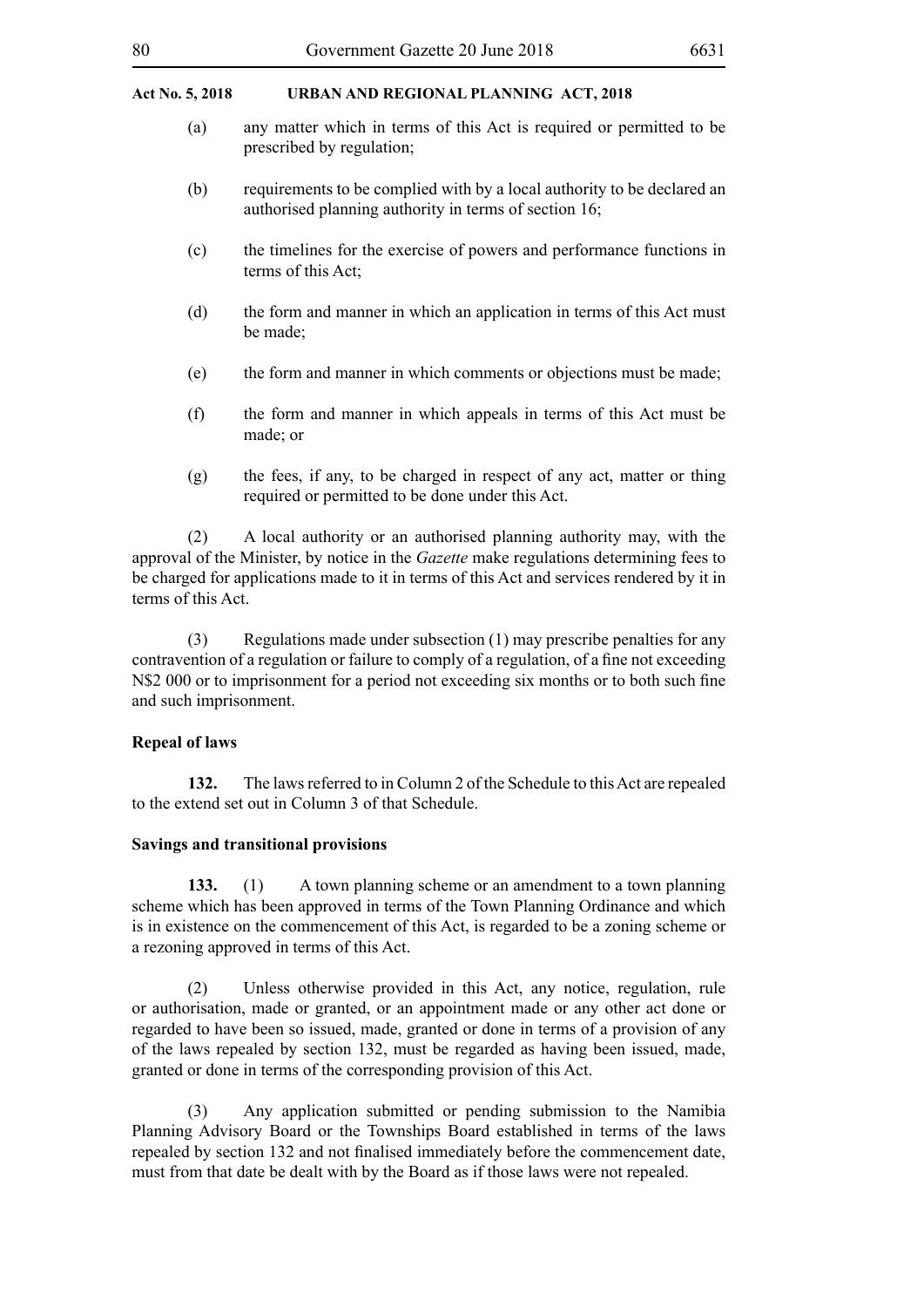(4) Any reference in any law to the Namibia Planning Advisory Board or the Townships Board established in terms of the laws repealed by section 132 must be regarded to be a reference to the Board.

# **Act binds State**

**134.** This Act binds the State.

# **Short title and commencement**

**135.** (1) This Act is called the Urban and Regional Planning Act, 2018, and comes into operation on a date determined by the Minister by notice in the *Gazette*.

(2) Different dates may be determined in terms of subsection (1) in respect of different provisions of this Act.